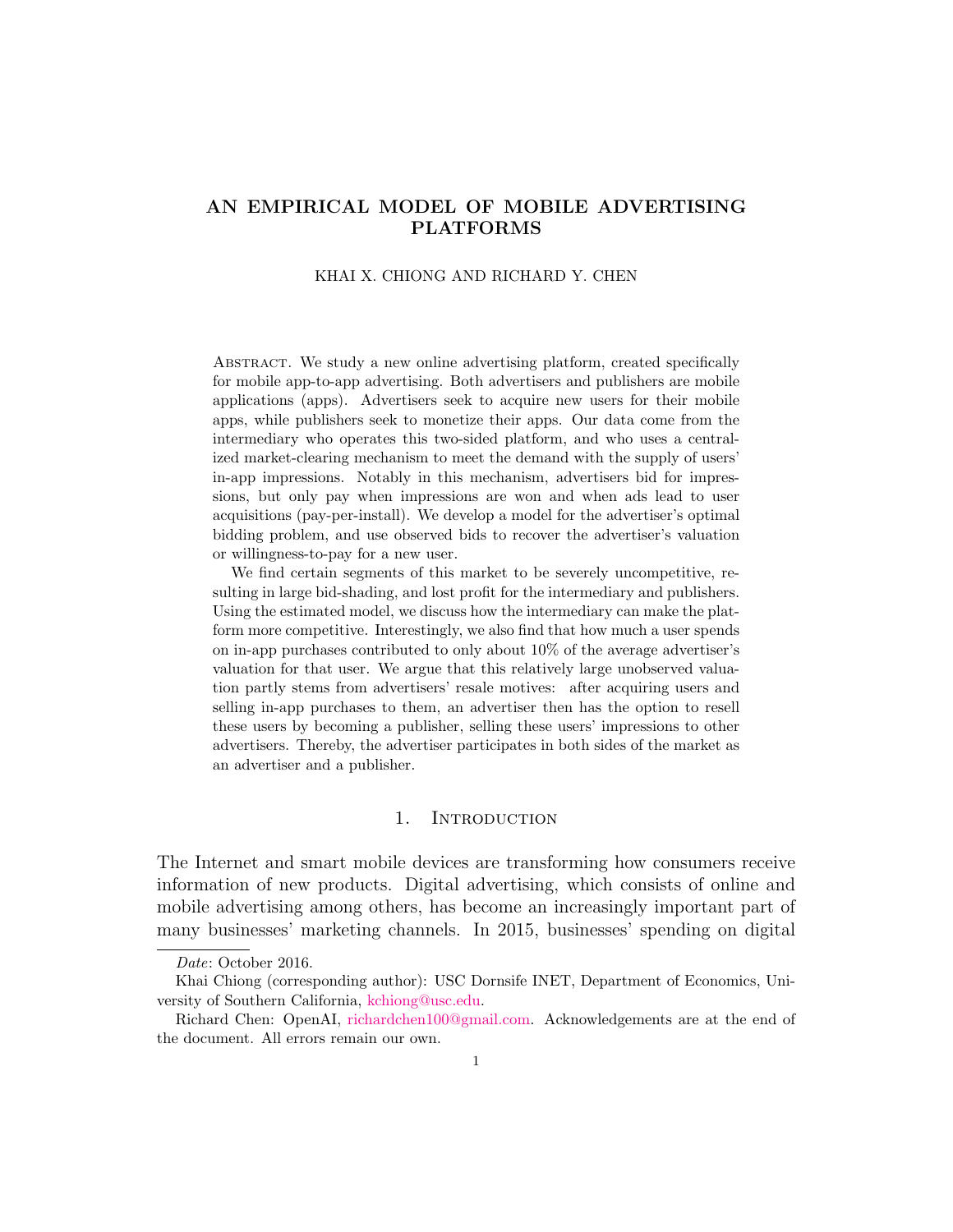advertising<sup>[1](#page-1-0)</sup> increased by 17.2% to \$160 billion. In fact, 2017 is widely projected to be the tipping point when businesses spend more on digital advertising than traditional media advertising such as TV and print.<sup>[2](#page-1-1)</sup> Driving this stunning rise is mobile advertising. Mobile devices have now firmly replaced desktop and laptop computers as the primary means for individuals to access the Internet, and in many emerging economies, they are the only means. According to Google, more searches now take place on mobile devices than on computers in 10 countries including the U.S. and Japan. Moreover in the U.S., spending on mobile advertising amounts to \$31.59 billions in 2015, which is more than half of the total \$59.61 spending on all digital advertising.<sup>[3](#page-1-2)</sup>

In this paper, we introduce a new online advertising platform, which has been specifically created for the purpose of mobile app-to-app advertising. In this twosided platform, both advertisers and publishers are mobile apps (applications). For instance, we could have Uber advertises on Instagram, the Starbucks mobile app advertises on the Waze app (GPS-based navigational app), or a mobile gaming app advertises on another gaming app. Mobile apps have become the main interface between consumers and firms within mobile devices. On the consumer's side, users prefer to install a myriad of mobile apps for their different needs than to use a mobile web browser.<sup>[4](#page-1-3)</sup> Individual apps are able to provide better user experience and personalization.<sup>[5](#page-1-4)</sup> On the firm's side, firms including traditional retailers, are facing a growing need to develop and market their presences in mobile devices as mobile apps, which act as a gateway to branding and purchases.

In this new online advertising platform, advertisers and publishers participate in a new bidding mechanism whereby advertisers set bids which are promises-topay when (i) advertisers win the slot to show ads, and (ii) users take a certain action after ads. This is known as a CPA (cost-per-action) bid. Particularly in our app-to-app environment, this user's action is specifically defined as the installation of the advertiser's app. That is, advertisers bid for users' impressions,

<span id="page-1-0"></span><sup>1</sup>Digital advertising includes all advertising (online and offline) that appears on digital media devices, which is defined by being interactive, personalized, or Internet-connected, such as desktop, laptop computers, mobile phones, tablets, gaming consoles.

<span id="page-1-1"></span><sup>2</sup>New York Times (December 7, 2015). Digital Ad Spending Expected to Soon Surpass TV. The Economist (March 26, 2016). Invisible ads, phantom readers.

<span id="page-1-3"></span><span id="page-1-2"></span><sup>3</sup> eMarketer (March 8, 2016). Digital Ad Spending to Surpass TV Next Year.

<sup>&</sup>lt;sup>4</sup>ComScore: the average users of mobile devices in the U.S. spend 86% of their time on mobile apps, as opposed to 14% on mobile web browsers.

<span id="page-1-4"></span><sup>5</sup>App developers can maximize precious screen real estate by getting rid of navigation bars imposed by the web browsers. They can access phone features such as push-notification, camera, GPS, physical sensors. Once installed, apps also work faster than their web-counterparts.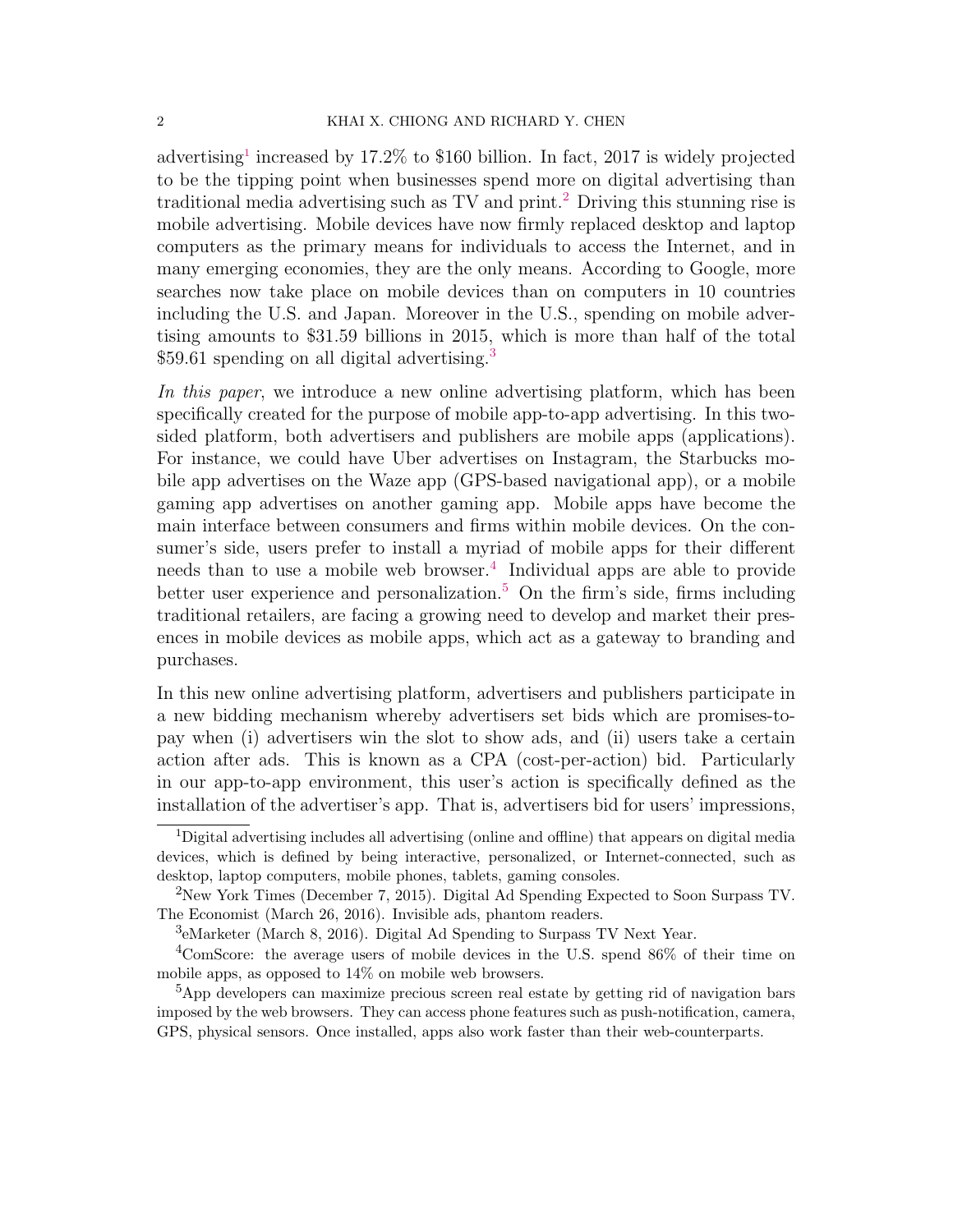but only pay this bid to the publisher in the event that their ads lead to a user acquisition or install. This platform mechanism is highly attractive to the advertisers, who only need to pay per user's install. It aligns with the objective of the app developers who operate on the "freemium" business model (see [Lee et al.](#page-43-0) [\(2015\)](#page-43-0)), which seeks to acquire as many new users as possible. With this new bidding mechanism, publishers are now more accountable for ad effectiveness, as they would otherwise be selling impressions for free if ads do not lead to a desired user's response. CPI (cost-per-install) advertising has seen stunning rise in the past few years. Businesses' spending on CPI campaigns has increased by 80% from 2014 to 2015, and accounted for 10.3% of total mobile advertising spend in 2015.[6](#page-2-0)

Another feature of this platform that we exploit is that mobile advertisers have the capability to track the behavior of users post viewing of ads. Advertisers use these user-tracking data to actively inform their valuations and to optimize bids. For instance, advertisers know how much different types of acquired users spend on in-app purchases, which are products offered by the mobile apps. These tracking capabilities contrast with traditional advertising channels such as TV, newspapers, and roadside billboards, which do not allow advertisers to understand users' behavior after viewing an ad.[7](#page-2-1) Tracking user's spending on in-app purchases is an important task due to the "freemium" business model adopted by a vast majority of mobile apps – installing the apps is free, monetization is achieved by a small fraction of users paying for additional premium content within the app (which includes monthly subscriptions and in-game currency).

The contribution of our paper is two-fold. Firstly, we take the managerial perspective that the intermediary is our client, and we seek to optimize the platform design in order to increase the intermediary's revenue. Secondly, we advance our understanding of the behavior of advertisers in the context where they can also participate in the other side of the market as publishers. To achieve this, we develop a model for the advertiser's optimal bidding problem. We then use observed bids to recover the advertiser's valuation or willingness-to-pay for a new user. Our data come from the intermediary, which is the entity who operates this two-sided platform.

Knowing the advertiser's valuation allows us to quantify the margin of strategic bid-shading – the difference between valuation and observed bids, or in another words, how much profit the intermediary and publishers are losing as a result

<span id="page-2-1"></span><span id="page-2-0"></span><sup>6</sup> eMarketer (December, 2015). Mobile Advertising and Marketing Trends Roundup

<sup>&</sup>lt;sup>7</sup>Another important feature of digital advertising is its capability to target users with much higher precision [\(Goldfarb](#page-42-0)  $(2014)$ )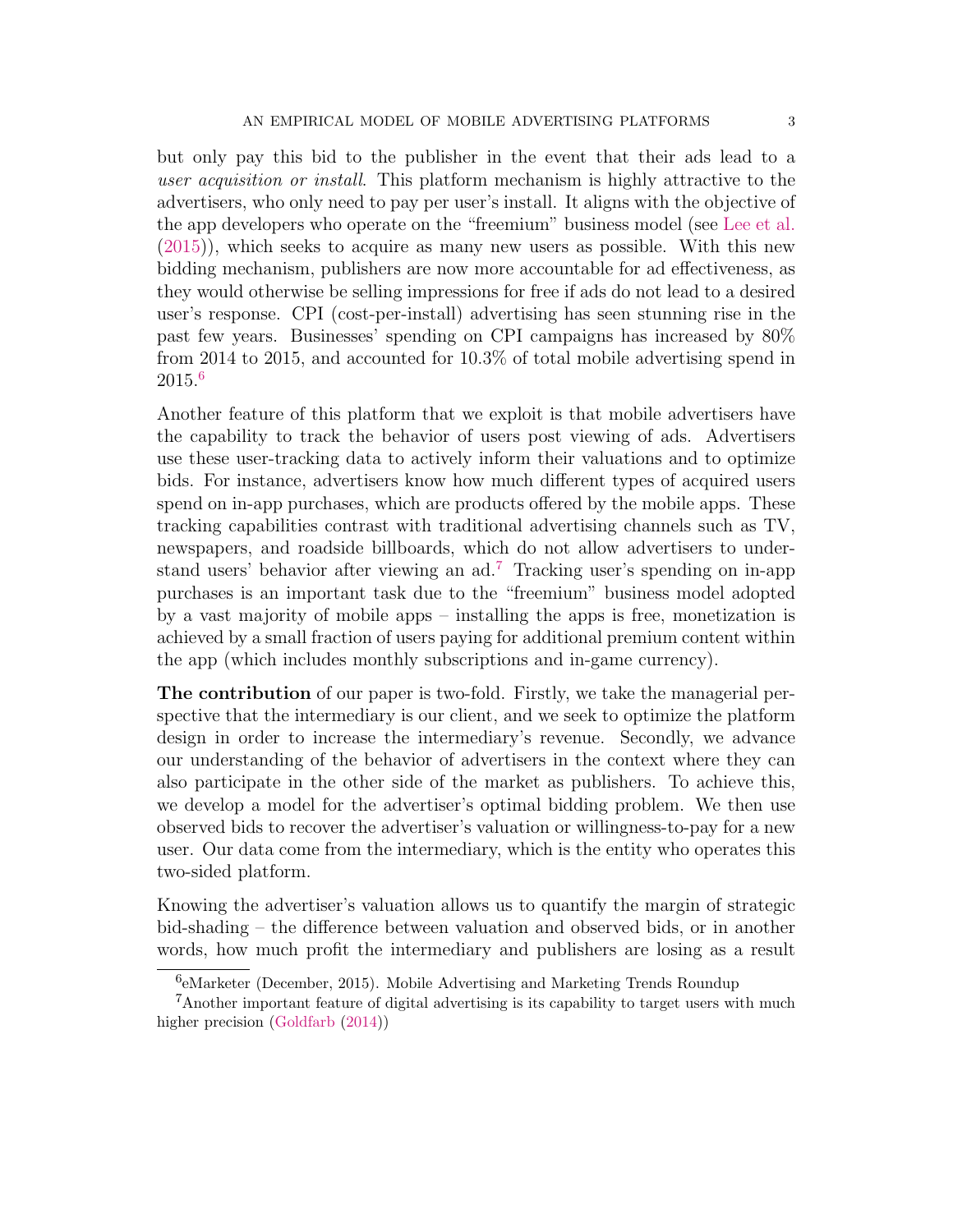of uncompetitive bidding among the advertisers. We find that certain segments of the market are severely uncompetitive. We discuss several policies the intermediary can pursue to increase competition among advertisers. We also use the estimated model to evaluate the counterfactual effectiveness of these policies. For instance, we show that in some cases, it is desirable to introduce some inaccuracy in the score. Specifically, it is sometimes desirable to boost and increase the scores of some uncompetitive and low-quality advertisers. On one hand, score boosting introduces inaccuracy and mismatch in the matching so that there are now fewer user acquisitions, but on the other hand, it stimulates more aggressive bidding by advertisers. Overall, score-boosting can increase the revenue of the intermediary.

Our numerical result: the estimated valuation for a new user is \$12.69 for the average advertiser. For the median advertiser, it is \$8.55. The interquartile range is [\$5.10, \$15.53]. By comparison, the advertisers ended up paying significantly less to acquire these users: the average winning bid is \$4.04, and the median at \$3.50. This leads to a large margin (difference between willingness-to-pay and the price paid) that ranges from \$1.87 to \$10.52 in the interquartile range. Our result strongly suggests that certain segments of the market are severely uncompetitive, where advertisers can shade their bids well below their valuations, and still win a large number of impressions. This leads to lost profits for the publishers and intermediary.

Further, we decompose the valuation for a new user into two parts: the first part is the sales revenue from in-app purchases made by the acquired user; the second part is the advertiser's unobserved valuation, which represents the residual value that the acquired user brings to the advertiser. The first part is observed using data that track user's spending on in-app purchases after acquisition.<sup>[8](#page-3-0)</sup> Inapp purchases are products offered by the app developer within the app, which take the form of additional content, services or subscriptions within the app. In our sample, the 4,973,931 users that were acquired in the span of 47 days, have spent a total of \$679,470 on in-app purchases. Methodologically, the advertiser's valuation is partially observed, and we exploit the information in this observed component to better estimate the overall valuation.

However we find that users' spending account for about 9% of an average advertiser's overall valuation. This is puzzling given the importance of users' in-app purchases.[9](#page-3-1) We offer an explanation for what drives the advertiser's valuation

<span id="page-3-0"></span><sup>8</sup>Which is routinely collected by advertising intermediaries, where they then inform advertisers of their Return on Investments (ROI) of advertising.

<span id="page-3-1"></span><sup>9</sup>One popular mobile gaming app, Clash of Clans, generates \$4 million a day from in-app purchases (the app developer was recently acquired for \$8.6 billion by Tencent).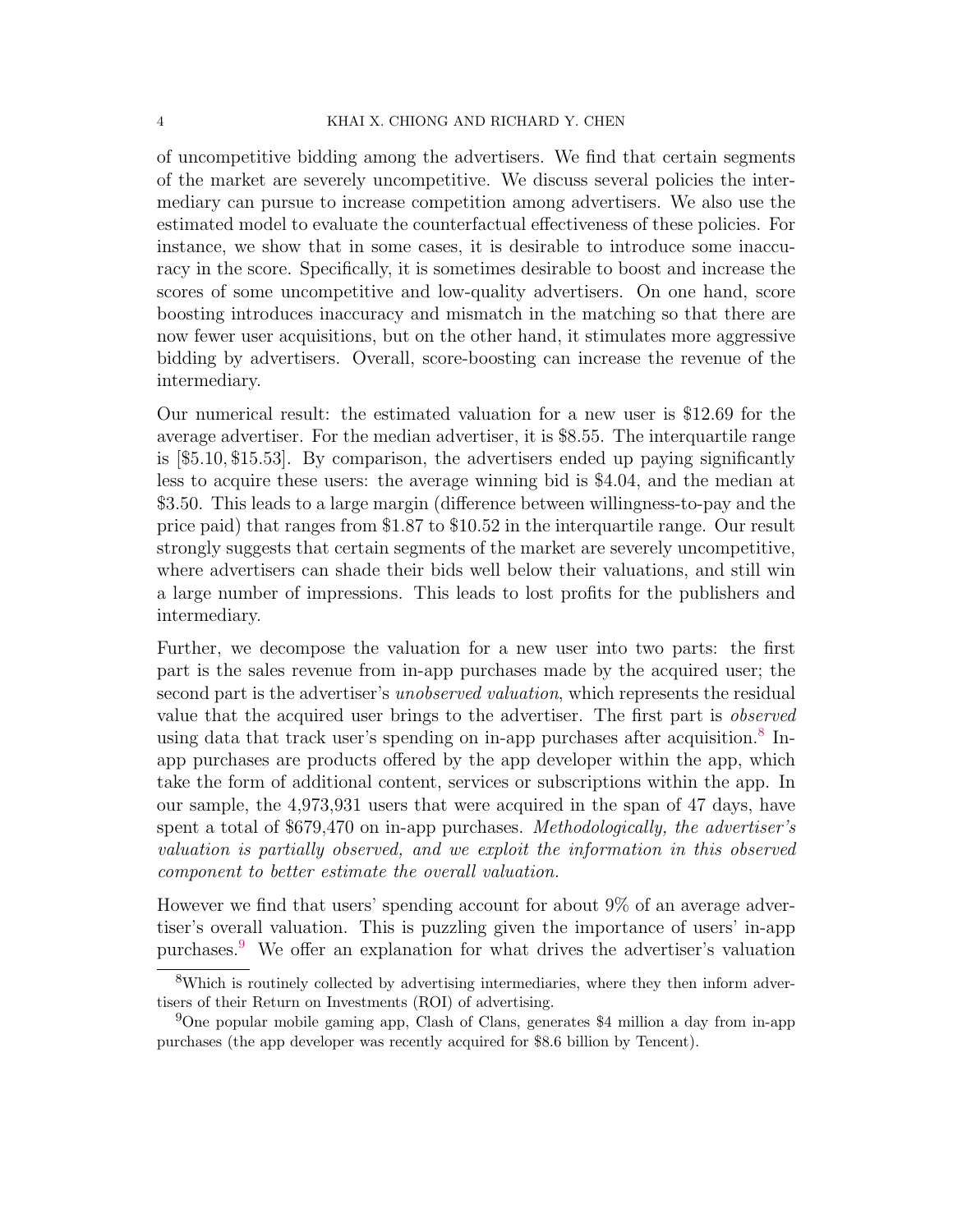for user acquisitions: due to the app-to-app advertising nature of our platform, an app developer can readily participate in both sides of the market, as both an advertiser and a publisher. This introduces resale motive which partly drives up the advertisers' valuations for a new user.

More concretely, the advertiser perceives a user as a durable good, whereby a user generates a stream of diminishing monetary benefits in terms of in-app purchases. Now the advertiser then has the option to resell a user by selling its impression and attention to other advertisers. By reselling the attention of the user, the user would potentially be drawn away to other apps (due to the scoring procedure used by the platform mechanism, the ads that are shown to this user are often competing apps that are closely relevant to the user). The crucial question this naturally leads to is, how then should firms optimally predict and measure the lifetime value of their customers, given this resale option? To our knowledge, this goes beyond the standard models of customer lifetime valuation.

The estimation procedure is based on the Generalized Method of Moments (GMM), where the moment conditions provide a link between (i) observed bids; (ii) observed valuation due to users' spending; (iii) unobserved valuations. Intuitively, we use a profit-maximization framework to derive advertisers' first-order optimality conditions trading off the expected benefit and cost of higher bids. Although the estimation procedure is frequentist in nature, our model also lends itself naturally to a full-information likelihood approach, which can be estimated using Bayesian methods.

## 1.1. Related literature

First, our paper is related to the vast literature of digital advertising. Mobile advertising includes keyword search advertising that takes place in mobile devices. Theoretical papers that analyse search advertising are [Amaldoss et al.](#page-41-0) [\(2015\)](#page-41-0); [Shin](#page-44-0) [\(2015\)](#page-44-0), while empirical papers in this area include [Athey and Nekipelov](#page-42-1) [\(2010\)](#page-42-1); [Hsieh et al.](#page-43-1) [\(2014\)](#page-43-1); [Jeziorski and Moorthy](#page-43-2) [\(2016\)](#page-43-2); [Rutz and Bucklin](#page-44-1) [\(2011\)](#page-44-1); [Yang and Ghose](#page-44-2) [\(2010\)](#page-44-2); [Yao and Mela](#page-44-3) [\(2011\)](#page-44-3)). Display advertising such as banner advertising [\(Andrews et al.](#page-41-1) [\(2015\)](#page-41-1); [Bruce et al.](#page-42-2) [\(2016\)](#page-42-2); [Johnson](#page-43-3) [\(2013\)](#page-43-3); [Manchanda et al.](#page-44-4) [\(2006\)](#page-44-4)) has been studied extensively in the context of web browsers on desktop or laptop computers. Display advertising can also occur in mobile devices (see [Bart et al.](#page-42-3) [\(2014\)](#page-42-3) who study mobile display advertising  $(MDA)$ ).

Our paper studies a growing form of mobile advertising called app-to-app advertising, where companies seek to promote their mobile apps within other mobile apps. The fast-rising prominence of the mobile app economy has been noted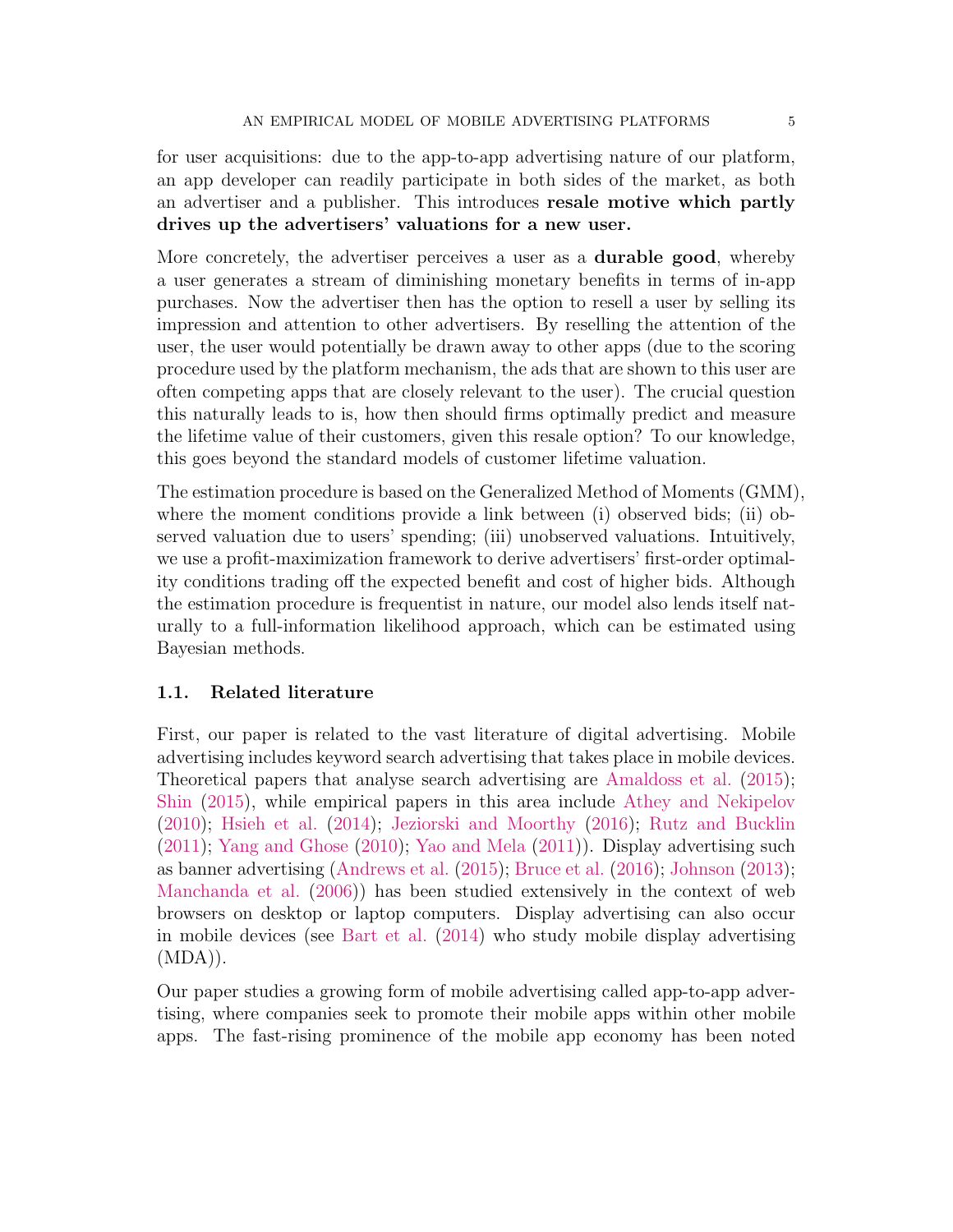and studied in a recent paper by [Ghose and Han](#page-42-4) [\(2014\)](#page-42-4), which uses a structural model to estimate the demand for mobile apps.

The intermediary we study in this paper is an example of an online advertising platform or network, which provides a common marketplace for advertisers and publishers to buy and sell impressions (see [Sriram et al.](#page-44-5) [\(2015\)](#page-44-5) for a survey of recent work related to advertising platforms). In a novel paper, [Wu](#page-44-6) [\(2015\)](#page-44-6) studies an online advertising platform which uses a decentralized matching mechanism, as opposed to the centralized mechanism here. An important role of an online advertising platform is the ability to facilitate the delivery of targeted ads to users [\(Goldfarb and Tucker](#page-43-4) [\(2011\)](#page-43-4); [Iyer et al.](#page-43-5) [\(2005\)](#page-43-5); [Lambrecht and Tucker](#page-43-6) [\(2013\)](#page-43-6); [Sayedi et al.](#page-44-7) [\(2014\)](#page-44-7); [Zhang and Katona](#page-44-8) [\(2012\)](#page-44-8)). In mobile advertising, targeting can be achieved with even more degrees of freedom, due to built-in GPS sensors in mobile devices (see [Andrews et al.](#page-41-2) [\(2014\)](#page-41-2); [Fong et al.](#page-42-5) [\(2015\)](#page-42-5); [Grewal et al.](#page-43-7) [\(2016\)](#page-43-7); [Luo et al.](#page-43-8) [\(2013\)](#page-43-8); [Zubcsek et al.](#page-45-0) [\(2015\)](#page-45-0)). More generally, mobile advertising goes beyond mobile app-to-app advertising in this paper. It also includes firms using SMS to send promotional messages (see [Andrews et al.](#page-41-3) [\(2016\)](#page-41-3); [Shankar and Balasubramanian](#page-44-9) [\(2009\)](#page-44-9) for comprehensive surveys of mobile marketing).

The CPI (cost-per-install) advertising considered in this paper is a type of performance-based or CPA (cost-per-action) advertising which includes the popular CPC (cost-per-click). The CPC pricing scheme where advertisers pay per clicks have received much attention in the literature [\(Agarwal et al.](#page-41-4) [\(2009\)](#page-41-4); [As](#page-42-6)[demir et al.](#page-42-6) [\(2012\)](#page-42-6); [Ghose and Yang](#page-42-7) [\(2009\)](#page-42-7); [Hu et al.](#page-43-9) [\(2015\)](#page-43-9); [Liu and Viswanathan](#page-43-10) [\(2014\)](#page-43-10); [Zhu and Wilbur](#page-45-1) [\(2011\)](#page-45-1)). Another common pricing scheme is CPM where advertisers pay per impression. The CPI advertising we considered here is more recent and attributed to the recent rise of the mobile app economy and app-toapp advertising. The objective of a CPI advertising campaign is user acquisition.

Another related area is modeling customers' lifetime value. These papers are normative, i.e. prescribing how to measure CLV, while our paper here is descriptive in nature, i.e. asking what advertisers are doing to form their valuations. For primers on modeling CLV, we refer to [Fader and Hardie](#page-42-8) [\(2005\)](#page-42-8); [Fader et al.](#page-42-9) [\(2005\)](#page-42-9); [Gupta et al.](#page-43-11) [\(2006\)](#page-43-11); [Schmittlein et al.](#page-44-10) [\(1987\)](#page-44-10). Here, another important paper is [Chan et al.](#page-42-10) [\(2011\)](#page-42-10), which estimate the lifetime value for a firm's customers acquired through sponsored search advertising (cost-per-click campaigns) on Google based on the Pareto/NBD model.

Also noteworthy is the literature on measuring the returns on investment (ROI) of online advertising. The valuation of the advertiser for a new user is strongly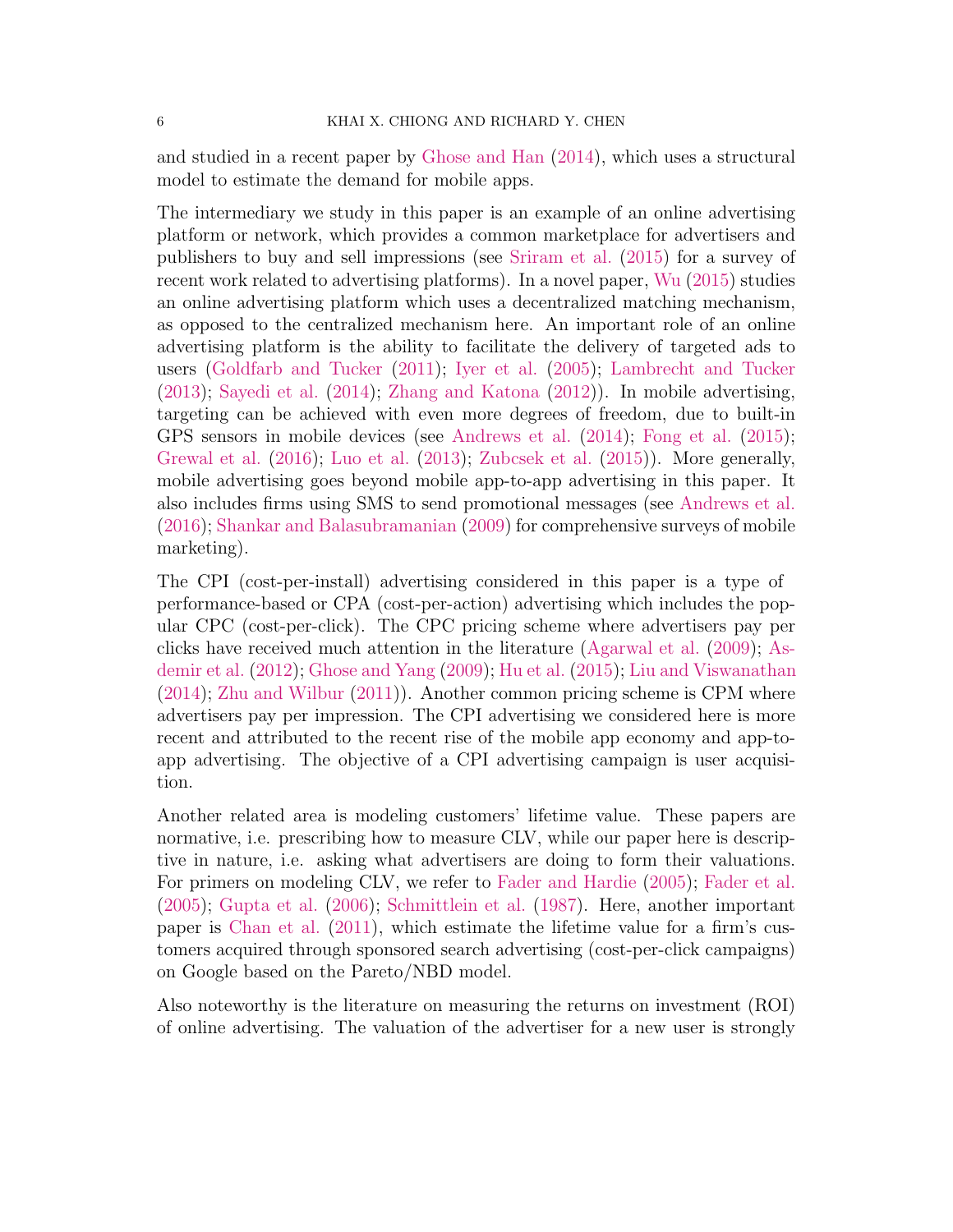related to how much returns they expect to receive from advertising. [Lewis](#page-43-12) [and Rao](#page-43-12) [\(2015\)](#page-43-12) highlighted the challenges for advertisers to evaluate the ROI from impression-based (CPM) advertising campaigns. A related paper on causal effectiveness and ROI of sponsored search advertising is [Blake et al.](#page-42-11) [\(2015\)](#page-42-11).

# 2. Industry Background

<span id="page-6-3"></span>A mobile app is a computer program designed to run on mobile devices such as smartphones and tablet computers. The mobile apps industry started with the introduction of the iPhone and Apple's app store in 2008. App developers market their products through distribution platforms called app stores (Apple app store and the Google Play are the two largest), which takes a 30% cut out of the developer's revenue.

By far the overwhelming fraction of mobile apps have adopted the 'freemium' business model,  $^{10}$  $^{10}$  $^{10}$  such that the users install the app for free and are given the option to make in-app purchases (see also [Lee et al.](#page-43-0) [\(2015\)](#page-43-0)). A well-known success stories of the freemium model is the mobile game Clash of Clans, which generates \$4 million a day in revenue, just from in-app purchases. Supercell, its app developer, posted \$2.4 billion in revenue in 2015, and was recently acquired by the Chinese internet giant, Tencent, for \$8.6 billion. This transaction is the seventh largest Chinese overseas acquisition on record.

The genres of mobile apps include photography (Instagram), social networking, health & fitness, shopping, travel & navigation (Uber), news, books, utilities, music. By far the most prominent is the gaming genre – global revenue from mobile games is on track to rise  $21\%$  to about \$37 billion this year.<sup>[11](#page-6-1)</sup>

A primary concern of mobile app developer is marketing. While mobile apps such as Instagram are worth \$1 billion, many mobile apps are not worth much. In 2015, Apple announced that there were over 1.5 million apps in the Apple app store, and over 100 billion apps had been downloaded.<sup>[12](#page-6-2)</sup> Two stylized facts stand out: the large number of products available on the app store, and the large

<span id="page-6-0"></span> $10$ In 2014, freemium app revenue now accounts for 98% of worldwide revenue on Google Play, with Japan, U.S. and South Korea users contributing the most. http://blog.appannie.com/google-io-special-report-launch-2014/

<span id="page-6-1"></span><sup>11</sup>Tencent President Martin Lau said "We are very bullish on the [mobile games] market" http://www.wsj.com/articles/tencent-agrees-to-acquire-clash-of-clans-makersupercell-1466493612

<span id="page-6-2"></span><sup>12</sup>http://www.statista.com/statistics/263794/number-of-downloads-from-the-apple-appstore/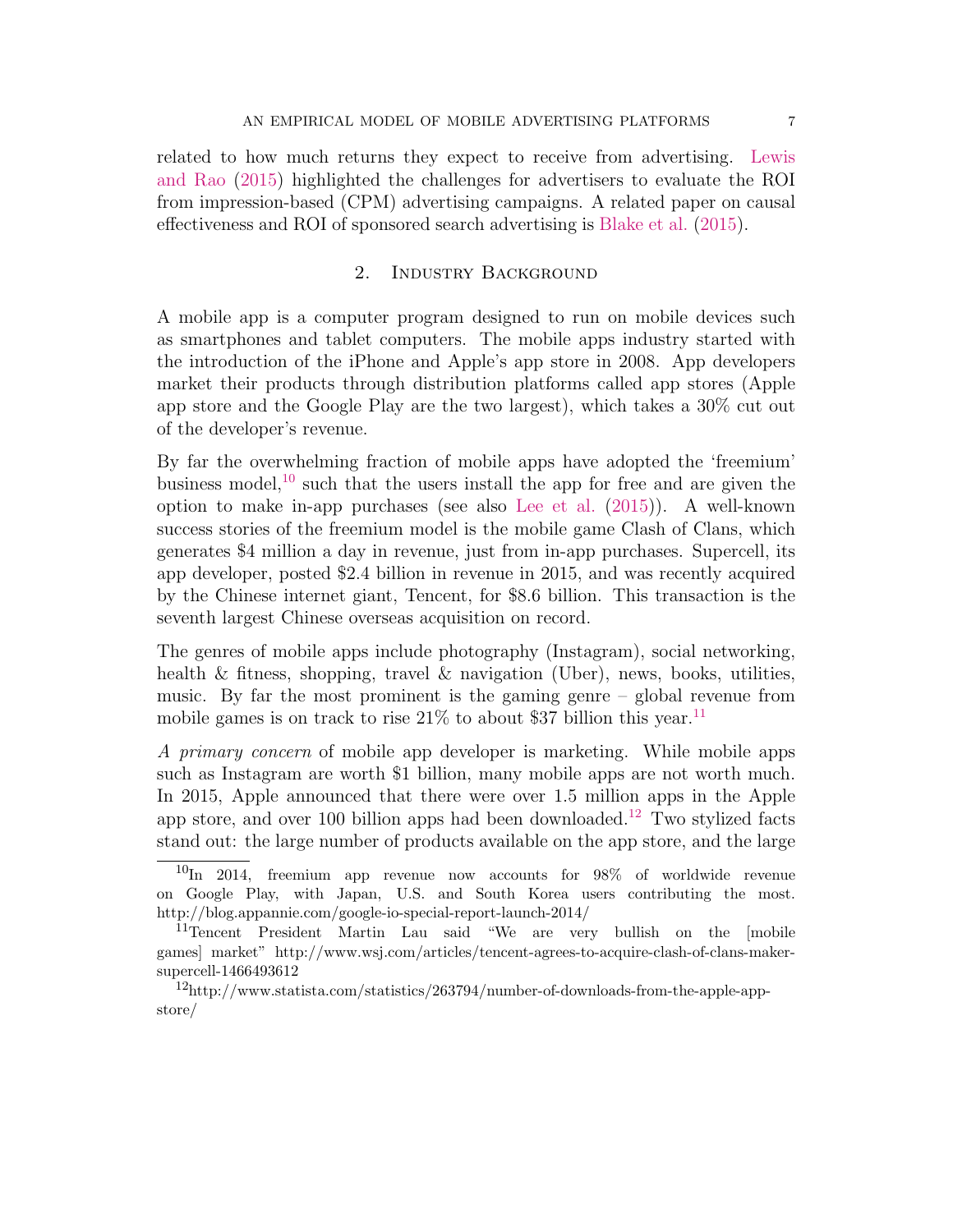number of potential users dispersed worldwide. Marketing and advertising their products have become essential for mobile app developers.

Recognizing this challenge, several platforms have begun to fill this niche in the last several years. The San Francisco-based start-up from which our data are obtained exists in such a niche.

# <span id="page-7-1"></span>2.1. How the platform works

The San Francisco-based start-up, which we will call an intermediary, operates and designs the platform that brings together the buyers (advertisers) and sellers (publishers) of users' impressions. The platform runs a centralized marketclearing mechanism to meet the demand with the supply of users' in-app impressions. We now describe this mechanism.

For the publishers, the intermediary offers a SDK (software development kit) for app developers wanting to monetize their user-base by publishing ads. The developers then integrate the SDK into the infrastructure of their apps, which allow for video ads to be displayed within the app. When a user within the publisher's app reaches a pre-specified ad placement opportunity, the SDK pings the intermediary for an ad to be served to the user.

For the advertisers, the intermediary allows the advertisers to specify three parameters:<sup>[13](#page-7-0)</sup> (i) the publishers to advertise on, (ii) the CPI (cost-per-install) bid for each of the publisher, (iii) the active duration of these bids. The advertiser's objective is to acquire new users through advertising. A CPI bid is the amount that the advertiser pays to the intermediary in the event that the advertiser (a) wins the slot to show an ad, and (b) the user installs the mobile app being advertised after watching the ad.

The intermediary shares a fraction of this CPI payment to the publisher where this user's impression comes from. We summarize this in Figure [1](#page-8-0) below.

## 2.1.1. Market-clearing mechanism

We now describe the most important function of the platform, which is to run a mechanism that decides which ads are matched or served to which users. Whenever a user's impression arises from the publisher's side, the mechanism first identifies all potential advertisers and the CPI bids they placed in the database.

<span id="page-7-0"></span> $13$ The advertisers can supply their own creatives, or the intermediary can provide a premium service for designing the creatives. The creatives are in video form, with a typical length up to 35 seconds.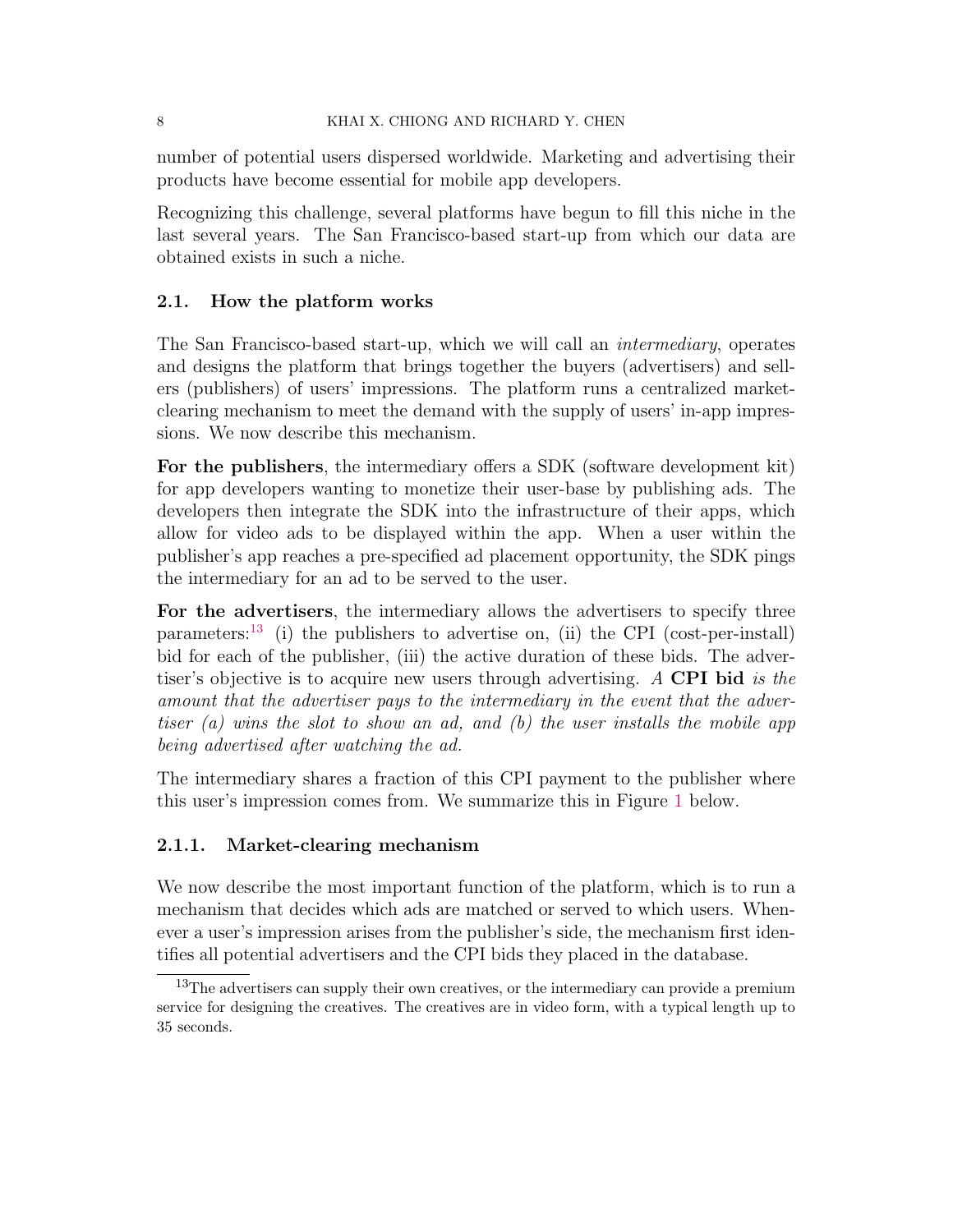<span id="page-8-0"></span>

FIGURE 1. Overview of how the platform works

Next, the mechanism assigns a score to each ad based on the following formula:  $CPI \times Score$ , where *Score* is the estimated probability that the user would install the advertised app conditional on viewing the ad. It is calculated by plugging in the user and advertiser's attributes into a prediction model.

The mechanism then selects the ad with the highest score-weighted CPI bid as the winner of that user's impression. This ad will be shown to the user. After the user watches the ad, he or she can click and proceed to the advertiser's page in the App Store. If the user installs the app, we say the user is acquired by the advertiser. If the user does not install, the advertiser is not charged, otherwise, the advertiser pays the CPI bid to the intermediary (who passes a fraction of this revenue to the publisher).

The score-weighted CPI bid associated with a pair of user and ad is just the expected amount that the advertiser pays for that user's impression. Intuitively then, for each user's impression that arises, the mechanism selects the advertiser with the highest expected payment to be the winner.

# <span id="page-8-1"></span>2.2. Advertiser's information set

In Figure [2,](#page-9-0) we show an actual example of what an advertiser would see during and after his bidding activities. The intermediary provides a graphical interface that reports the various outcomes of the advertiser's bidding activities.

In the example given in Figure [2,](#page-9-0) the advertiser had set a CPI bid of \$8.99 that was  $(i)$  held constant for two days, and  $(ii)$  specific to a given publisher. At that bid, the advertiser would know that he was able to win 192,000 impressions, and acquire 447 new users. At the end of those two days, the advertiser had paid a sum of \$4,020 to the intermediary, a fraction of which was passed on to the publisher.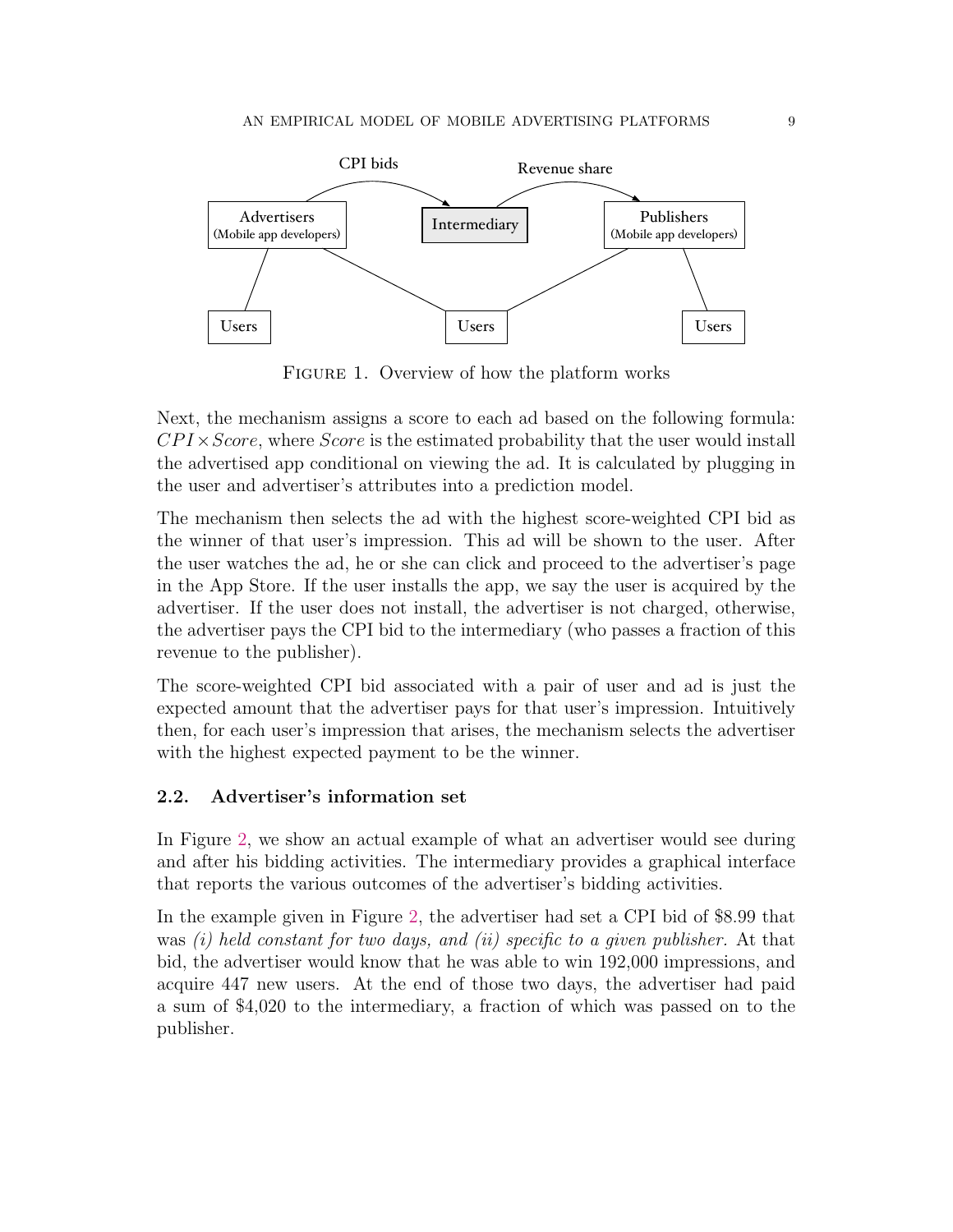<span id="page-9-0"></span>

FIGURE 2. Advertiser's information set: what do advertisers see?

# 3. MODEL

Consider a setup between one advertiser and one publisher. In this section, we propose a model for how the advertiser forms his bid for that publisher, conditional on choosing to bid on that publisher.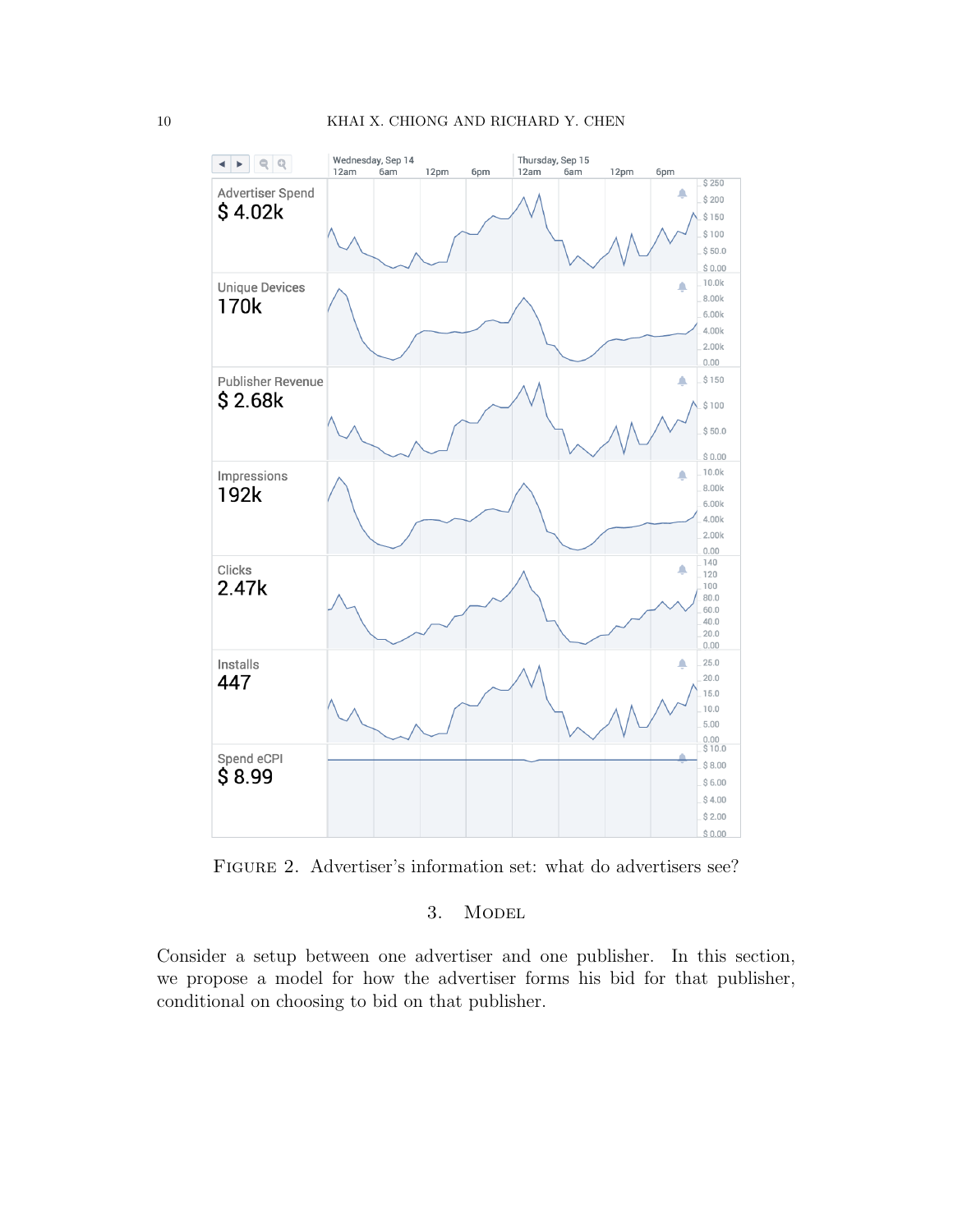The advertiser has a valuation v for the user. This valuation is a random variable, to reflect the fact that the advertiser is bidding to acquire a distribution of users who benefit the advertiser heterogeneously. Now the advertiser knows the probability distribution of  $v$ , but it is not known to us. Ultimately, we want to learn about  $v$ , which is also known as the advertiser's willingness-to-pay for a new user.[14](#page-10-0)

When the advertiser submits a bid of p, he expects to acquire  $Q(p)$  number of users from the publisher. Now  $Q(\cdot)$  is a random function, i.e.  $Q(p)$  is a random variable whose probability distribution is parameterized by  $p$ . The expected profit of the advertiser when he bids  $p$  is:

<span id="page-10-1"></span>
$$
U(p) = \mathbb{E}[(v - p)Q(p)]
$$

The expectation in Equation [\(1\)](#page-10-1) is taken over the joint probability density of  $(v, Q(p))$ . We will refer to  $Q(p)$  as the supply curve. We refer to Section [3.2](#page-13-0) for a detailed comparison with the standard auction setup.

### 3.1. Specifying the supply curve

We now specify  $Q(p)$ , which is the advertiser's belief about the number of users he will successfully acquire at different levels of bid p. In formulating  $Q(p)$ , we model closely how the advertiser's bids is translated into numbers of user acquisitions. See Section [2.1.](#page-7-1)

(2) 
$$
Q(p) = F(s \cdot p)^N \cdot \chi \cdot s
$$

Now, the advertiser believes that the score-weighted bids of each of his competitor is distributed independently with the cumulative density function  $F(\cdot)$ . Therefore, the advertiser believes that he will win each impression with probability  $F(s \cdot p)^N$  where N is the number of competing bidders, and s is the quality score associated with the advertiser. For a given user that arises from the publisher, the intermediary computes a quality score that equals to the estimated probability that the user would install after watching the advertiser's ad. This score s is a random variable (since different users within the publisher would have different scores). For simplicity, we will first take s to be the average score of

<span id="page-10-0"></span><sup>&</sup>lt;sup>14</sup>See [Chan et al.](#page-42-12)  $(2007)$ , where they define WTP as the maximum amount a bidder is willing to bid for an item such that she is indifferent between winning the item at this bid and not winning.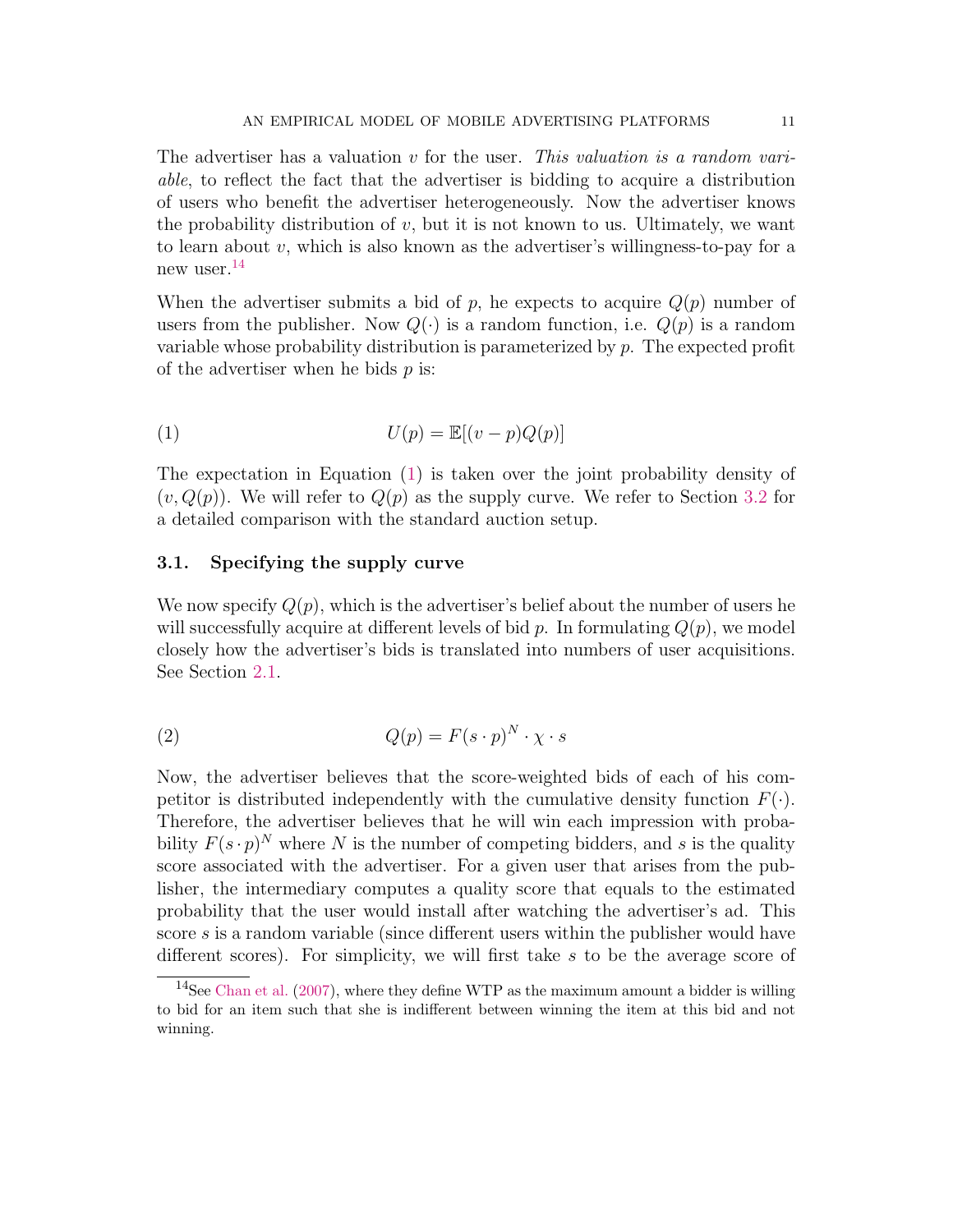the advertiser specific to the publisher. In the empirical section, we show how to relax this assumption in the estimation.

 $\chi$  is the random variable representing the advertiser's belief about the total number of impressions that would be supplied by the publisher. Therefore  $F(s \cdot p)^N \cdot \chi$ is the number of impressions that the advertiser expects to win at bid  $p$ . Note that  $\chi$  and s do not depend on p. Although the number of competing bidders N is fixed, in Section [4.7,](#page-19-0) we allow it to be a random variable to reflect entry uncertainty.

Finally, since the quality score s is the probability that a user would install after being shown the advertiser's app,  $F(s \cdot p)^N \cdot \chi \cdot s$  is then the number of users that the advertiser expects to acquire at bid  $p$ .

For ease of notation, we will introduce the following:

(3) 
$$
\alpha(p) \equiv F(s \cdot p)^N
$$

That is,  $\alpha(p)$  is the probability that the advertiser expects to win an impression at bid p.

<span id="page-11-3"></span>Proposition 1. Suppose that the advertiser's expected profit is given by Equation [1.](#page-10-1) Then the optimal bid  $p^*$  satisfies:

<span id="page-11-0"></span>(4) 
$$
\frac{\alpha(p^*)/p^*}{\frac{\partial \alpha(p)}{\partial p}\Big|_{p^*}} = \frac{1}{p^*} \frac{\mathbb{E}[v\chi]}{\mathbb{E}[\chi]} - 1
$$

Plugging in  $\alpha(p) = F(s \cdot p)$ , where  $F(\cdot)$  is the advertiser's belief about the CDF of the adjusted CPI bids of other competing bidders, and  $f(\cdot)$  is the corresponding PDF, we then have:

<span id="page-11-1"></span>(5) 
$$
\frac{F(sp^*)}{sp^*Nf(sp^*)} = \frac{1}{p^*} \frac{\mathbb{E}[v\chi]}{\mathbb{E}[\chi]} - 1
$$

We relegate all proofs to the appendix. The LHS of Equation [4](#page-11-0) is the inverse of the elasticity of  $\alpha(p)$  with respect to p evaluated at  $p^*$ .

<span id="page-11-2"></span>**Proposition 2.** When  $F(\cdot)$  is the CDF of the lognormal distribution, there is a unique optimal bid  $p^*$  that satisfies Equation [5.](#page-11-1) In particular, sufficient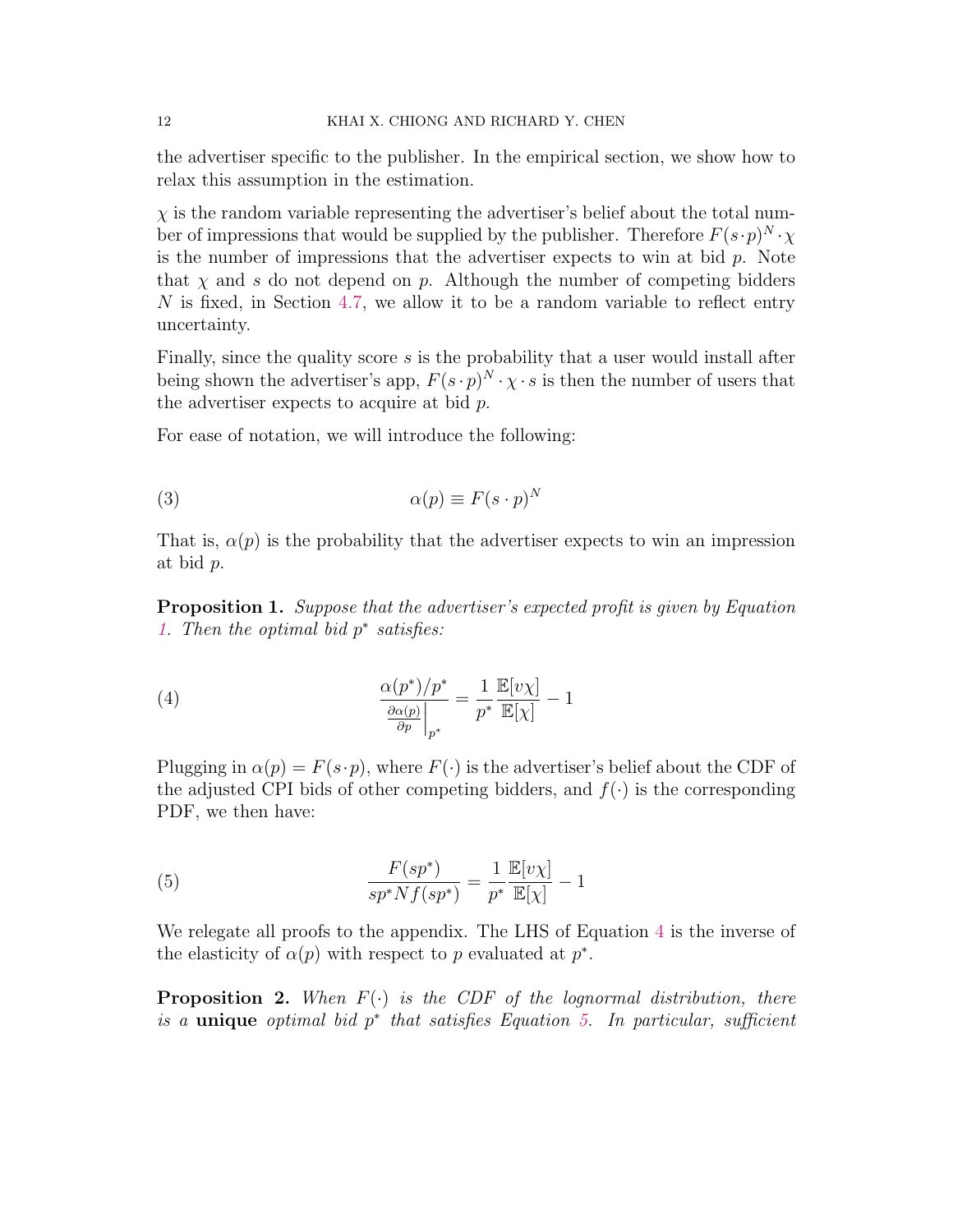conditions for the optimal bid  $p^*$  satisfying Equation [5](#page-11-1) to be unique are: (i)  $\lim_{z\to 0_+} \frac{F(z)}{zf(z)} = 0$ , and (ii)  $\frac{F(z)}{zf(z)}$  is strictly monotonically increasing in z. Both of these conditions are satisfied when  $F(\cdot)$  is the CDF of the lognormal distribution.

In particular, when  $F(\cdot)$  is the CDF of the lognormal distribution with parameter  $(\mu, \sigma)$ , that is, the random variable X drawn from the distribution F is such that  $\log X$  is distributed  $N(\mu, \sigma)$ , then

(6) 
$$
\frac{\sqrt{2\pi}}{N} \sigma e^{\frac{(\mu - \log(sp))^2}{2\sigma^2}} \Phi\left(\frac{\log(sp) - \mu}{\sigma}\right) = \frac{1}{p} \frac{\mathbb{E}[v\chi]}{\mathbb{E}[\chi]} - 1
$$

where  $\Phi(\cdot)$  is the CDF of the standard Gaussian. In the appendix, we show that the LHS of Equation [27](#page-37-0) is strictly monotonically increasing in  $p$ , and converges to zero as  $p \to 0_+$ .

Proposition [3](#page-12-0) below states the factors that determine the advertiser's optimal bid. Intuitively, bidding higher increases the advertiser's chance of winning, but the advertiser also ends up paying more if he does win. The optimal bid depends on this trade-off.

<span id="page-12-0"></span>Proposition 3. Assume that the conditions in Proposition [2](#page-11-2) hold. The advertiser's optimal CPI bid  $p^*$  is larger when:

- $(1)$   $\frac{\mathbb{E}[v\chi]}{\mathbb{E}[\chi]}$  is larger;
- $(2)$  N, the number of competing bidders is larger;
- (3)  $\frac{F(x)}{xf(x)}$  is weakly smaller for all  $x > 0$  and strictly smaller for some  $x > 0$ 0, where  $f(\cdot)$  and  $F(\cdot)$  are the probability and cumulative distribution functions associated with the advertiser's belief about the score-weighted CPI bids of other competing bidders.

In another words, the slope of the function  $\frac{F(x)}{xf(x)}$  determines how competitive the market is. When the function  $\frac{F(x)}{xf(x)}$  is steep, the market is less competitive. Moreover consider  $\tilde{F}(\cdot)$  and  $\tilde{f}(\cdot)$  such that  $\tilde{F}(\cdot)$  is a first-order stochastic dominant shift of  $F(\cdot)$ . Then it follows that  $F(x) \geq \tilde{F}(x)$  at all  $x > 0$  and  $F(x) > \tilde{F}(x)$ for some x. A first-order stochastic dominant shift can be achieved by taking a mass of bidders and increasing their score weighted CPI bids, holding all else constant. If this first-order stochastic dominant shift is large enough such that  $F(x)$  $\frac{F(x)}{xf(x)}$  is weakly larger than  $\frac{\tilde{F}(x)}{x\tilde{f}(x)}$  for all x and strictly larger for some x, then the advertiser would increase its' bid.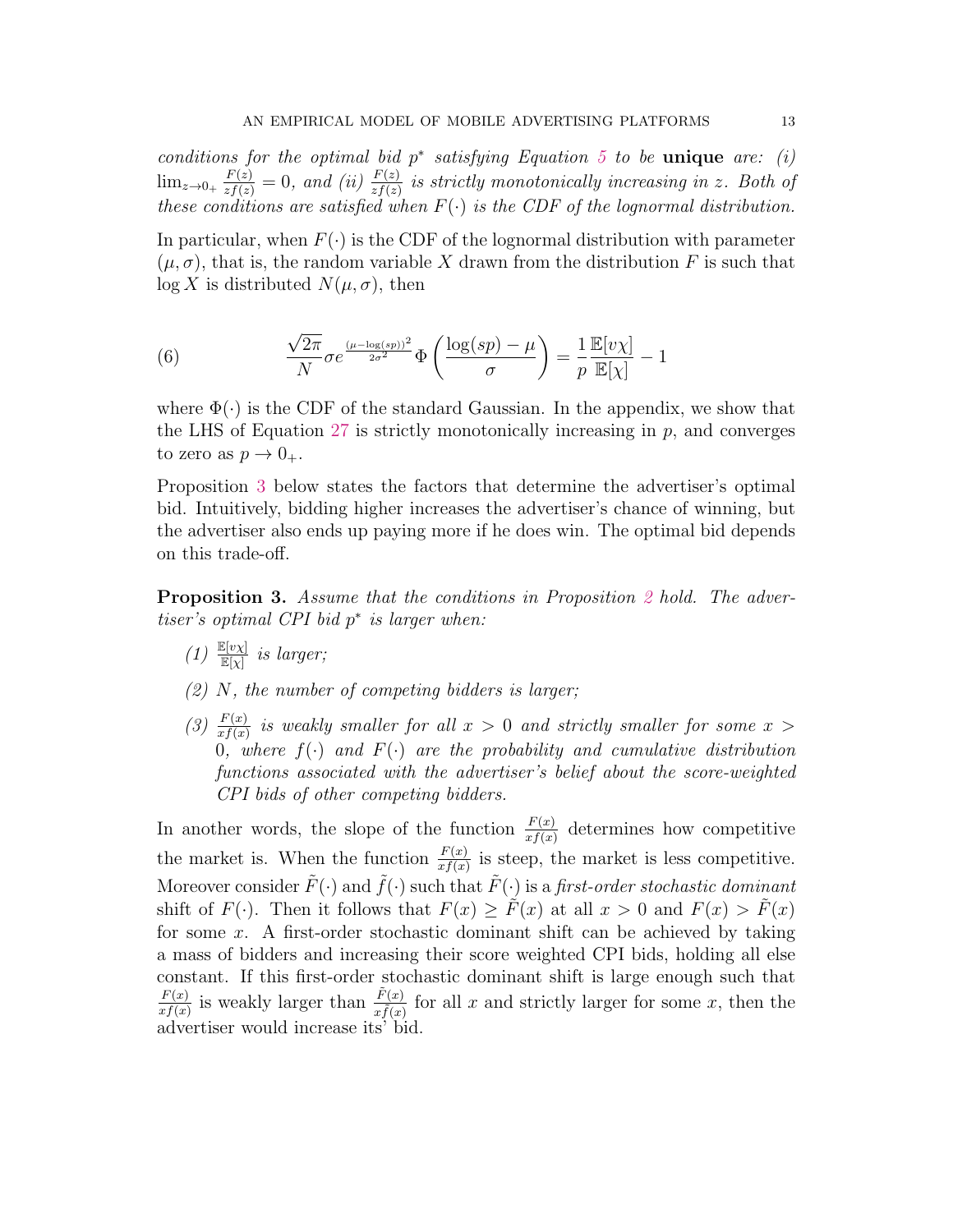To give an example, we can verify that if  $F$  is the CDF of the triangular distribution with support [0, 1] and mode of 0.25, and  $\tilde{F}$  is the CDF of the triangular distribution with support [0, 1] and mode of 0.75, then it is true that  $\frac{F(x)}{xf(x)} \ge \frac{\tilde{F}(x)}{x\tilde{f}(x)}$  $\overline{x \tilde{f}(x)}$ for all  $x \in [0,1]$ , and  $\frac{F(x)}{xf(x)} > \frac{\tilde{F}(x)}{x\tilde{f}(x)}$  $\frac{\tilde{F}(x)}{x\tilde{f}(x)}$  for all  $x \in [0.25, 1]$ . However,  $\tilde{F}$  first-order stochastically dominates F does not guarantee that  $\frac{F(x)}{xf(x)} \geq \frac{\tilde{F}(x)}{x\tilde{f}(x)}$  $\frac{F(x)}{x\tilde{f}(x)}$ .

### <span id="page-13-0"></span>3.2. Remark: comparison with standard auction setups

Our setup differs from the standard auction setups due to the kind of information that is available to the advertisers in our platform (see Section [2.2\)](#page-8-1). Notably, our advertisers can only set a single bid for the whole publisher – this bid applies to all users in that publisher. Moreover, this bid is held constant over a given time period.

Therefore, our advertisers do not bid for each user's impression, but bid for a distribution of heterogeneous impressions. At the time the bid is placed, the bidder's valuation is a random variable, as opposed to a realized, fixed number. To form the optimal bid, the bidder has to first integrate out his belief about the randomness in this valuation and obtains the expected profit equation in [1.](#page-10-1)

In comparison, in an online *ad exchange*, advertisers are able to bid for each impression in real-time, programmatically. The standard auction setup then applies to such online ad exchanges because we can treat each impression as having a known value to the advertiser at the time he forms his bid.

The final distinction here is that bidders do not know the identities of competing bidders. In contrast, in a keyword search advertising, the bidder can search for the keyword and find out who eventually won the top slots. The intermediary ensures mutual anonymity between participating advertisers (see Figure [2\)](#page-9-0). Therefore, we will later take a *mean-field approximation* approach [\(Weintraub et al.](#page-44-11) [\(2005\)](#page-44-11)) to modeling strategic interaction among bidders – by assuming that agents are best-responding to the correct distribution of opponents' bids, instead of bestresponding to opponents' bidding strategies.

# 4. THE ECONOMETRIC MODEL

<span id="page-13-1"></span>In this section, we develop an econometric model based on the previous theoretical model. The goal is to recover the advertiser's valuation  $v$  using observed bids. In particular, v is a random variable, and we provide an estimator for  $\mathbb{E}[v]$ . In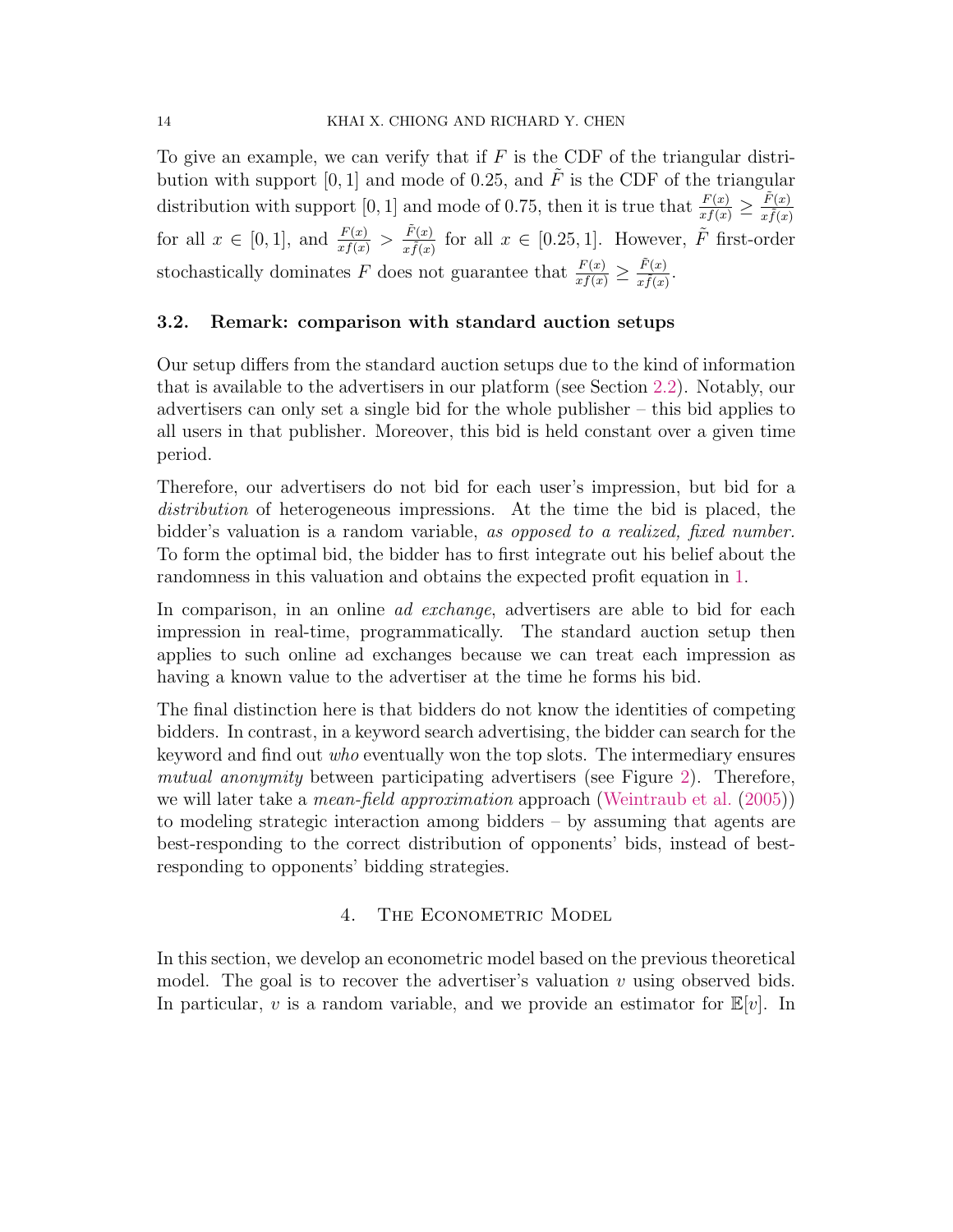the empirical application, we will estimate one such valuation parameter for 216 different advertiser-publisher pairs, obtaining 216 parameter estimates.

### 4.1. The econometrician's uncertainty

In our previous theoretical model, there is no econometrician's uncertainty. Recall that there is then a single optimal bid that is consistent with the model. As such, we are not able to rationalize the data where observed bids could be changing over time. Therefore we need to incorporate the econometrician's uncertainty in order to fit the data to our model.

Before the advertiser sets the bid, he observes a shock to the supply curve  $\epsilon$ . The advertiser then sets his bid to maximize the expected profit equation below:

(7) 
$$
U(p; \epsilon) = \mathbb{E}[(v - p)(Q(p) + \epsilon)]
$$

We do not observe this shock. This represents the econometrician's uncertainty. Moreover  $\epsilon$  is unanticipated by the advertiser, as such, the expectation above is only taken with respect to the joint distribution of  $(v, Q(p))$ .

### 4.2. Partially observed valuation

Now for the purpose of estimation, we want to incorporate additional information that we (the econometrician and the intermediary) has about the advertiser's valuation. We do this by formulating the valuation as being partially observed.

Specifically, let  $v = x + \xi$ , where x is the random variable representing the belief about how much a user acquired from the publisher would spend on inapp purchases in the first 14 days after acquisition;  $\xi$  is the residual unobserved valuation.<sup>[15](#page-14-0)</sup> The advertiser's expected profit from bidding  $p$  can now be written as:

(8) 
$$
U(p; \epsilon) = \mathbb{E}[(x + \xi - p)(Q(p) + \epsilon)]
$$

<span id="page-14-0"></span><sup>&</sup>lt;sup>15</sup>For instance,  $\xi$  includes the positive network externalities of an acquired user [\(Ho et al.](#page-43-13)  $(2012))$  $(2012))$ : – a new user either induces more new users to join, or induces existing users to spend more on in-app purchases. Mobile apps also have multiple channels to monetize their acquired user-base besides selling in-app purchases. The advantage of our estimation procedure is that we do not need to have data on all the other monetization channels of the advertiser.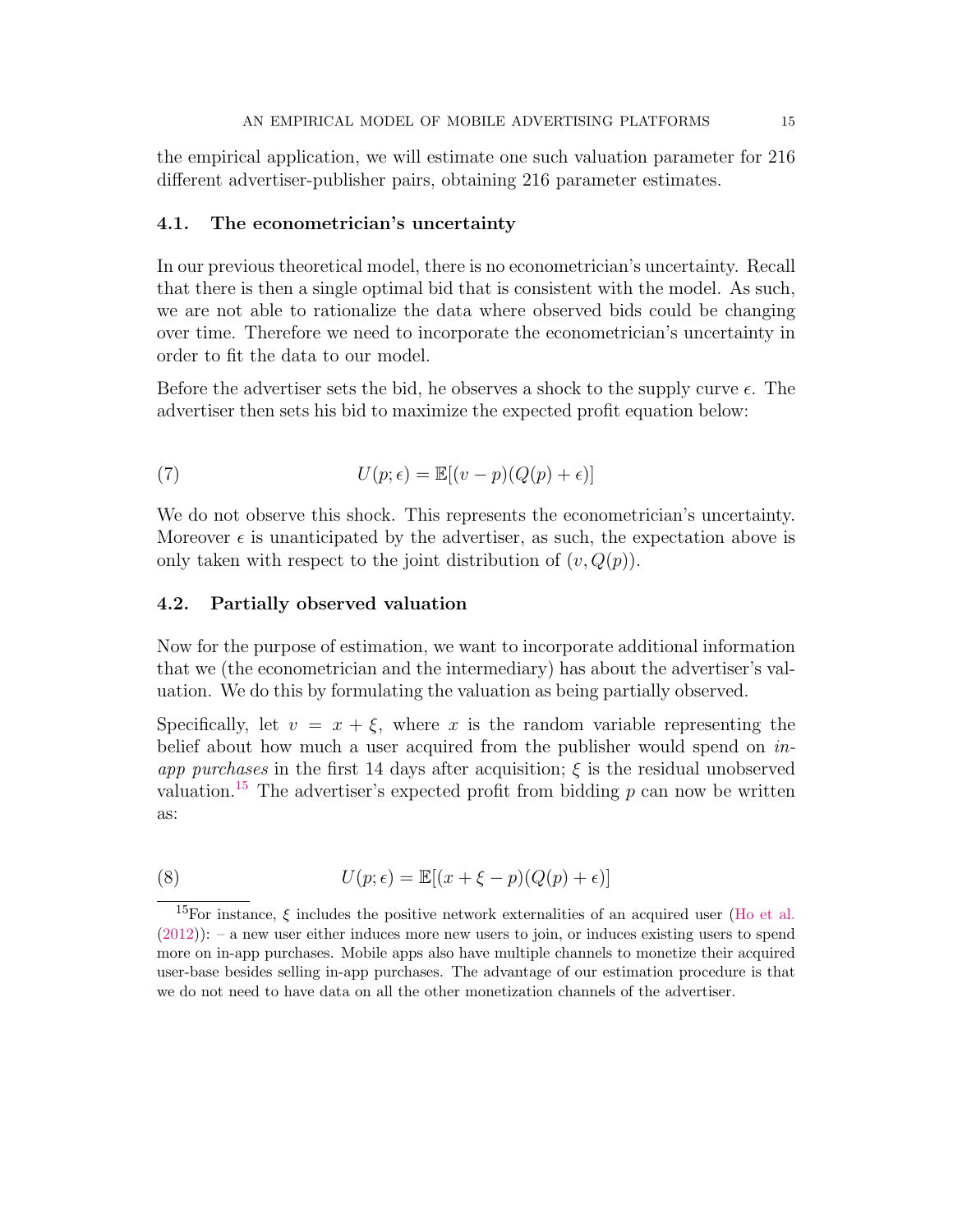Now the probability distribution of x is known to us, and  $\xi$  is a random variable with a probability distribution that is only known to the advertisers. The intermediary provides a service whereby the Return on Investment (ROI) of advertising is calculated with respect to how much acquired users spend on in-app purchases. In-app purchases are the additional content that users can buy within the apps.<sup>[16](#page-15-0)</sup> This a common service provided by most advertising platforms including Google's Adwords.

Typically, users' spending are tracked for 14 days post-acquisition. After 14 days, advertisers can then re-optimize their bids according to their 14-days ROI of advertising. As we would see in Section [6.2,](#page-23-0) user's spending on in-app purchases typically decay quickly, so using the cutoff point of 14 days is appropriate. The advertisers can use these tracking data to inform their valuations.

#### <span id="page-15-2"></span>4.3. Moment restriction

Since the advertiser maximizes his expected profit, the first-order condition of expected profit maximization  $\frac{\partial U(p;\epsilon)}{\partial p}\big|_{p^*} = 0$  gives rise to  $\mathbb{E}[(x+\xi-p^*)\frac{\partial Q(p)}{\partial p}]$  $\frac{Q(p)}{\partial p}\big|_{p^*} =$  $Q(p^*) - \epsilon$  = 0. Now by assuming that  $\epsilon$  has zero mean, the observed bid of the advertiser,  $p^*$ , satisfies Equation [\(9\)](#page-15-1) below. Equation (9) is known as a population moment condition.

<span id="page-15-1"></span>(9)  
\n
$$
\mathbb{E}_{\epsilon} \left[ \mathbb{E} \left[ (x + \xi - p^*) \frac{\partial Q(p)}{\partial p} \Big|_{p^*} - Q(p^*) - \epsilon \right] \epsilon \right] \right] = 0
$$
\n
$$
\implies \mathbb{E} \left[ (x + \xi - p^*) \frac{\partial Q(p)}{\partial p} \Big|_{p^*} - Q(p^*) \right] = 0
$$

The expectation in Equation [9](#page-15-1) is taken with respect to the advertiser's belief about the joint distribution of  $(x, \xi, Q(p))$ . We assume that we can simulate this belief and hence, we can draw independent samples from this joint distribution. This allows us to compute the sample average corresponding to the left-hand side of Equation [9.](#page-15-1) Intuitively then, our estimation procedure involves finding  $\xi$  that best sets this sample moment condition to zero.

Now we show how to draw independent samples from the joint distribution of all the random variables in Equation [9.](#page-15-1) Recall that  $Q(p) = F(s \cdot p)^N \chi s$ . At the observed bid  $p^*$ ,  $Q(p^*)$  is a random variable, whose realization is just the observed

<span id="page-15-0"></span><sup>16</sup>They are subjected to 30% revenue sharing between the app developers and the app store. They include subscriptions and premium content (such as in-game currency or bonus content).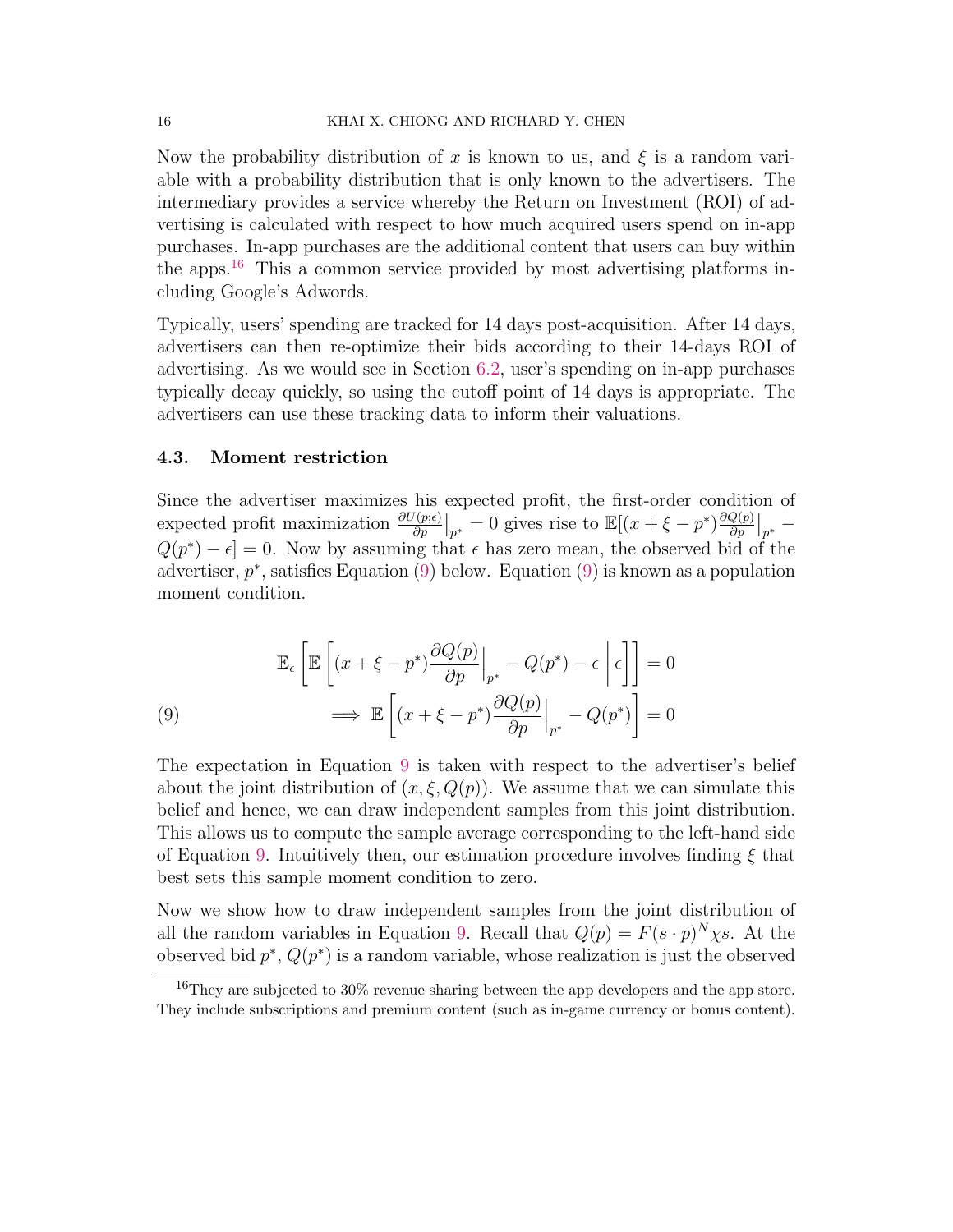number of users acquired by the advertiser per period. Moreover, from Equation [10](#page-16-0) below,  $\frac{\partial Q(p)}{\partial p}\Big|_{p^*}$  is a random variable that is a constant multiple of  $Q(p^*)$ .

<span id="page-16-0"></span>(10) 
$$
\frac{\partial Q(p)}{\partial p}\Big|_{p^*} = s \cdot N \cdot \frac{f(sp^*)}{F(sp^*)} \cdot Q(p^*)
$$

Here we take s to be the average score of the advertiser over the sample period, which is estimated as the number of installs over the number of impressions won during the sample period. The case where s is a random variable is covered in Section [4.7.](#page-19-0) Moreover, we will take N to be the number such that  $F(s \cdot p^*)^N = r$ , where  $r$  is the observed probability that the advertiser wins an impression, which is estimated as the number of impressions won by the advertiser over all the impressions supplied by the publisher, during the sample period. The case where N is a random variable is covered in Section [4.7.](#page-19-0)

Now  $F(\cdot)$  and  $f(\cdot)$  are the CDF and PDF associated with the advertiser's belief about the score-weighted bids of his competitors. We will take  $F(\cdot)$  to be the empirical distribution of score-weighted bids, observed over the sample period. Specifically, we fit a log-normal distribution to the observed score-weighted  $bids.<sup>17</sup>$  $bids.<sup>17</sup>$  $bids.<sup>17</sup>$ 

This is the so-called *mean-field approximation*, where bidders best-respond to the (correct) empirical distribution of opponents' bids, instead of best-responding to opponents' bidding strategies. The justification for this is laid out in Section [3.2.](#page-13-0)

For convenience, we now denote  $q \equiv Q(p^*)$  and  $q' \equiv \frac{\partial Q(p)}{\partial p}$  $\frac{Q(p)}{\partial p}\Big|_{p^*}$ . By the law of iterated expectations, Equation [\(9\)](#page-15-1) is equivalent to  $\mathbb{E}[\mathbb{E}[(x+\xi-p^*)q'-q|x,q',q]] =$ 0, which in turn is equivalent to the following.

(11) 
$$
\mathbb{E}[(x + \mathbb{E}[\xi|x, q', q] - p^*)q' - q] = 0
$$

We see in Equation [10](#page-16-0) that  $q'$  is a deterministic function of  $q$ . Hence it holds true that  $\mathbb{E}[\xi|x, q', q] = \mathbb{E}[\xi|x, q]$ . The population moment condition is then:

<span id="page-16-1"></span><sup>&</sup>lt;sup>17</sup>First, we identify the competitors of the advertiser, which we denote by  $K =$  $\{1, \ldots, k, \ldots, K\}$ . The competitors of advertiser i are identified as the set of advertisers (excluding i itself) who has acquired at least one user from the publisher in the sample period. Secondly, we estimate the scores  $s_k$  for each  $k \in \mathcal{K}$ . Thirdly, we obtain  $F(\cdot)$  as the CDF of the log-normal distribution fitted to the data  $(s_k \cdot p_{kt}^*)_{k=1,\dots,K;t=1,\dots,T}$ . Here,  $p_{kt}^*$  is the observed bid of advertiser  $k$  at time  $t$ .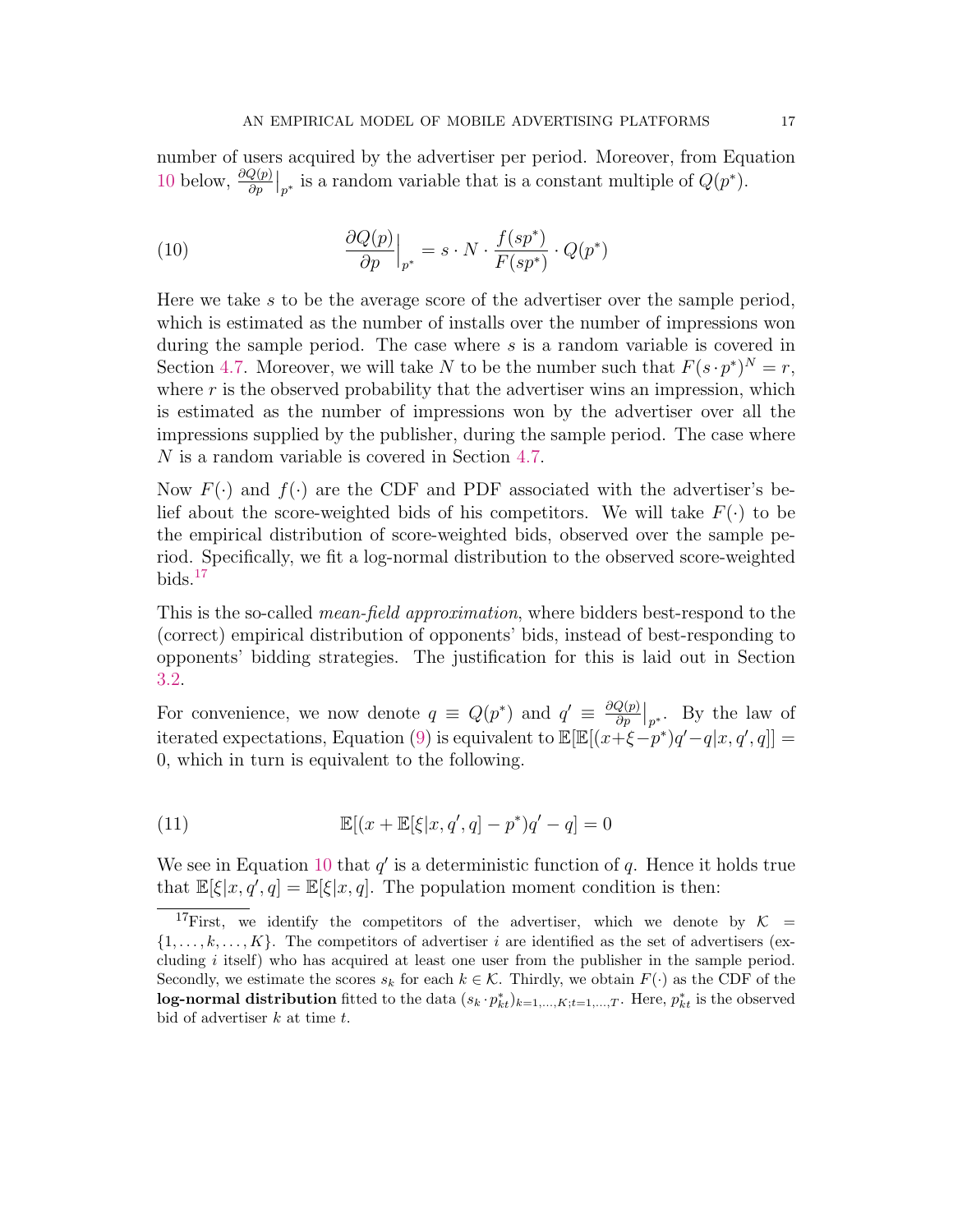<span id="page-17-0"></span>(12) 
$$
\mathbb{E}[(x + \mathbb{E}[\xi|x, q] - p^*)q' - q] = 0
$$

In the following sections, we will specify  $\mathbb{E}[\xi|x, r]$ , which then allows us to compute the sample analog of Equation [\(12\)](#page-17-0).

### 4.4. Unobserved valuation

We now specify the model for  $\xi$ , the unobserved component of the valuation. Motivated by the fact that  $\xi$  takes only *positive* value, we assume that the conditional expectation of  $\xi$  follows Equation [\(13\)](#page-17-1) below.

<span id="page-17-1"></span>(13) 
$$
\mathbb{E}[\xi|x,q] = e^{\beta_0 + \beta_1 x + \beta_2 q}
$$

The unknown parameters that we will later estimate in Section [4.6](#page-18-0) are  $\beta$  =  $(\beta_0, \beta_1, \beta_2)$ . Substituting Equation [\(13\)](#page-17-1) into the population moment condition in Equation [\(12\)](#page-17-0):

<span id="page-17-3"></span>(14) 
$$
\mathbb{E}[(x + e^{\beta_0 + \beta_1 x + \beta_2 q} - p^*)q' - q] = 0
$$

# 4.5. Conditional moment restrictions

There are additional moment conditions that we have not utilized.[18](#page-17-2) When the advertiser forms its expected profit, it uses the information set  $\mathcal F$  to form such expectation. In our model, we assume that the advertiser's information set is  $\mathcal{F} = {\{\tilde{x}, \tilde{q}\}}$ , that is, the information set consists of  $\tilde{x}$ , the previous period's realization of user's spending; and  $\tilde{q}$ , the number of users acquired in the previous period.

The advertiser's expected profit as a function of bid is then:

(15) 
$$
U(p) = \mathbb{E}\left[ (x + \xi - p)Q(p) | \mathcal{F} \right]
$$

At the advertiser's optimal bid  $p^*$ , we have the following *additional* moment conditions:

<span id="page-17-2"></span><sup>18</sup>Conditional moment restriction is an important class of econometric models [Chamberlain](#page-42-13) [\(1987\)](#page-42-13); [Newey](#page-44-12) [\(1985,](#page-44-12) [1993\)](#page-44-13), and can be estimated using GMM [\(Hansen](#page-43-14) [\(1982\)](#page-43-14); [Hansen and](#page-43-15) [Singleton](#page-43-15) [\(1982\)](#page-43-15)).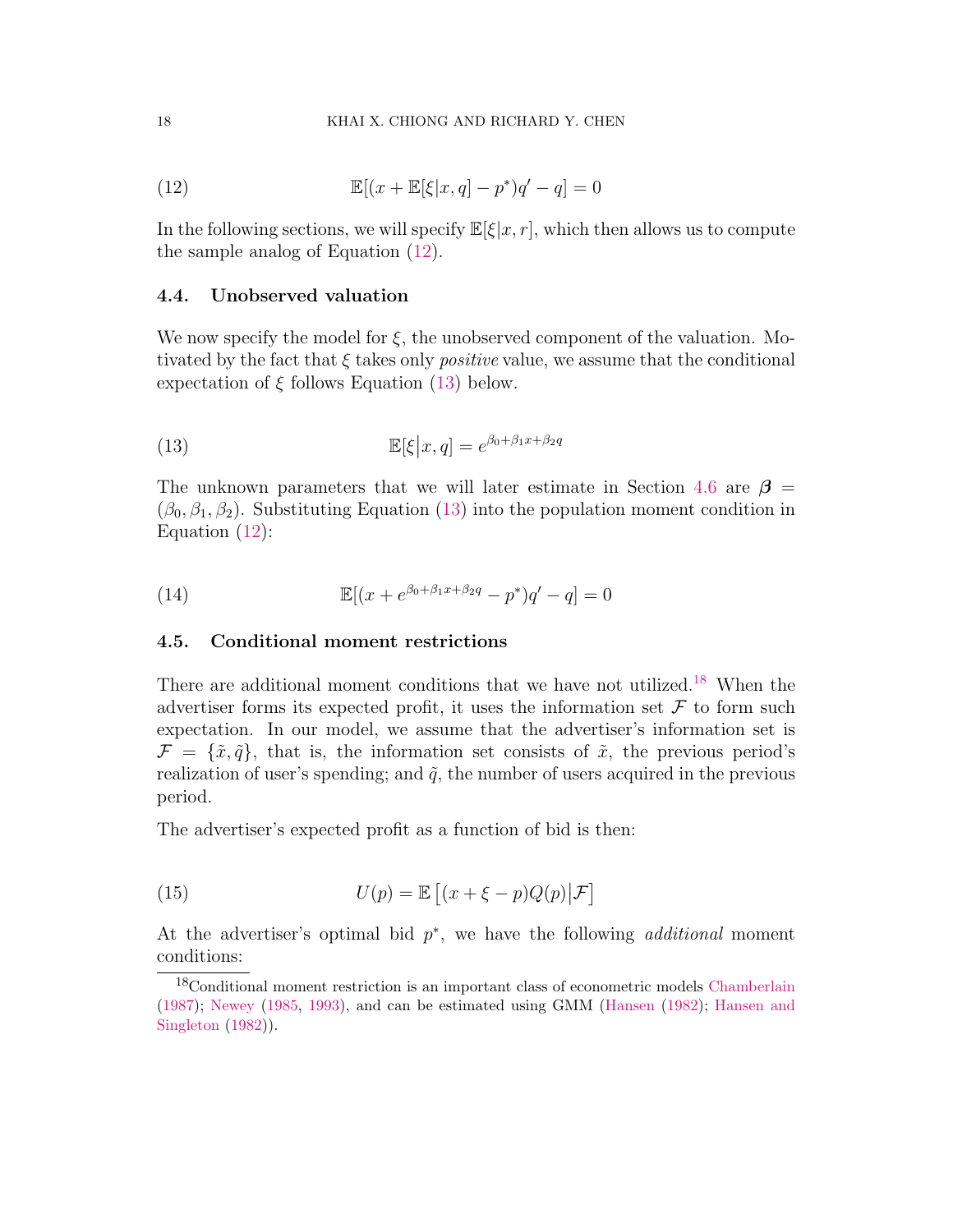$$
\mathbb{E}\left[\left((x+\xi-p^*)\frac{\partial Q(p)}{\partial p}\Big|_{p^*} - Q(p^*)\right)\tilde{x}\right] = 0
$$
  

$$
\mathbb{E}\left[\left((x+\xi-p^*)\frac{\partial Q(p)}{\partial p}\Big|_{p^*} - Q(p^*)\right)\tilde{q}\right] = 0
$$

Plugging in the specification for the unobserved valuation,  $\mathbb{E}[\xi|x, q] = e^{\beta_0 + \beta_1 x + \beta_2 q}$ , we can rewrite the above moment conditions as:

<span id="page-18-1"></span>(16) 
$$
\mathbb{E}\left[\left((x+e^{\beta_0+\beta_1x+\beta_2q}-p^*)q'-q\right)\tilde{x}\right]=0
$$

<span id="page-18-2"></span>(17) 
$$
\mathbb{E}\left[\left((x+e^{\beta_0+\beta_1x+\beta_2q}-p^*)q'-q\right)\tilde{q}\right]=0
$$

## <span id="page-18-0"></span>4.6. Generalized Method of Moments (GMM)

Estimating the valuation now boils down to estimating the vector of parameters  $\beta = (\beta_0, \beta_1, \beta_2)$  using the moment conditions in [\(14\)](#page-17-3), [\(16\)](#page-18-1), [\(17\)](#page-18-2). This is done using GMM. First, we turn the population moment conditions into sample mo-ment conditions, as in [\(18\)](#page-18-3) below. Then we find  $\beta$  that jointly minimizes these sample moment conditions.

$$
\hat{m}_1(\boldsymbol{\beta}) \equiv \frac{1}{T} \sum_{t=1}^T \left( (x_t + e^{\beta_0 + \beta_1 x_t + \beta_2 q_t} - p_t^*) q_t' - q_t \right)
$$

$$
\hat{m}_2(\boldsymbol{\beta}) \equiv \frac{1}{T} \sum_{t=1}^T \left( (x_t + e^{\beta_0 + \beta_1 x_t + \beta_2 q_t} - p_t^*) q_t' - q_t \right) q_{t-1}
$$

$$
\hat{m}_3(\boldsymbol{\beta}) \equiv \frac{1}{T} \sum_{t=1}^T \left( (x_t + e^{\beta_0 + \beta_1 x_t + \beta_2 q_t} - p_t^*) q_t' - q_t \right) x_{t-1}
$$

<span id="page-18-3"></span>Each t denotes a day.  $(x_t, q_t, q'_t)$  is an i.i.d. draw from the distribution of  $(x, q, q')$ . Now we have (i)  $x_t$  is the observed 14-days spending of an average user acquired at time  $t$ ; (ii)  $q_t$  is the observed daily number of users acquired at time  $t$ ; and (iii)  $q'_t = s \cdot N \cdot \frac{f(sp^*)}{F(sp^*)}$  $\frac{f(sp^*)}{F(sp^*)} \cdot q_t$ , where s, N and  $F(\cdot)$  are defined as in Section [4.3.](#page-15-2) The observed advertiser's bid at time t is denoted by  $p_t^*$ .

Stacking the moment conditions as a vector, the parameters are estimated as in Equation [19](#page-19-1) below, where  $\boldsymbol{W}$  is a positive-definite weighting matrix. We take  $W$  to be the weighting matrix of a two-steps feasible GMM.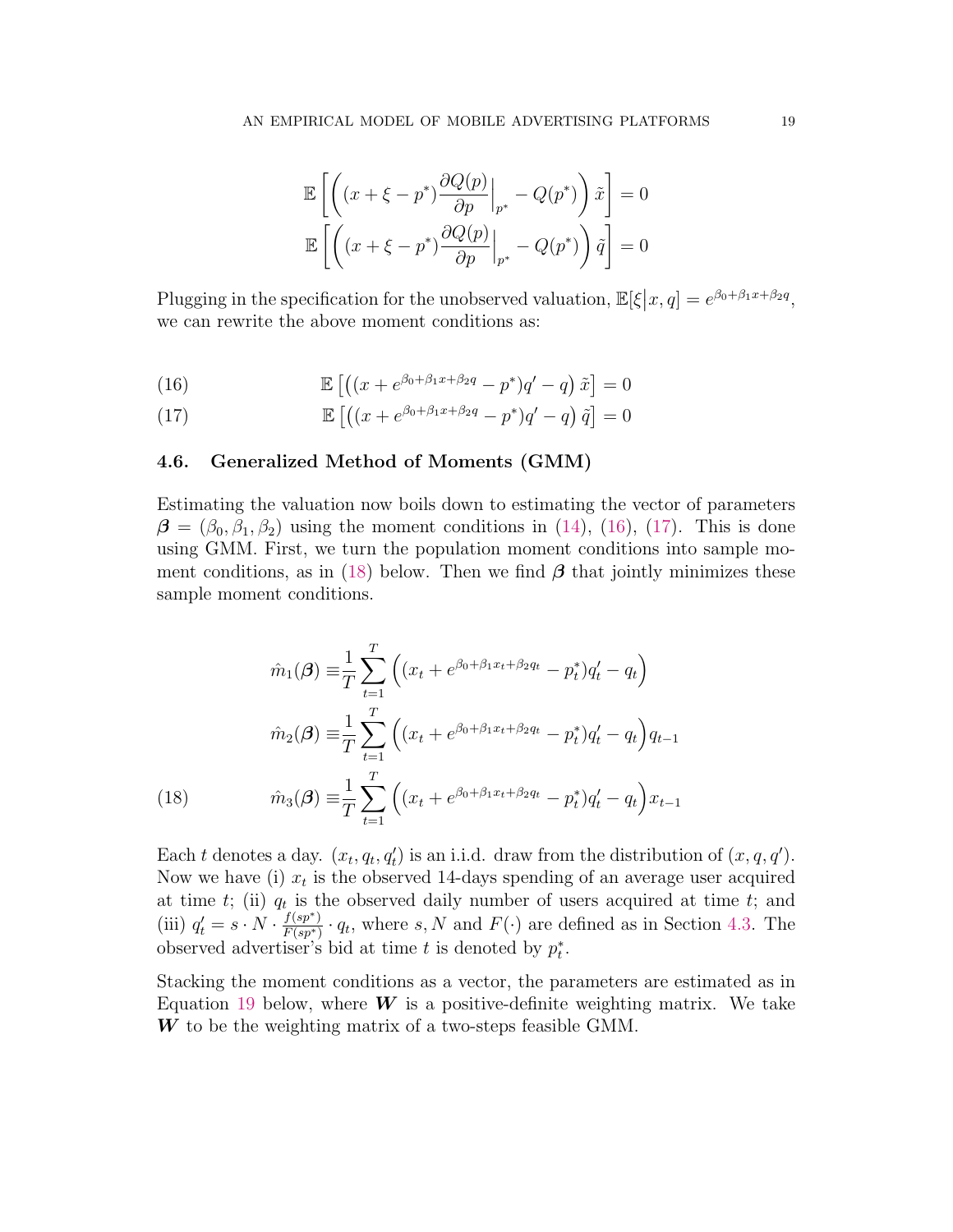<span id="page-19-1"></span>(19) 
$$
\hat{\boldsymbol{\beta}} = \operatorname{argmin}_{\boldsymbol{\beta}} \hat{\boldsymbol{m}}(\boldsymbol{\beta})^T \boldsymbol{W} \hat{\boldsymbol{m}}(\boldsymbol{\beta})
$$

After obtaining an estimate  $\hat{\beta}$ , we can compute the unobserved valuation as follows.

$$
\hat{\mathbb{E}}[\xi] = \frac{1}{T} \sum_{t=1}^{T} e^{\hat{\beta}_0 + \hat{\beta}_1 x_t + \hat{\beta}_2 q_t}
$$

Finally, the estimator for the advertiser's valuation for a user is:

(20) 
$$
\hat{\mathbb{E}}[x+\xi] = \frac{1}{T} \sum_{t=1}^{T} (x_t + \hat{\mathbb{E}}[\xi])
$$

### <span id="page-19-0"></span>4.7. Score and entry uncertainty

In this section, we show how to incorporate score and entry uncertainty. With score and entry uncertainty, the advertiser's belief about the supply curve he faces has the same form:

$$
Q(p) = F(s \cdot p)^N \cdot \chi \cdot s
$$

Except now that s and N are also random variables. The empirical distribution of score-weighted bids  $F(\cdot)$  is now the lognormal fit of the data  $(s_{it} \cdot p_{it}^*)$  for all competing bidder i, and across all time t, where  $s_{it}$  is the estimated conversion probability at time  $t$  of bidder  $i$ .

Here,  $s_{it}$  is calculated as the number of installs obtained by the advertiser i at time t divided by the number of impressions won by the advertiser  $i$  at time t. In the previous formulation, we use an average score instead of a time-varying score to reflect score uncertainty. Moreover,

The expected profit of the advertiser is now  $\mathbb{E}[(x + \xi - p)(Q(p) + \epsilon)],$  where this expectation is taken with respect to the joint distribution of  $(s, N, x, \xi, \chi)$ . The optimal bid maximizes this  $\mathbb{E}[(x + \xi - p)(Q(p) + \epsilon)].$  As before, we have  $\partial Q(p)$  $\frac{Q(p)}{\partial p}\big|_{p^*}=s\cdot N\cdot\frac{f(sp^*)}{F(sp^*)}$  $\frac{f(sp^*)}{F(sp^*)} \cdot Q(p^*)$ . However now  $\frac{\partial Q(p)}{\partial p}\big|_{p^*}$  is no longer a deterministic function of  $Q(p^*)$ .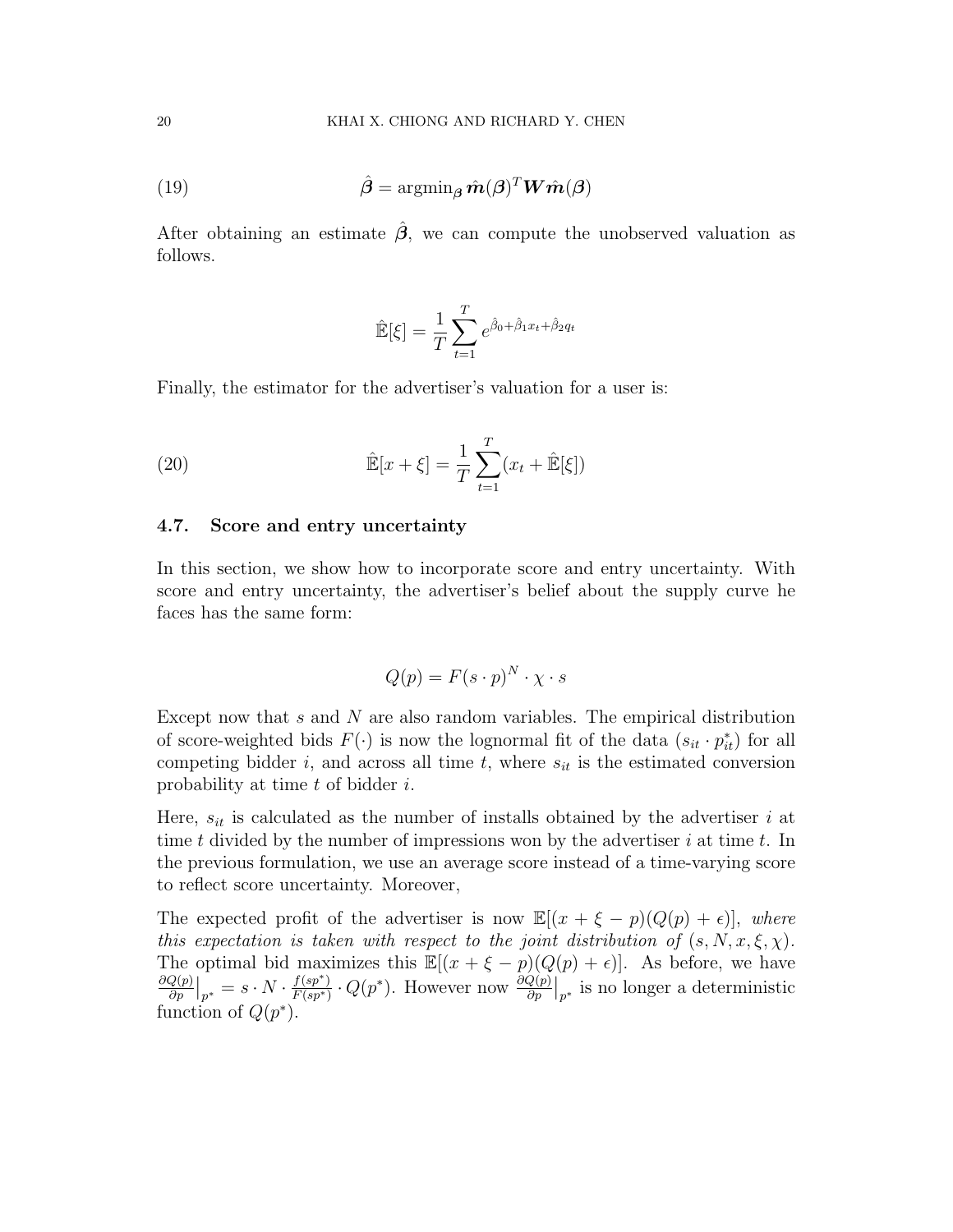Hence to sample from  $\frac{\partial Q(p)}{\partial p}\Big|_{p^*}$ , we use the following:  $q'_t = s_t \cdot N_t \cdot \frac{f(s_t p_t^*)}{F(s_t p_t^*)}$  $\frac{J(s_t p_t)}{F(s_t p_t^*)}$  .  $q_t$ , where  $N_t$ , the number of competing bidders at time t, is given by  $N_t =$  $\log(r_t)/\log(s_t p_t^*)$ , where  $r_t$  is the fraction of impressions won by the advertiser at time  $t$  out of the total impressions supplied by the publisher at time  $t$ . Recall that  $q_t$  is the number of users acquired by the advertiser at time t at the observed bid  $p_t^*$ .

## 5. DATA

<span id="page-20-2"></span>As described in Section [2,](#page-6-3) our proprietary dataset comes from a San Franciscobased start-up, which is an intermediary who operates an online advertising platform that serves the purpose of mobile app-to-app advertising. The full dataset contains 7,613,445 observations or instances of user acquisitions from February 5, 2016 to March 22, 2016, spanning 47 days. A user acquisition is defined as the user installing the advertiser's mobile app.

During this period, 1,141 distinct advertisers have spent \$13,917,058 to acquire 7,613,445 (not necessarily unique) users located in 244 distinct countries or re-gions<sup>[19](#page-20-0)</sup> from 10,521 publishers. Both publishers and advertisers are mobile apps for either iOS or Android devices. The dataset are anonymized, but we know their app attributes such as genres, ratings, and languages, as scraped from Apple and Google's app stores.

As mentioned, the novelty of our dataset is that we also have information on how much users subsequently spend on in-app purchases after being acquired by the advertisers. Specifically, we tracked the users' daily spending on the advertisers' in-app purchases for 31 days after being acquired. However a subset of advertisers declined to disclose information on users' spending, and we omit these advertisers altogether, leaving us with 5,540,685 observations or instances of user acquisitions. The total amount of in-app purchases made by all acquired users in this sample is \$679,470. Within this sample, there are 1,126 distinct advertisers, who have acquired 4,973,931 unique users located from 10,037 publishers. The total number of impressions supplied by the publishers is close to 2.18 billion. The total ad spending is \$12,264,562.

Finally for the structural estimation, we select 222 advertiser-publisher pairs according to the criteria that each pair is sufficiently experienced with the bidding process.[20](#page-20-1) In these 222 pairings, an advertiser may pair with more than one

<span id="page-20-1"></span><span id="page-20-0"></span><sup>19</sup>As denoted by their ISO 3166-1 alpha-2 codes.

<sup>20</sup>There must be at least \$500 total payment from the advertiser to the publisher. The advertiser must acquire at least one user every day from the publisher. The observed valuation,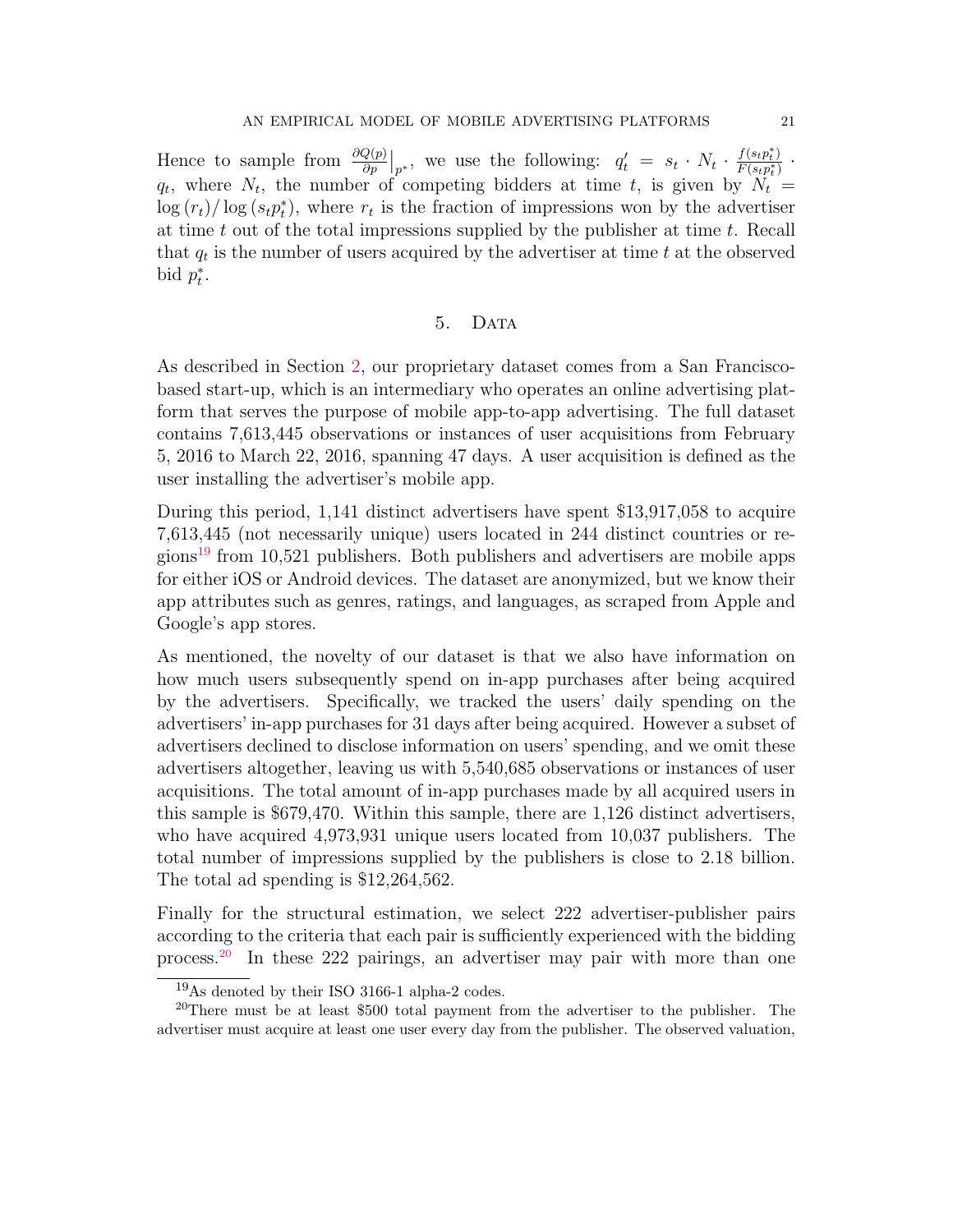publisher and vice versa. For each pair, we separately estimate  $\mathbb{E}[v]$  according to the GMM estimator in Section [4,](#page-13-1) thereby obtaining 222 parameter estimates of the mean valuation,  $\mathbb{E}[v]$ . Note that when we estimate each advertiser's belief about how competitive the market is (the CDF  $F(\cdot)$  in Equation [10\)](#page-16-0), we have to use the full dataset.

In the Appendix [9.2,](#page-39-0) we further elaborate on the summary statistics concerning this selected sub-sample.

#### 5.1. Variables Description and Construction

Each time period corresponds to one day, with a total of  $T = 47$  days, spanning from February 5, 2016 to March 23, 2016. To implement the estimation procedure in the previous section (i.e. Equations [18\)](#page-18-3), we need time-series i.i.d realization from  $(x, q)$ . We now define how we sample  $(x_t, q_t)_{t=1}^T$  from  $(x, q)$ .

For each pair of advertiser i and publisher j,  $(x_t)_{t=1}^T$  is the 14-days cumulative spending (on in-app purchases) of a user who was acquired at time  $t$  by advertiser i from publisher j. If there is more than one such users, we take  $x_t$  to be the average among users acquired at time t.

For each pair of advertiser i and publisher j,  $(q_t)_{t=1}^T$  is the observed daily number of user acquisitions, that is, the number of users from publisher  $j$  who install advertiser  $i$ 's app during time  $t$ .

### 6. Estimation Result

We estimate  $\mathbb{E}[v]$  separately for each of the 222 advertiser-publisher pair in our sample, obtaining 222 parameter estimates. Among these parameter estimates, 6 of them are poorly identified.<sup>[21](#page-21-0)</sup> As a result, the estimated  $\mathbb{E}[\xi]$  for these pairs are much larger than 1.5 times the interquartile range. We dropped these pairs from the subsequent analysis, retaining 216 pairs. Among these pairs, there are 40 distinct advertisers.

We plot the histogram of these valuation estimates in Figure [3.](#page-22-0)

By comparison, we plot in Figure [4,](#page-22-1) the histogram of  $\mathbb{E}[x] = \frac{1}{T} \sum_{t=1}^{T} x_t$ , which is the component of the overall valuation attributed to the user's spending in the

 $\mathbb{E}[v] = \sum_{t=1}^{T} v_t$ , of the advertiser for acquiring a user from the publisher is at least \$0.10. See the next section for construction of  $\mathbb{E}[v]$ .

<span id="page-21-0"></span><sup>&</sup>lt;sup>21</sup>For these 9 pairs,  $\frac{\partial Q(p)}{\partial p}|_{p^*}$  in the moment condition [\(9\)](#page-15-1) is almost zero.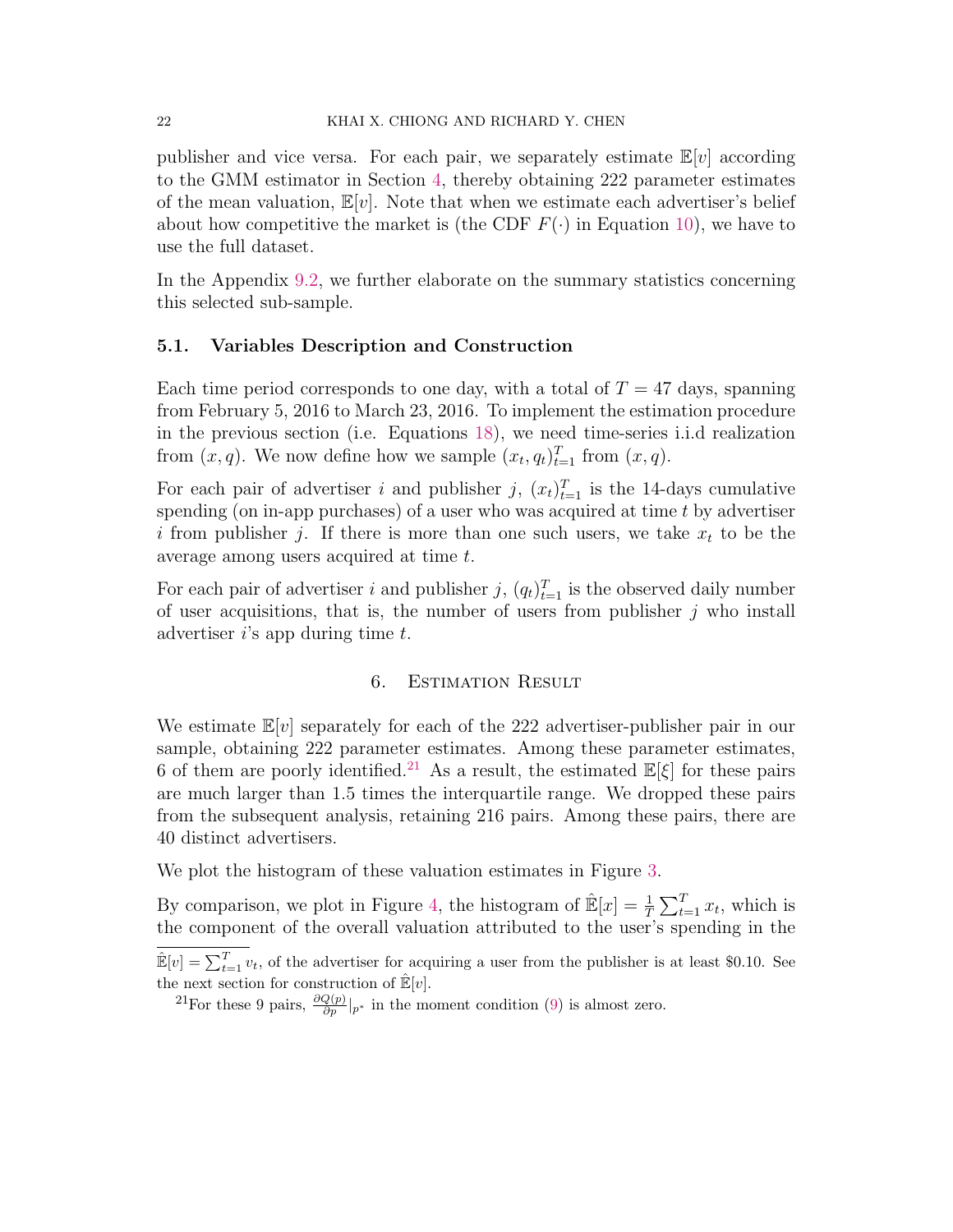<span id="page-22-0"></span>

FIGURE 3. Histogram of estimated valuation for a new user across the 216 advertiser-publisher pair. For each pair, we recover the advertiser's valuation  $\mathbb{E}[v]$ . The mean is \$12.69, the median is \$8.55, and the interquartile range is [\$5.10, \$15.53].

<span id="page-22-1"></span>first 14 days of acquisition. We see that the recovered valuation differs drastically from the observed user's spending.



FIGURE 4. Histogram of  $\mathbb{E}[x] = \frac{1}{T} \sum_{t=1}^{T} x_t$ , the average user's spending in the first 14 days of acquisition, across the 216 advertiser-publisher pairs. The mean across all pairs is \$0.65, the median is \$0.48, the interquartile range is [\$0.26, \$0.84].

Now we see in Figure [5](#page-23-1) that the estimated valuation for a new user is significantly greater than how much the advertisers end up paying. The observed successful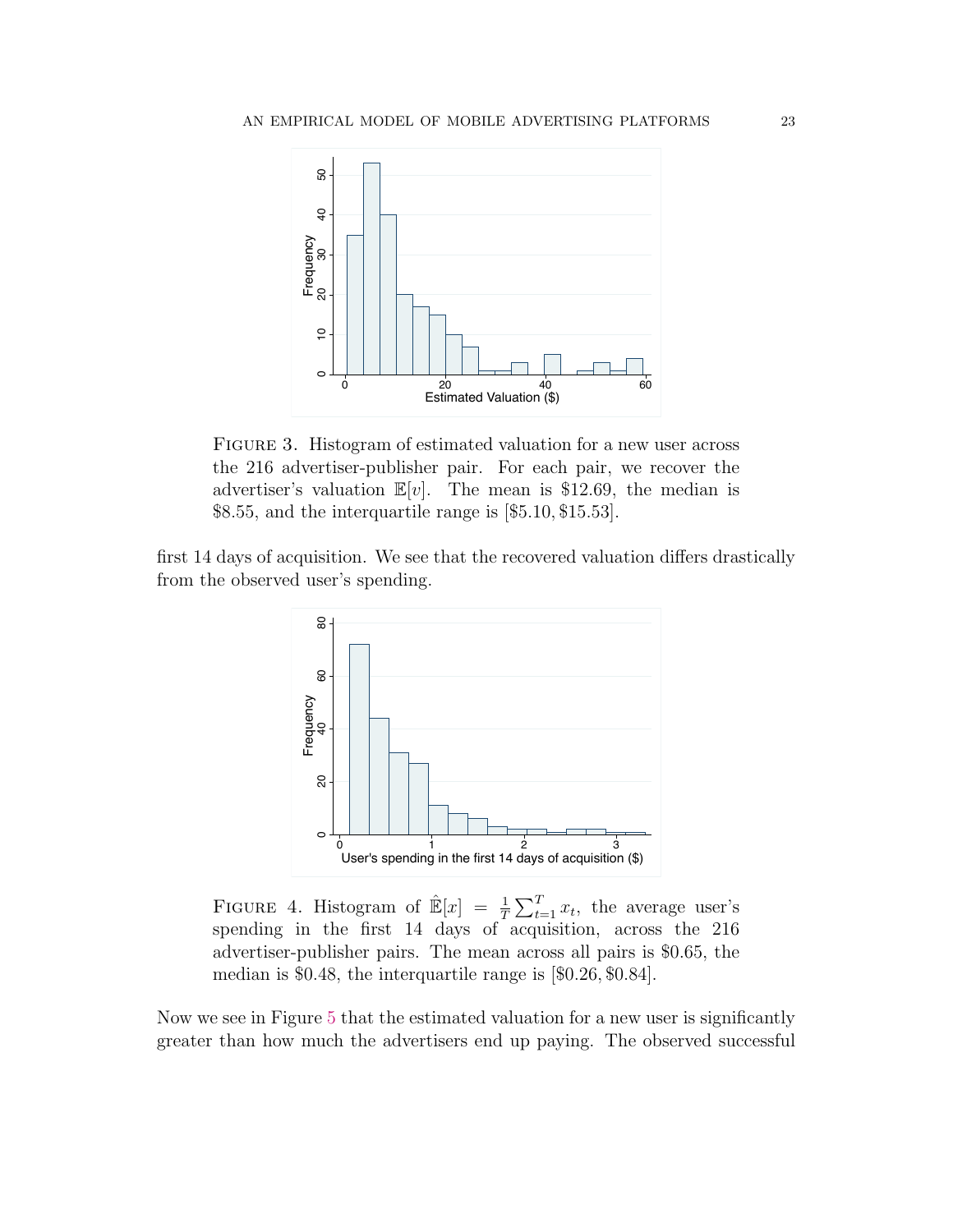bids in the sample averaged to \$4.09 (the 25th, 50th and 75th percentiles are \$2.50, \$3.50, \$5.00). More formally, we estimate the margin:  $\mathbb{E}[v - p^*]$ , for each pair. The average of estimated margins is \$8.61, and the median margin is \$4.64. Our result strongly suggests that advertisers are paying well below their valuation, and that there is room for more transfer to the publisher and the intermediary.

<span id="page-23-1"></span>

FIGURE 5. Advertisers are paying well below their valuation. Histogram of  $\mathbb{E}[v-p]$ , the estimated margin across the 216 advertiserpublisher pairs. The mean is \$8.61, the median is \$4.64, while the interquartile range is [\$1.87, \$10.52].

# 6.1. Composition of valuation

In this section, we compute the fraction of the advertiser's valuation not accounted for by in-app purchases, that is,  $E[\xi]/\mathbb{E}[v]$ . We compute this fraction for each advertiser-publisher pair, and plot this as a histogram in Figure [6.](#page-24-0) We find that unobserved valuation dominates advertiser's valuation. In particular, unobserved valuation accounts for 91.6% of the (average) advertiser's valuation. In another words, user's spending on in-app purchases account for roughly less than 10% of the (average) advertiser's valuation for a new user.

# <span id="page-23-0"></span>6.2. User's lifetime spending

In this section, we quantify and predict the lifetime spending on in-app purchases by the users in our sample. We want to determine whether the large unobserved valuations we found in the previous section can be attributed to users' spending beyond the first 14 days of being acquired.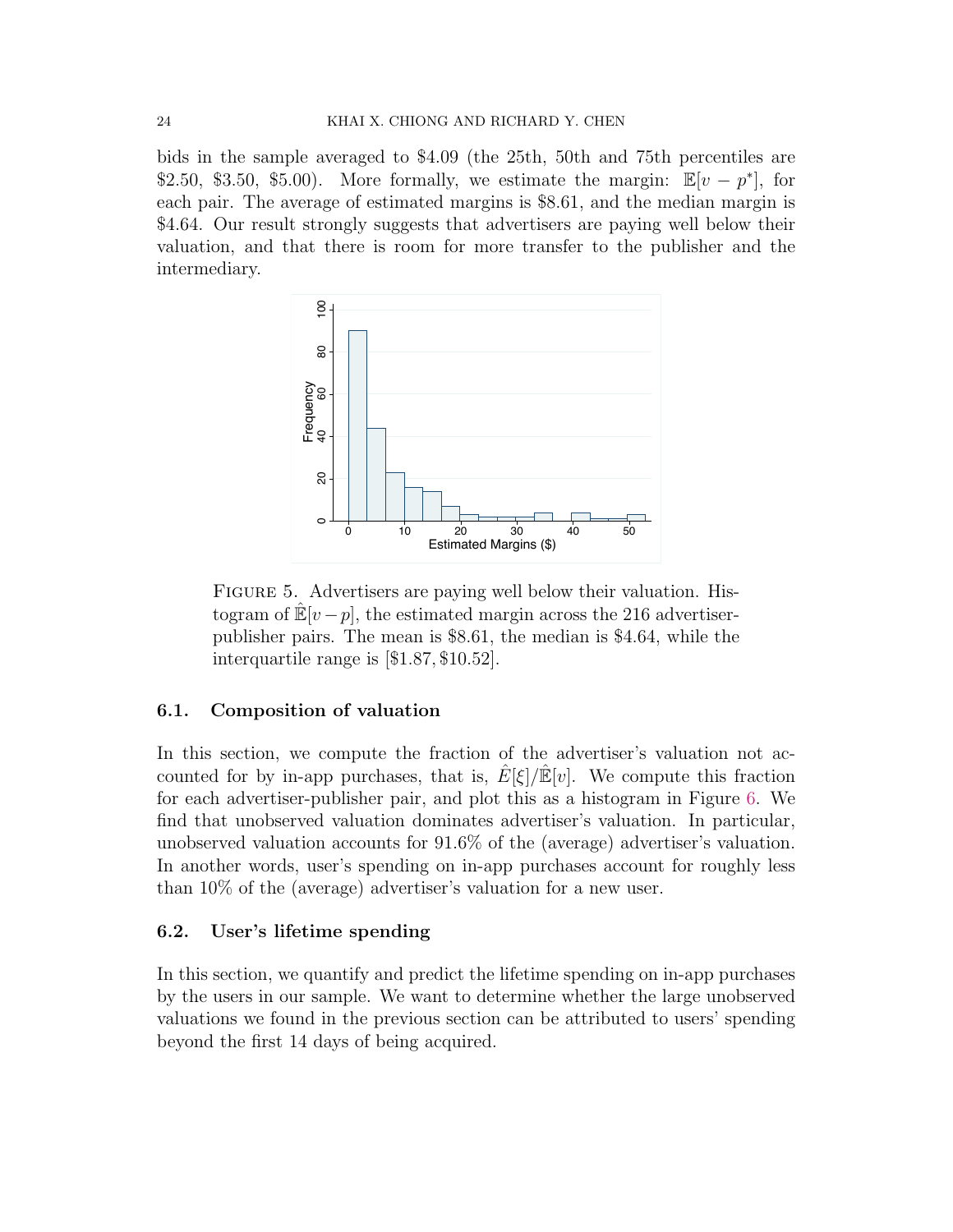<span id="page-24-0"></span>

FIGURE 6. Histogram of the fraction of advertiser's valuation attributed to unobserved valuation, among the 216 advertiserpublisher pairs. The mean across these pairs is 0.916, and the interquartile range is [0.88, 0.97].

Although we track users' spending until time  $t_0 = 14$ , we observe the **rates of** decay of users' spending, which can then tell us users' lifetime spending beyond  $t_0$ . Specifically, for each advertiser-publisher pair, we will estimate  $\mathbb{E}[w]$ , which is the estimated or predicted lifetime spending (beyond the first 14 days) of an average user that the advertiser acquired from the publisher. The details for this computation is relegated to Appendix [9.4.](#page-40-0)

In Figure [7,](#page-25-0) we plot the histogram of  $\mathbb{E}[w]$ . We see that for many advertiserpublisher pairs, the spending of acquired users decay so fast that tracking users spending for the first 14 days of acquisition is sufficiently informative for the advertisers.

# 6.3. Advertisers and publishers' attributes

In this section, we merge a dataset containing the attributes of the advertisers, which were scraped from the Google and Apple app stores at the beginning of the sample period. The list of attributes and their definitions are tabulated in Table [1.](#page-26-0)

Among the 216 advertiser-publisher pairs, only three of the publishers, and two of the advertisers, belong to non-gaming app genres. Even though in the full dataset, non-gaming apps have a significant presence, accounting for 1,280 unique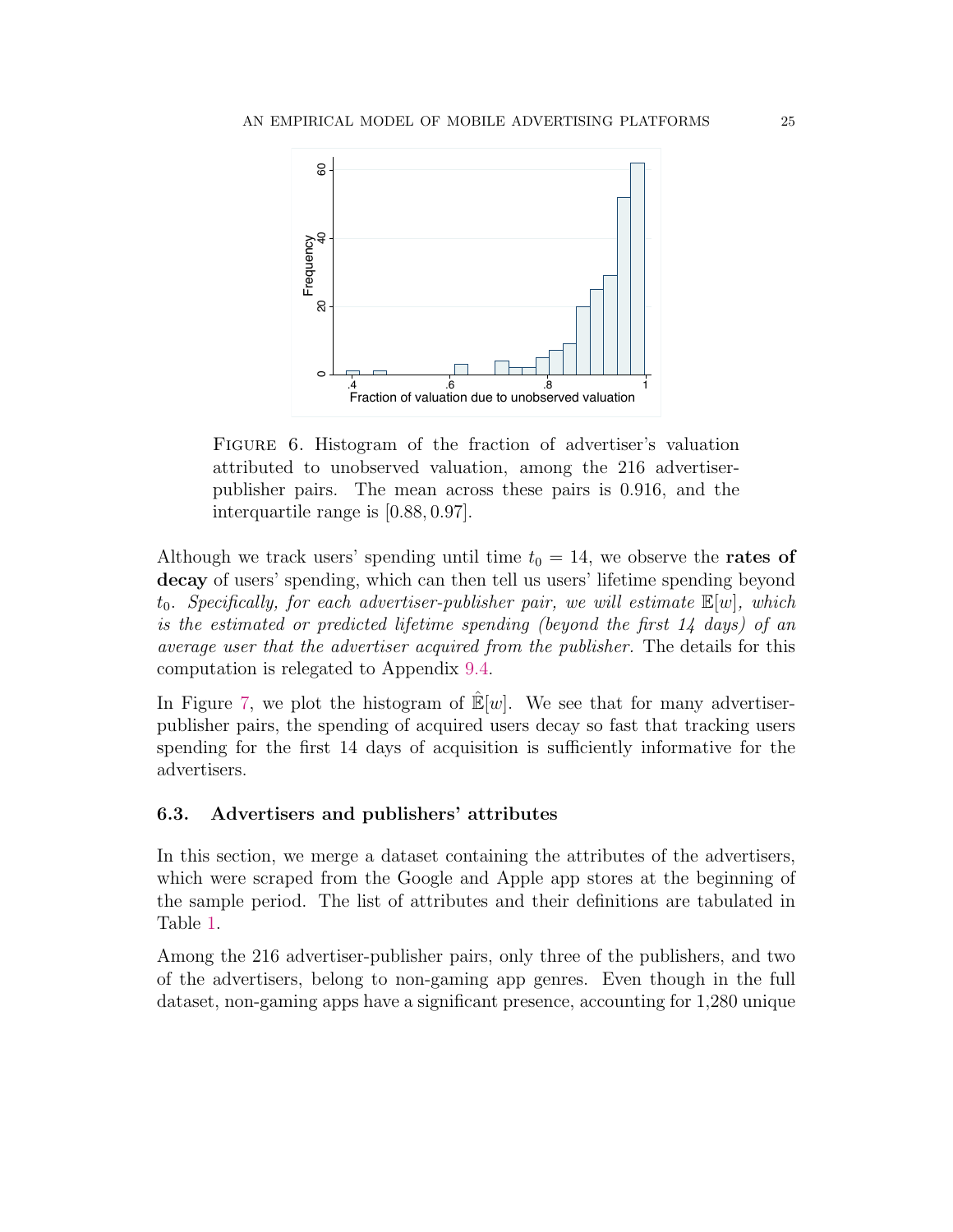<span id="page-25-0"></span>

FIGURE 7. Histogram of  $\mathbb{E}[w]$ , the predicted average user's lifetime spending beyond the first 14 days. Across the 216 advertiserpublisher pairs, the mean is \$0.55, while the interquartile range is  $[$0.00, $0.19]$ .

publishers' apps out of the  $10,521^{22}$  $10,521^{22}$  $10,521^{22}$ , the major advertisers and publishers, as selected by advertising budget and other criteria in Section [5,](#page-20-2) all are gaming and entertainment apps.

The intermediary slices up a single app publisher into three publishers that an advertiser can bid separately on, by grouping users according to their geographical locations. For instance, if Country Tier  $2 = 1$ , it means that all the users from that publisher are from countries located in continental Europe. With the exception of Country T ier variables, all the other attributes in Table [1](#page-26-0) are specific only to the advertisers.

We see in Table [2](#page-26-1) that on average, casino-type app developers (e.g. poker, bingo, roulette, solitaire, blackjack apps) are willing to pay \$27.16 for a new user, the highest of any group. We compare this to role-playing-type app developers, who are willing to pay only \$6.29 for a new user. The difference is striking especially when we look at the pattern of users' spending. From Table [3,](#page-27-0) these role-playingtype apps on average acquire a user that spends \$0.69, versus \$0.64 for casino-type apps – this difference is negligible.

On average, advertisers are willing to pay \$14.22 for a user from *Country Tier* 1, the highest of the three geographic regions. In comparison, advertisers are

<span id="page-25-1"></span> $^{22}$ Non-gaming genres in the full dataset include health & fitness, music, weather, photography, social networking, shopping, travel & navigation, news, utilities, productivity, etc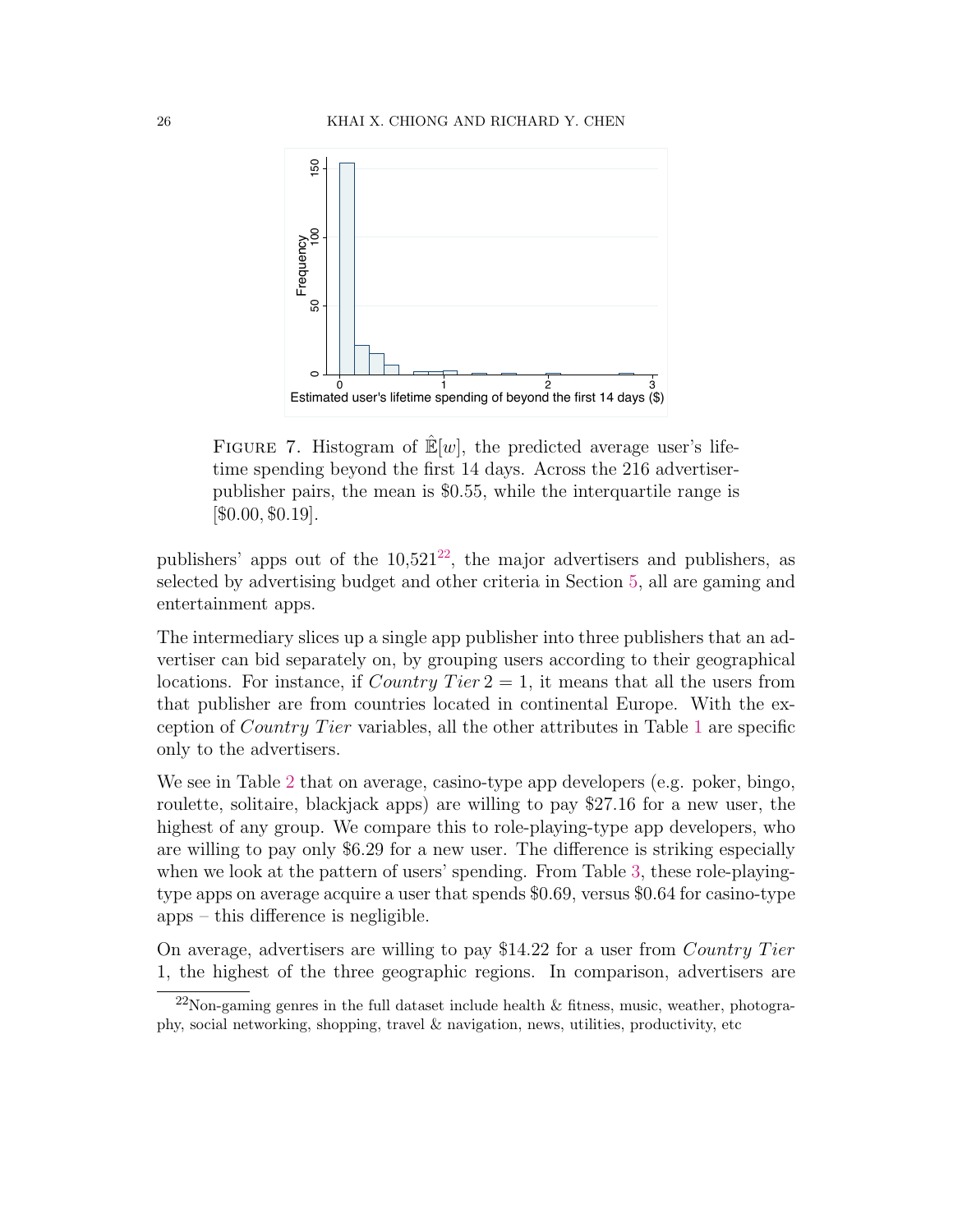<span id="page-26-0"></span>

| Variables                                       | Definition                                                                                     |
|-------------------------------------------------|------------------------------------------------------------------------------------------------|
| Country Tier 1                                  | Target users originating from US, AU, CA, GB and NZ                                            |
| Country Tier 2                                  | Target users originating from DE, FR, IT, NL, BE, NO, SE, CH, ES,<br>RU, FI, PT                |
| Country Tier 3                                  | Target users originating from the rest of the world                                            |
| English                                         | Whether the advertised app is available in the English language                                |
| <i>Chinese</i>                                  | Whether the advertised app is available in the Chinese language<br>(simplified or traditional) |
| User Ratings                                    | Average user ratings of the advertised app in the app store                                    |
| Number of User<br>Ratings                       | Number of users who have rated the advertised app in the app store                             |
| $Age 12+$                                       | Whether the content rating of the advertised app is age 12 and above                           |
| $\sqrt{C}asino$                                 | Whether the advertised app belongs to the "casino" or "card" genres                            |
| Simulation,<br>Role-playing,<br><i>Strategy</i> | Whether the advertised app belongs to the "simulation",<br>"role-playing" or "strategy" genres |

TABLE 1. Attributes characterizing the advertiser-publisher pairs. Note that genres are not mutually exclusive, so an app could fall into both role-playing and simulation genres.

<span id="page-26-1"></span>

|                                      | mean $(\$)$ | median $(\$)$ | sd    | count |
|--------------------------------------|-------------|---------------|-------|-------|
| Country Tier 1                       | 14.22       | 8.81          | 13.03 | 151   |
| Country Tier 2                       | 4.21        | 2.99          | 3.41  | 15    |
| Country Tier 3                       | 10.62       | 9.20          | 9.33  | 50    |
| English                              | 9.93        | 7.32          | 8.98  | 114   |
| Chinese                              | 8.24        | 6.02          | 6.44  | 119   |
| User Ratings $\Rightarrow$ 4.5 stars | 11.24       | 8.44          | 9.90  | 109   |
| Age $12+$                            | 15.61       | 11.85         | 14.22 | 101   |
| Age < 12                             | 10.13       | 6.83          | 9.22  | 115   |
| Simulation                           | 5.85        | 4.95          | 3.49  | 66    |
| Casino                               | 27.16       | 21.15         | 15.69 | 40    |
| Role-playing                         | 6.29        | 5.93          | 3.59  | 64    |
| Strategy                             | 11.22       | 8.91          | 7.72  | 56    |

TABLE 2. Summary statistics of the estimated valuation for a new user by attributes of the advertiser-publisher pairs as defined in Table [1.](#page-26-0)

willing to pay \$10.62 for a user coming from *Country Tier* 3, which consists predominantly of users from China, South Korea, Japan and India. However,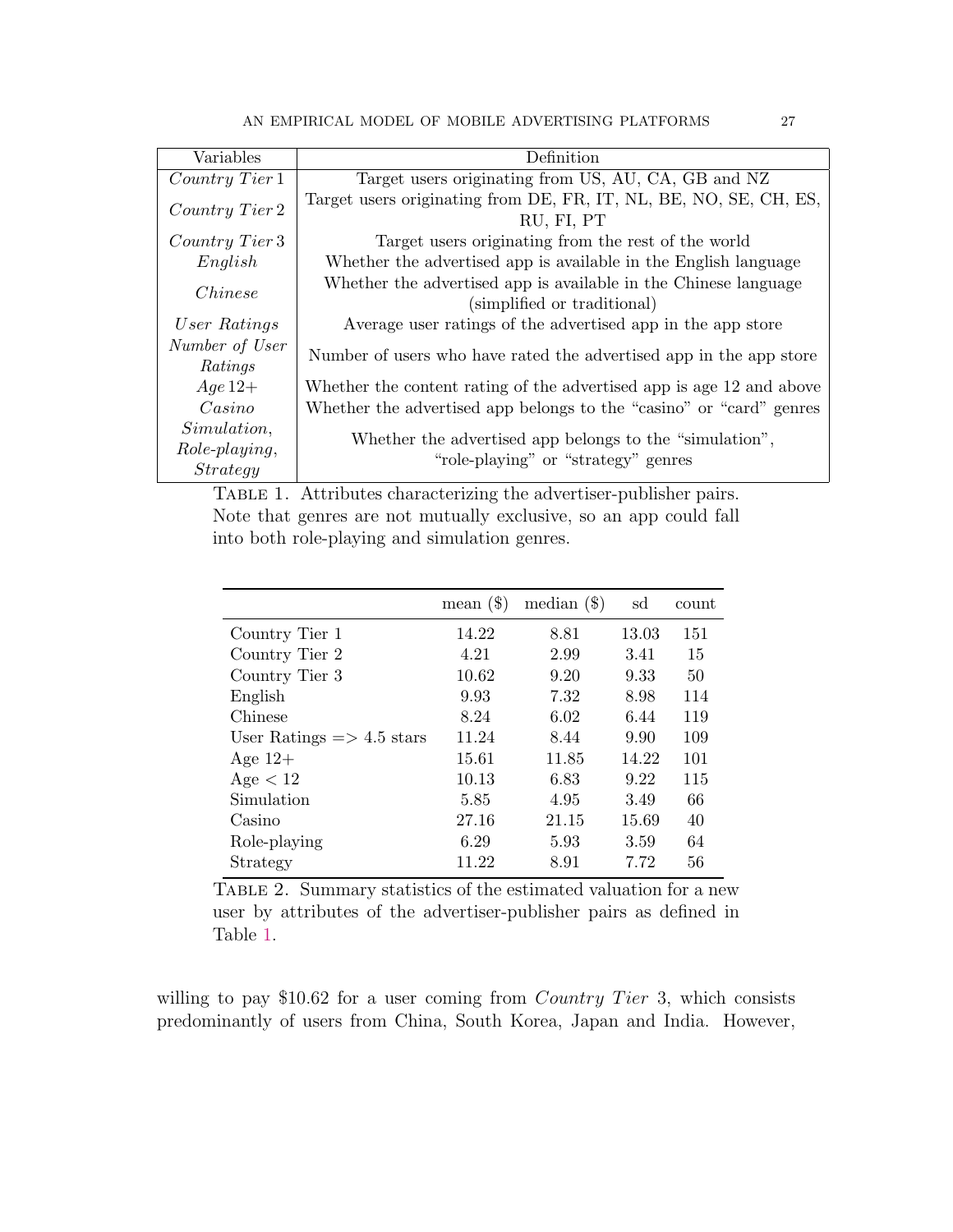<span id="page-27-0"></span>

|                                      | mean $(\$)$ | median $(\$)$ | sd   | count |
|--------------------------------------|-------------|---------------|------|-------|
| Country Tier 1                       | 0.72        | 0.59          | 0.57 | 151   |
| Country Tier 2                       | 0.43        | 0.31          | 0.37 | 15    |
| Country Tier 3                       | 0.61        | 0.37          | 0.81 | 50    |
| English                              | 0.58        | 0.45          | 0.49 | 114   |
| Chinese                              | 0.69        | 0.41          | 0.73 | 119   |
| User Ratings $\Rightarrow$ 4.5 stars | 0.60        | 0.48          | 0.48 | 109   |
| Age $12+$                            | 0.57        | 0.41          | 0.48 | 101   |
| Age < 12                             | 0.77        | 0.58          | 0.72 | 115   |
| Simulation                           | 0.48        | 0.32          | 0.48 | 66    |
| Casino                               | 0.64        | 0.55          | 0.44 | 40    |
| Role-playing                         | 0.69        | 0.52          | 0.57 | 64    |
| Strategy                             | 0.86        | 0.54          | 0.89 | 56    |

Table 3. Summary statistics of the average user's spending in the first 14 days of acquisition,  $\mathbb{E}[x]$ , by attributes of the advertiserpublisher pairs as defined in Table [1.](#page-26-0)

advertisers are only willing to pay \$4.21 for a user from *Country Tier* 2, which consists of users from continental Europe.

## 7. COUNTERFACTUALS

### 7.1. Bid-shading

One managerial relevance of our model is the ability to estimate how much advertisers underbid relative to their valuations. We have showed that bid-shading is large and prevalent, but it turns out, bid-shading varies across segments of the market, and it is more severe in some. This has implication for the intermediary, who has a dedicated sales team who seeks out new advertisers to participate in the platform. The knowledge of which segment of the market is less competitive, and where the intermediary is forgoing the most profits, is useful for this task.

In Table [4,](#page-28-0) we examine which kind of advertisers shade their bids the most. We see in the columns of Table [4](#page-28-0) that the coefficient on Casino is significantly positive. This implies that the market for impressions coming from these Casino apps is severely uncompetitive. The group of advertisers bidding on these publishers are able to shade their bids significantly. Moreover, publishers whose content are more mature also suffer from bid-shading and subsequently derive less revenue than they could have had advertisers bid competitively.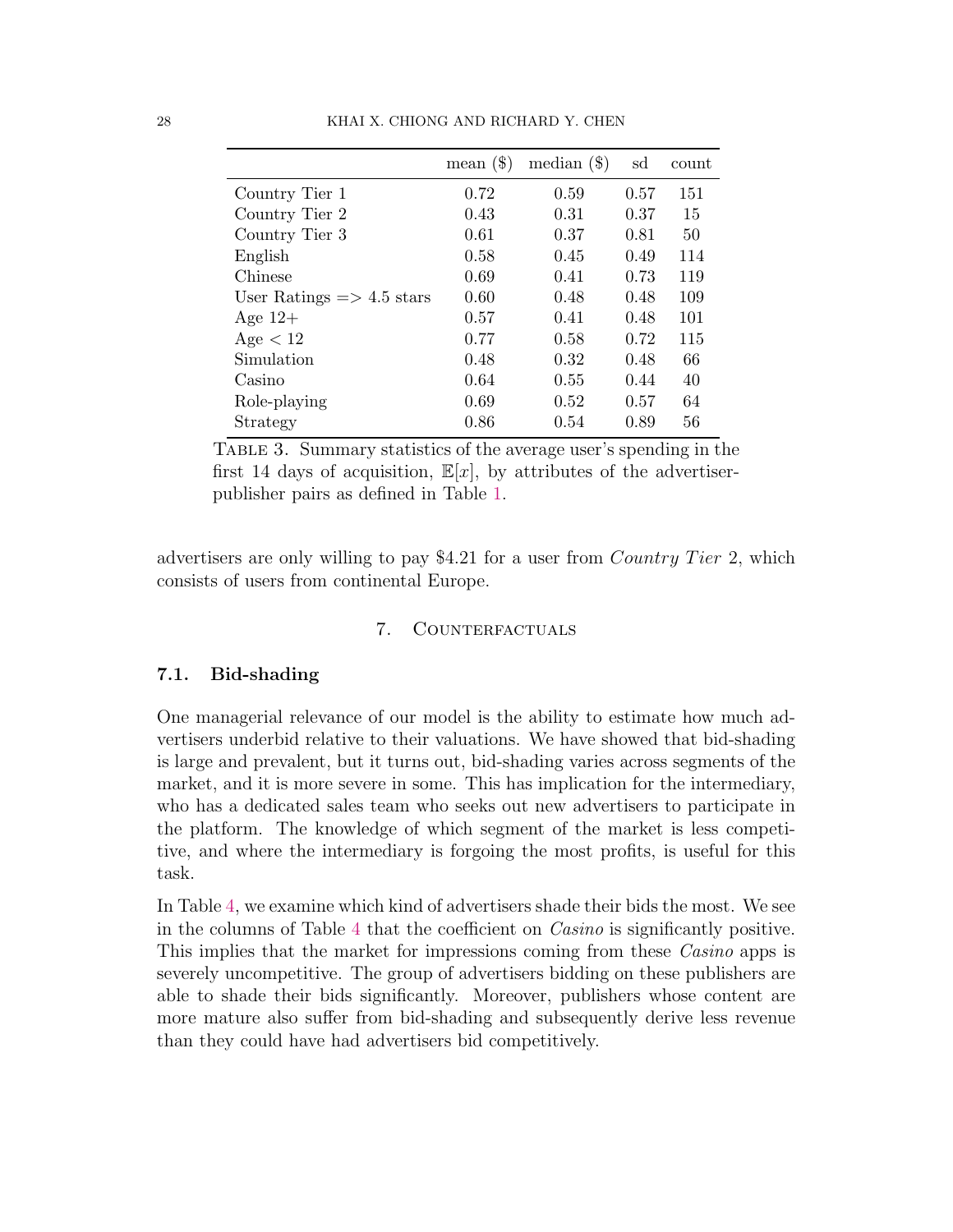<span id="page-28-0"></span>

|                        | (1)                    | (2)                                        |
|------------------------|------------------------|--------------------------------------------|
|                        |                        | Dollar bid-shade (\$) Percentage bid-shade |
| Country Tiers=2        | $-4.772***$<br>(1.386) | $-4.417$<br>(6.372)                        |
| Country Tiers=3        | $-2.090$<br>(1.622)    | $-4.860$<br>(4.906)                        |
| English                | $-1.421$<br>(2.105)    | $-1.156$<br>(3.835)                        |
| Chinese                | 0.201<br>(1.473)       | 2.680<br>(3.016)                           |
| Age $12+$              | $1.245*$<br>(0.711)    | $2.647*$<br>(1.378)                        |
| User Ratings           | $-1.484$<br>(2.722)    | $-6.034$<br>(5.779)                        |
| Number of user ratings | $-0.672*$<br>(0.377)   | $-1.093**$<br>(0.493)                      |
| Casino                 | $9.008***$<br>(1.869)  | $10.93***$<br>(3.313)                      |
| Role-playing           | $-2.643$<br>(2.475)    | 4.068<br>(5.037)                           |
| Simulation             | 0.795<br>(1.384)       | $7.316*$<br>(4.269)                        |
| Strategy               | 0.714<br>(2.594)       | $-3.411$<br>(4.478)                        |
| R-squared<br>N         | 0.259<br>200           | 0.182<br>200                               |

AN EMPIRICAL MODEL OF MOBILE ADVERTISING PLATFORMS  $\hspace{2.5mm} 29$ 

Cluster-robust standard errors in parenthesis.

Each cluster is a unique advertiser. There are 39 advertiser-cluster in total \*  $p < 0.10$ , \*\*  $p < 0.05$ , \*\*\*  $p < 0.01$ 

TABLE 4. The dependent variable in Column (1) is  $\mathbb{E}[v] - p^*$ , while in Column (2), it is  $(\mathbb{E}[v] - p^*) / \mathbb{E}[v] \times 100$ . Constants not displayed.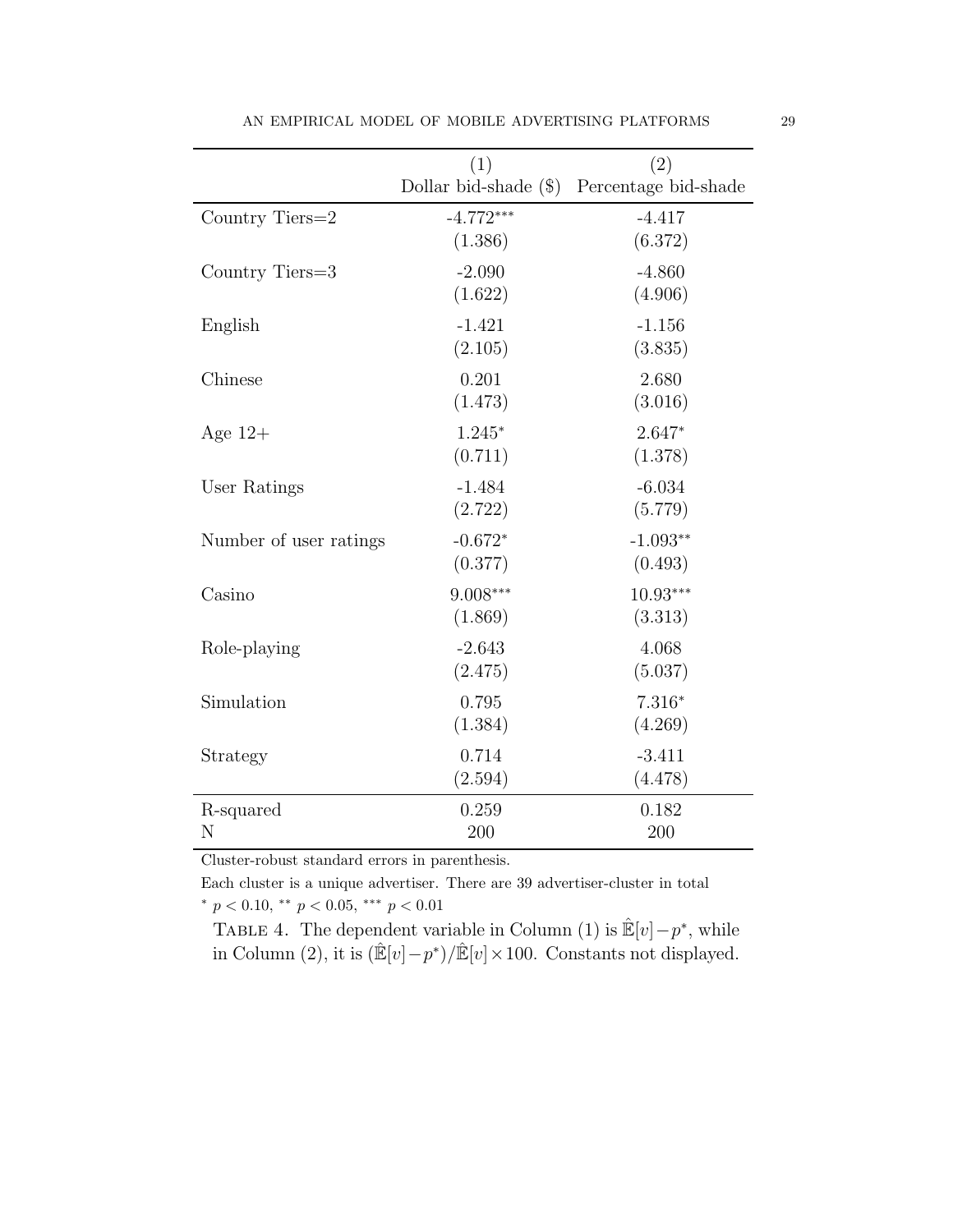# 7.2. Counterfactual bids: increasing competition

In this section, we use our estimated models to quantify the optimal responses (counterfactuals) of advertisers as a result of changes in the underlying model parameters.

More specifically, we want to determine which publisher the intermediary should target the most, in terms of bringing in new advertisers to bid on that publisher. In practice, the intermediary has a sales team who pitches the platform to potential advertisers. Moreover, once these advertisers joined the platform, the sales team can then frame which publishers the new advertisers can bid on. Therefore using our tools here, we can guide this decision-making process of where to insert competition. The technical procedure for calculating the counterfactual bids is deferred to Appendix [9.3.](#page-39-1)

Our counterfactual exercise is as follows: suppose each publisher were to gain an additional competing bidder, what are the advertisers' profit-maximizing bids given this new parameter? Using the procedure in Appendix [9.3,](#page-39-1) we compute the advertisers' counterfactual bids, and plot them as a histogram in Figure [8,](#page-30-0) which shows the distribution of counterfactual bids for the 216 advertiser-publisher pairs. Further, we show in Figure [9](#page-30-1) that advertisers' bids would increase by about 14.4% on average. As evident in Figure [9,](#page-30-1) increasing an additional bidder has different effects across publishers – it is more effective for some publishers.

# 7.3. Score boosting: artificial competition

One tweak to the mechanism that the intermediary can perform is to boost the quality scores of those bidders who would otherwise have a lower chance of winning. This is inefficient in the sense that the impression does not always go to the bidder who promises the highest expected payment. On the surface then, the intermediary would suffer a loss. However, taking the endogeneity of bids into consideration, the other bidders with higher scores would now bid more aggressively due to this artificial increase in competition. Now if these advertisers increase their bids sufficiently that it offsets fewer number of user acquisitions, then overall, the intermediary would receive a higher revenue.

Our counterfactual experiment proceeds as follows. There are two group of advertisers, small and large. The large advertisers are the 40 advertisers we selected (among the 216 advertiser-publisher pairs) where their valuations are estimated. The second group are all the remaining advertisers.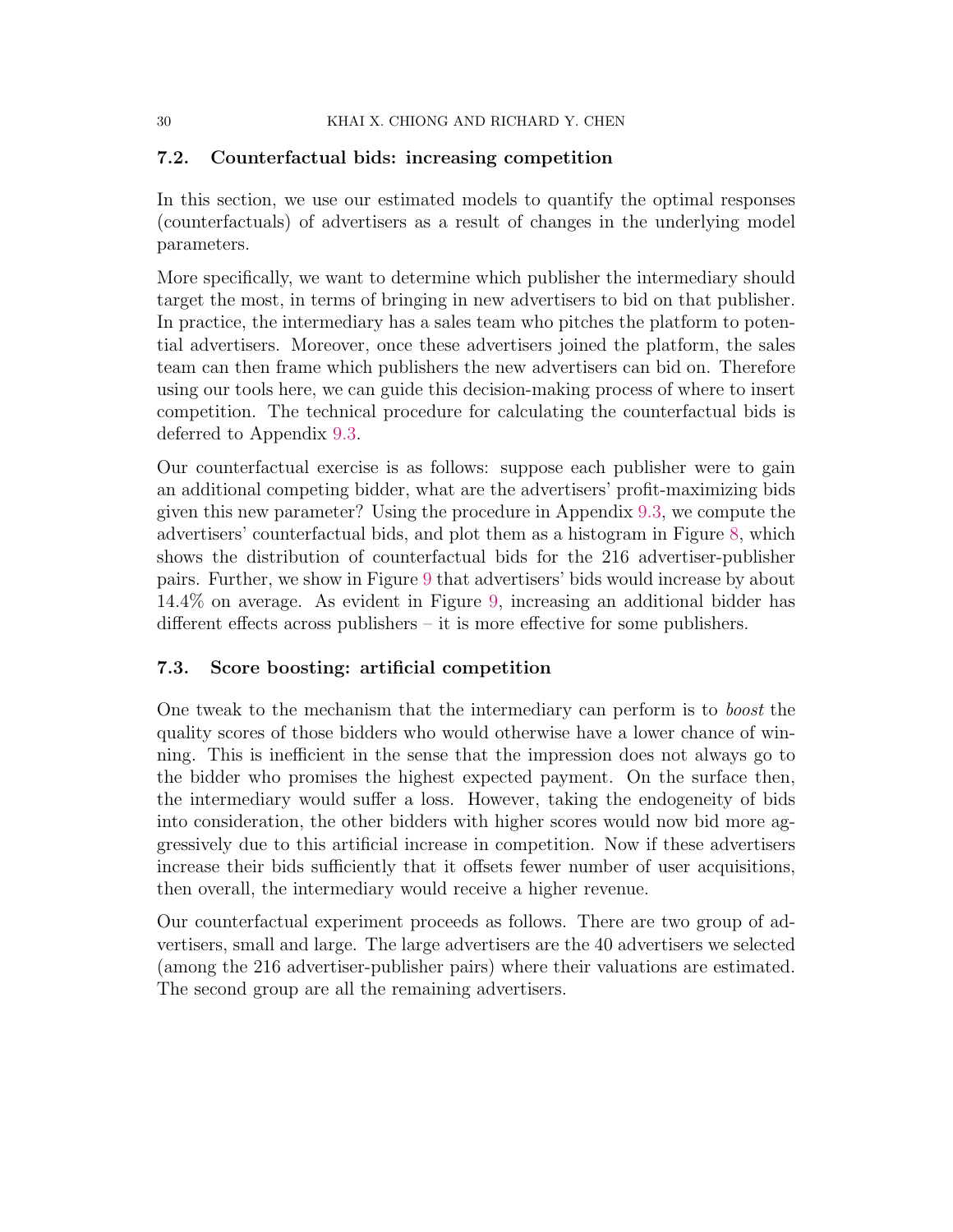<span id="page-30-0"></span>

FIGURE 8. If each publisher were to gain an additional bidder, then the resulting counterfactual bids has the distribution above. The mean is \$4.91, and the interquartile range is [\$3.26, \$5.48]. In comparison, the observed bids have a mean of \$4.06, and an interquartile range of [\$3.00, \$4.87].

<span id="page-30-1"></span>

Figure 9. On average, an advertiser's bid would increase by about 14.47%, with a median of 10.92%, and interquartile range of [6.33%, 19.27%],

For each publisher among the 216 advertiser-publisher pairs, we look at all the small advertisers whose score-weighted bids lie in the bottom y-percentile of the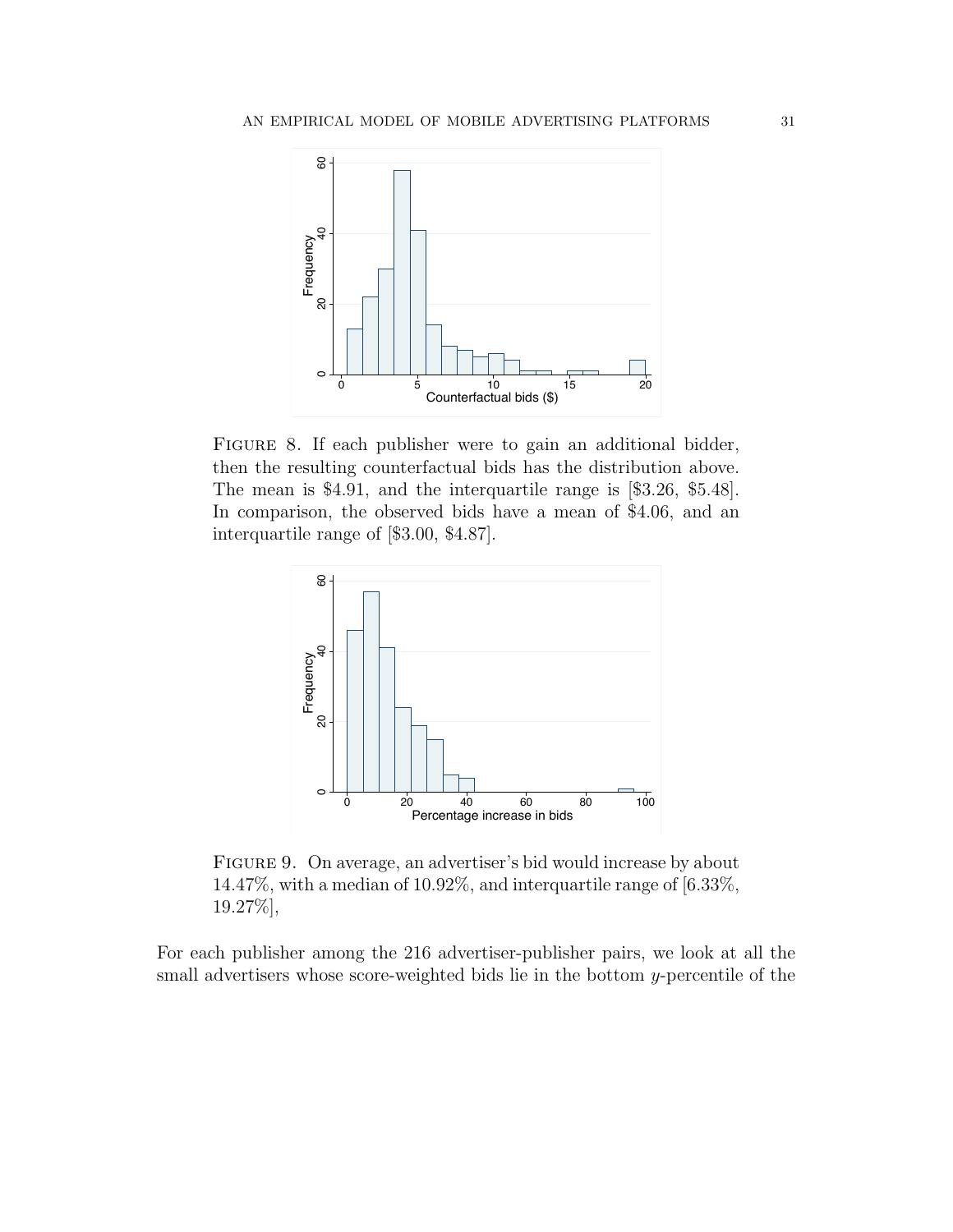empirical score-weighted bids. We then boost the average score of these advertisers by a certain percentage. This results in a new empirical distribution of score-weighted bids  $F_c(\cdot)$ .

For each of the large advertiser, we calculate the counterfactual bid  $\tilde{p}$  in response to this new empirical distribution of bids  $F_c(\cdot)$ . This is done by implementing the iterative procedure described in Appendix [9.3.](#page-39-1) We then compute the expected payment to the intermediary:  $\mathbb{E}[\tilde{p}\tilde{Q}(\tilde{p})]$ , where  $\tilde{Q}(\tilde{p}) = \tilde{F}(s \cdot \tilde{p})^N \chi s$  is the daily number of users that the advertiser would acquire in the counterfactuals. Here,  $F(\cdot)$  is the counterfactual empirical distribution of score-weighted bids. Note that  $\chi$  does not depend on p so it can be estimated using the original noncounterfactual dataset as  $\chi = Q(p^*)/(sF(s \cdot p^*)^N)$ .

In Table [5,](#page-32-0) we see that creating artificial competition by means of boosting scores (instead of letting score be the best prediction of conversion probability), allows the intermediary to extract more revenue from the advertisers. For instance, in the second row, if we boost the scores of the bidders at the bottom 20th percentile by a factor of 1.2, the intermediary extracts \$889 more revenue from the large advertisers (Column 1). In fact, there is a large heterogeneity in how effective this policy is among the advertisers. Column 2 shows that 70% advertisers generated higher revenues, which means the policy resulted in losses for the remaining  $30\%$ . In practice then, the intermediary can design specific policies for each publisher, including not intervening for those publishers that would result in losses.

In Column (3), we see that the artificial increase in competition 'stole' users away from these large advertisers. As a result of the score-boosting, these advertisers won fewer impressions (as they are awarded to bidders with the boosted scores), and subsequently acquire fewer users. If bids do not change, then the intermediary's revenue from these advertisers would have decreased. After bids are re-optimized (Column 4), the increase in bids is sufficient to bring about overall revenue increase for the intermediary.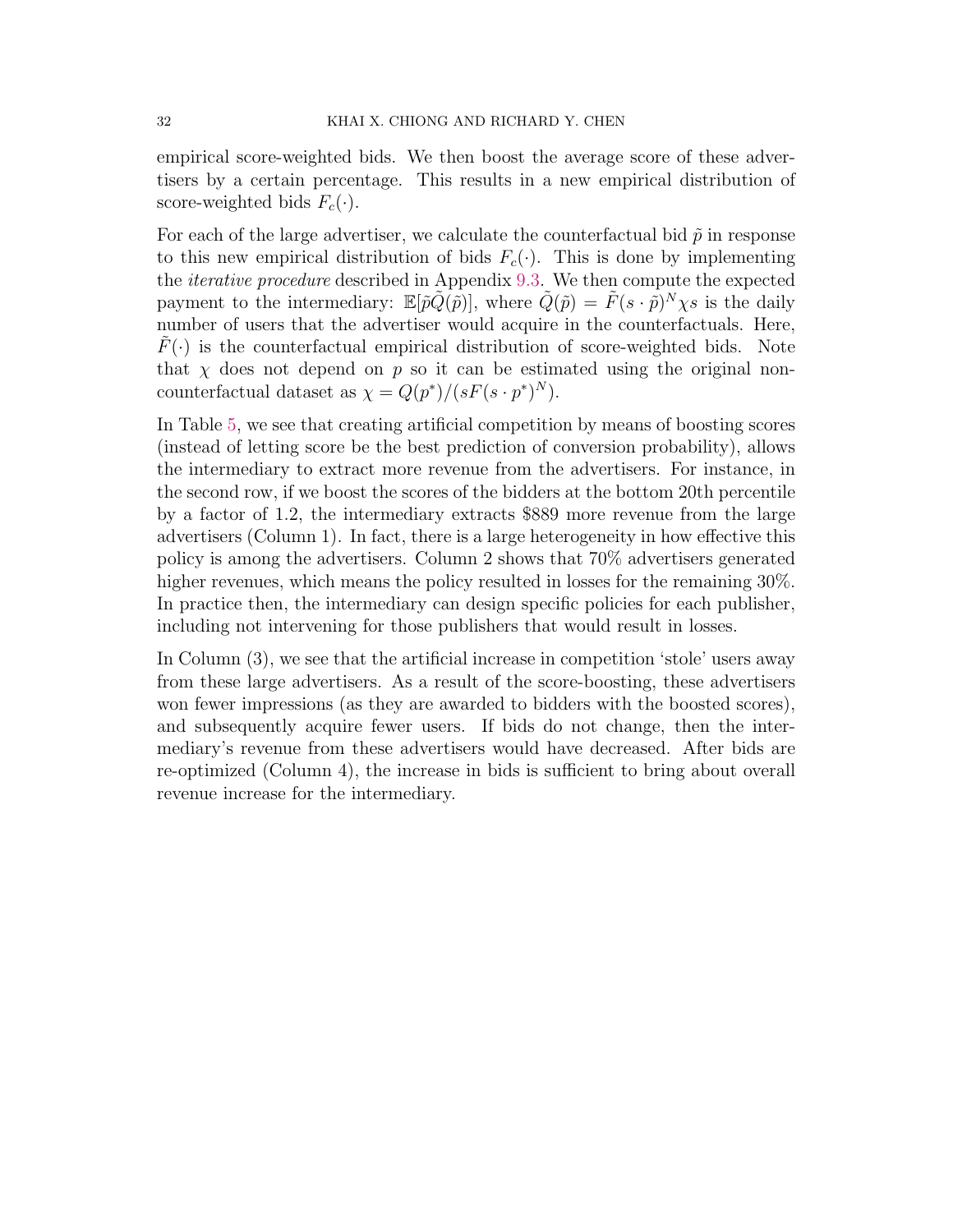<span id="page-32-0"></span>AN EMPIRICAL MODEL OF MOBILE ADVERTISING PLATFORMS 33

| Experiments                                                           | (1)    | (2)                     | (3) | (4)    |
|-----------------------------------------------------------------------|--------|-------------------------|-----|--------|
| <i>Boost bottom <math>40th</math></i> \$914.77 64.4\% -2.84<br>by 1.2 |        |                         |     | \$0.76 |
| <i>Boost bottom 20th</i> \$889.38 65.3\% -2.53 \$0.69<br>by 1.2       |        |                         |     |        |
| Boost top 20th<br>by 1.2                                              | \$81.6 | $59.0\%$ $-2.52$ \$0.68 |     |        |
| <i>Boost middle 20th</i> \$373.2<br>by 1.2                            |        | $60.8\%$ -2.40          |     | \$0.71 |

Table 5. Counterfactual experiments that are conducted for all publishers. Column (1) reports the sum of revenue changes across all advertisers. Column (2): the percentage of advertisers whose revenue changes are positive. Column (3): the median decrease in the daily number of users acquired by those advertisers in which revenue changes are positive. Column (4): the median increase in bid among those advertisers with positive revenue changes.

# 8. Quantifying Resale Motives

# 8.1. Resale of users' attention

We have seen the importance of advertisers' unobserved valuations. In this section, we single out one possible explanation for what goes on in the advertiser's unobserved valuation.

Due to the app-to-app advertising nature of our platform, an app developer can readily participate in both sides of the market, as both an advertiser and a publisher. This introduces resale motive which partly drives up the advertisers' valuations for a new user. More concretely, the advertiser perceives a user as a durable good, whereby a user generates a stream of diminishing monetary benefits in terms of in-app purchases. Now the advertiser then has the option to resell a user by selling its impression and attention to other advertisers. By reselling the attention of the user, the user would potentially be drawn away to other apps (due to the scoring procedure used by the platform mechanism, the ads that are shown to this user are often competing apps that are closely relevant to the user).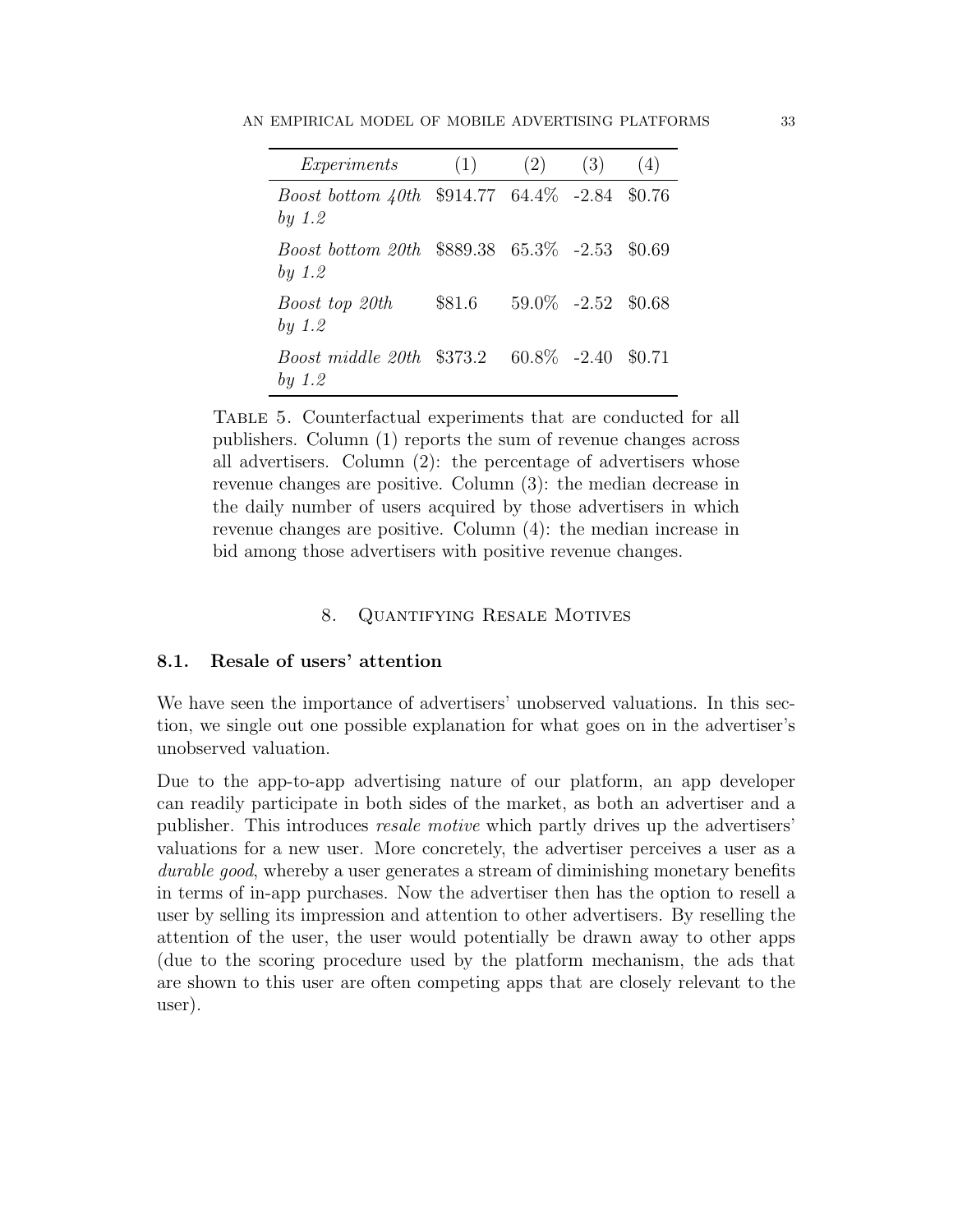#### 34 KHAI X. CHIONG AND RICHARD Y. CHEN

Below we show more evidence that the resale motives of advertisers increase their valuations for new users.

### 8.2. Quantifying resale motives

For each pair of advertiser i and publisher j, we construct the variable  $\pi_{ij}$  capturing how much advertiser  $i$  expects to resell a user that is acquired from publisher j. Because this variable is not observed, we estimate  $\pi_{ij}$  using Equation [\(21\)](#page-33-0) below.

<span id="page-33-0"></span>
$$
\pi_{ij} = \eta_{ij} \times \delta_{ij}
$$

Where  $\eta_{ij}$  is the number of impressions that advertiser i's app can extract out from a user that was acquired from publisher j; and  $\delta_{ij}$  is the revenue per impression that advertiser  $i$  expects for a user that was acquired from publisher  $\dot{j}$ .

Both  $\eta_{ij}$  and  $\delta_{ij}$  are still not observed because only a subset of advertisers participate as publishers within our intermediary. Moreover an advertiser could resell users' attention and impression using other intermediaries, therefore we do not observe the reselling activities of these advertisers. However, we do observe the corresponding variables defined for publishers in our dataset. That is, we observe the number of impressions that a given publisher's app extracts out from a user in a day; and the revenue per impression obtains by a publisher's app in our sample.

The idea here is to assume that  $\eta_{ij}$  and  $\delta_{ij}$  are functions of  $\boldsymbol{X}_i$  and  $\boldsymbol{Y}_j$ , as in Equa-tions [\(22\)](#page-34-0), [\(23\)](#page-34-1) below, where  $\boldsymbol{X}_i$  is the vector of attributes of the app where the impression was generated (such as the app's genre, language, users' rating, maturity content rating, file size, cumulative number of installs);  $Y_j$  is the attributes that characterized user j's impression. We take  $Y_j$  to be a scalar attribute such that  $Y_j = k$  if and only if user j belongs to Country Tier k for  $k = 1, 2, 3^{23}$  $k = 1, 2, 3^{23}$  $k = 1, 2, 3^{23}$ 

<span id="page-33-1"></span> $23$ See Table [1](#page-26-0) for definitions of Country Tiers. The intermediary allows advertisers to "slice" up a single publisher into multiple ones – by targeting different users from the same publisher according to users' geographical locations.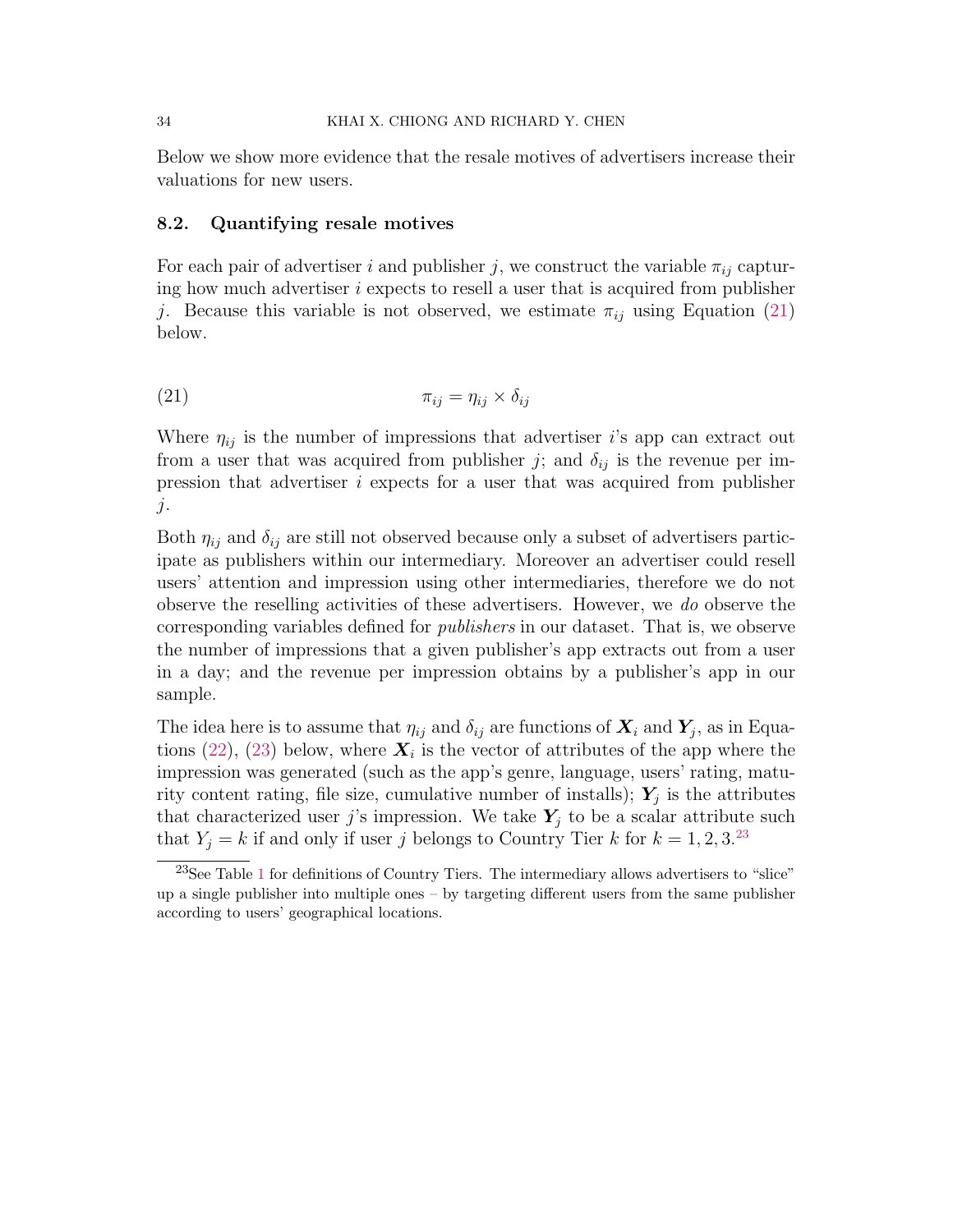<span id="page-34-0"></span>(22) 
$$
\eta_{ij} = \eta(\boldsymbol{X}_i, \boldsymbol{Y}_j) + \epsilon_{ij} = \sum_{k=1}^3 \mathbb{1}\{Y_j = k\} \boldsymbol{X}_i \boldsymbol{\theta}_k + \epsilon_{ij}
$$

<span id="page-34-1"></span>(23) 
$$
\delta_{ij} = \delta(\mathbf{X}_i, \mathbf{Y}_j) + \nu_{ij} = \sum_{k=1}^3 \mathbb{1}\{Y_j = k\} \mathbf{X}_i \boldsymbol{\gamma}_k + \nu_{ij}
$$

The parameters  $\theta_k$  and  $\gamma_k$  above can be estimated using the sample of *publish*ers in our dataset. More precisely, we fit the data  $(\tilde{\eta}_{ij}, \tilde{\delta}_{ij}, \mathbf{X}_i, Y_j)_{i \in \mathcal{P}, j \in \{1,2,3\}}$  to Equations [\(22\)](#page-34-0) and [\(23\)](#page-34-1), where  $P$  is the sample of publishers' apps;  $\tilde{\eta}_{ij}$  is the observed number of impressions per type-j user for app i;  $\tilde{\delta}_{ij}$  is the observed ad revenue per impression received by app  $i$ , when the impression is generated by a type- $j$  user.

In this estimation (fitting publishers' impressions data to Equations [22](#page-34-0) and [23\)](#page-34-1), we use the full set of publishers available in our dataset, which totals to 15,562 observations (i.e. 15,562 pairs of publisher/country-tier). This full set of publishers includes thousands of publishers that we withheld from the structural estimation (see Section [5\)](#page-20-2).

<span id="page-34-2"></span>Note that the resale value constructed here is an underestimate of the actual resale value. There are two reasons. (1) We only observe impressions that are sold using our platform, which specialized in the niche of in-app video advertising. Publishers could enlist multiple platforms to sell impressions. (2) Our sample period only covers 47 days from February 5, 2016 to March 22, 2016, we did not account for the lifetime number of impressions generated per user.



FIGURE 10. Estimated resale value of a user,  $\hat{\pi}_{ij}$ , across 216 advertiser-publisher pairs. The average resale value per user is \$0.49, compare to \$0.65 of in-app purchases generated per user.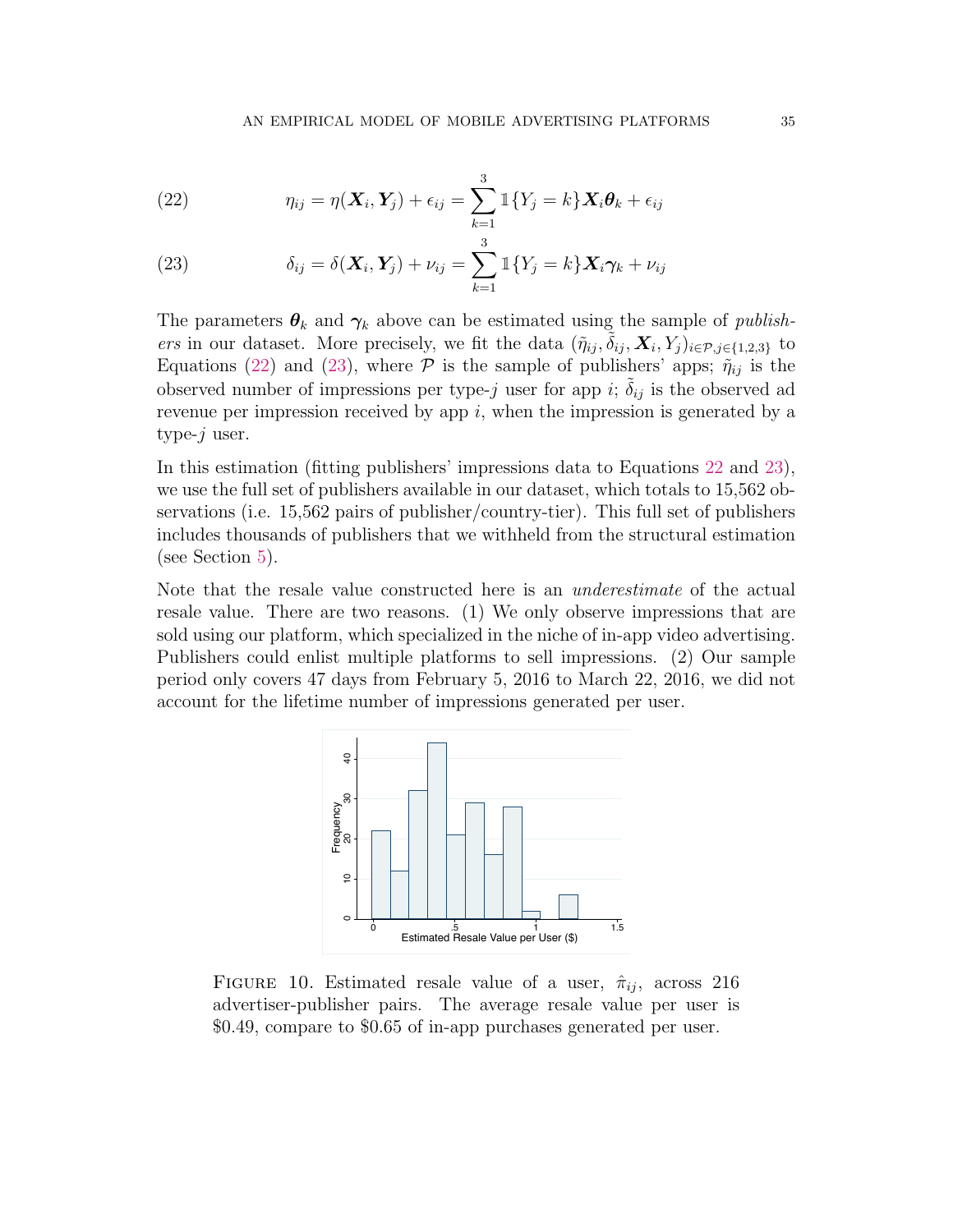We estimate the resale value per user for each of the 216 advertiser-publisher pairs in our sample. We plot the histogram in Figure [10,](#page-34-2) which has an average of \$0.49. We compare this to the average user's spending on in-app purchases, which is \$0.65. Therefore, advertisers can gain a significant amount of monetary benefits by reselling acquired users, comparable to selling in-app purchases to these users.

Finally, we predict what would happen when we shut off the advertisers' resale motives. In Column (4) of Table [6,](#page-35-0) if users have zero resale value, the average estimated unobserved valuation (across the 216 advertiser-publisher pairs) decreases to \$8.72 from \$12.26, while the median unobserved valuation (across the pairs) decreases to \$4.73 from \$7.89. This leads to a median valuation for a new user (across the pairs) of \$5.33, a decrease from \$8.56; and a median margin (across the pairs) of \$1.37, a decrease from \$4.66. In conclusion, the estimated resale value,  $\hat{\pi}_{ij}$  seems to explain why advertisers have such high valuation for new users.

<span id="page-35-0"></span>

|                                                       | (1)                                           | (2)                            | (3)                            | (4)                      |  |
|-------------------------------------------------------|-----------------------------------------------|--------------------------------|--------------------------------|--------------------------|--|
|                                                       | Unobserved Valuations, $\mathbb{E}[\xi]$ (\$) |                                |                                |                          |  |
| Impressions per user, $\eta_{ij}$                     | $22.05***$<br>(7.712)                         |                                |                                |                          |  |
| Revenue per impression, $\delta_{ij}$                 |                                               | $64.34***$<br>(14.82)          |                                |                          |  |
| Resale value per user, $\eta_{ij} \times \delta_{ij}$ |                                               |                                | $24.24***$<br>(4.817)          | $7.123***$<br>(2.230)    |  |
| Publishers' Fixed Effects<br>R-squared<br>N           | No.<br>0.175<br>216                           | N <sub>0</sub><br>0.279<br>216 | N <sub>o</sub><br>0.311<br>216 | Yes(134)<br>0.934<br>216 |  |

Cluster-robust standard errors in parenthesis.

Each cluster is a unique advertiser. There are 40 advertiser-cluster in total  $*$  p < 0.10,  $*$  p < 0.05,  $**$  p < 0.01

Table 6. Estimated resale value per user (constructed using Equations [21,](#page-33-0) [22,](#page-34-0) [23\)](#page-34-1) significantly and positively predicts higher unobserved valuation. Constants not shown.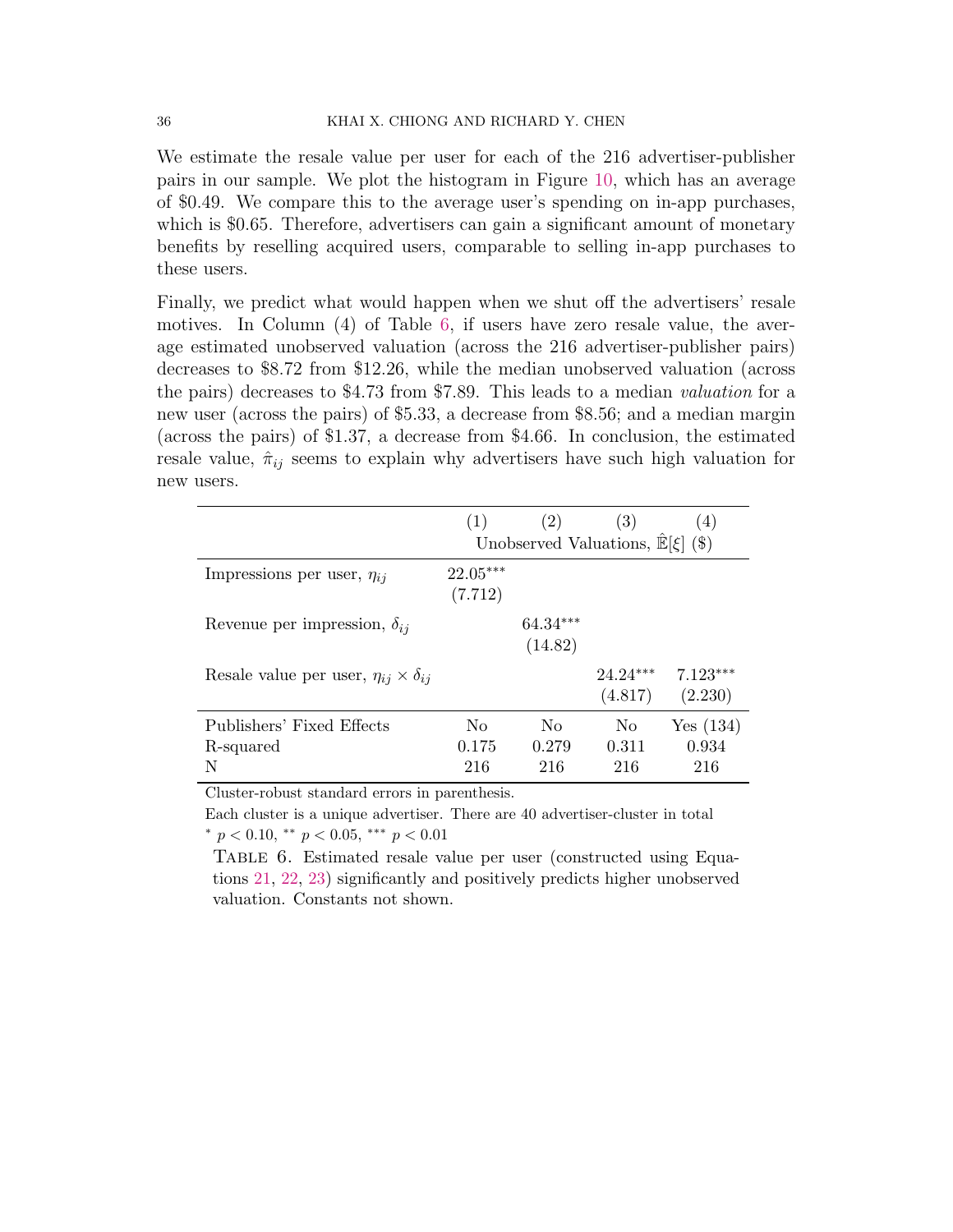|                                                       | (1)                | (2)                    | $\left( 3\right)$      | $\left( 4\right)$                                                  |
|-------------------------------------------------------|--------------------|------------------------|------------------------|--------------------------------------------------------------------|
|                                                       |                    |                        |                        | Relative unobserved valuation, $\mathbb{E}[\xi]/\mathbb{E}[x+\xi]$ |
| Impressions per user, $\eta_{ij}$                     | 0.0562<br>(0.0435) |                        |                        |                                                                    |
| Revenue per impression, $\delta_{ij}$                 |                    | $0.326***$<br>(0.0572) |                        |                                                                    |
| Resale value per user, $\eta_{ij} \times \delta_{ij}$ |                    |                        | $0.113***$<br>(0.0186) | $0.0647*$<br>(0.0379)                                              |
| Publishers' Fixed Effects                             | No                 | No                     | N <sub>0</sub>         | Yes(134)                                                           |
| R-squared                                             | 0.0237             | 0.149                  | 0.142                  | 0.712                                                              |
| N                                                     | 216                | 216                    | 216                    | 216                                                                |

Cluster-robust standard errors in parenthesis.

Each cluster is a unique advertiser. There are 40 advertiser-cluster in total  $*$  p < 0.10,  $*$  p < 0.05,  $**$  p < 0.01

Table 7. The dependent variable is the fraction of overall valuation due to unobserved valuation. The variable Resale value per user is significantly and positively related to relative unobserved valuation. Constants not shown.

## <span id="page-36-0"></span>9. APPENDIX

### 9.1. Proofs

We now present the proofs for Proposition [1](#page-11-3) and [2.](#page-11-2) Recall that the first-order condition of profit maximization is:

(24) 
$$
\mathbb{E}\left[\left(v-p^*\right)\frac{\partial Q(p)}{\partial p}\Big|_{p^*}-Q(p^*)\right]=0.
$$

(25) 
$$
Q(p) = \alpha(p) \cdot \chi \cdot s,
$$

Where  $\alpha(p) = F(s \cdot p)^N$ , and  $F(\cdot)$  is the CDF representing the advertiser's belief about the score-weighted CPI bids of other competing bidders, and s is the conversion probability for the advertiser, which we assumed to be fixed and does not depend on p. The derivative of  $Q(p)$  is

$$
\left. \frac{\partial Q(p)}{\partial p} \right|_{p^*} = \frac{\partial \alpha(p)}{\partial p} \Big|_{p^*} \cdot \chi \cdot s
$$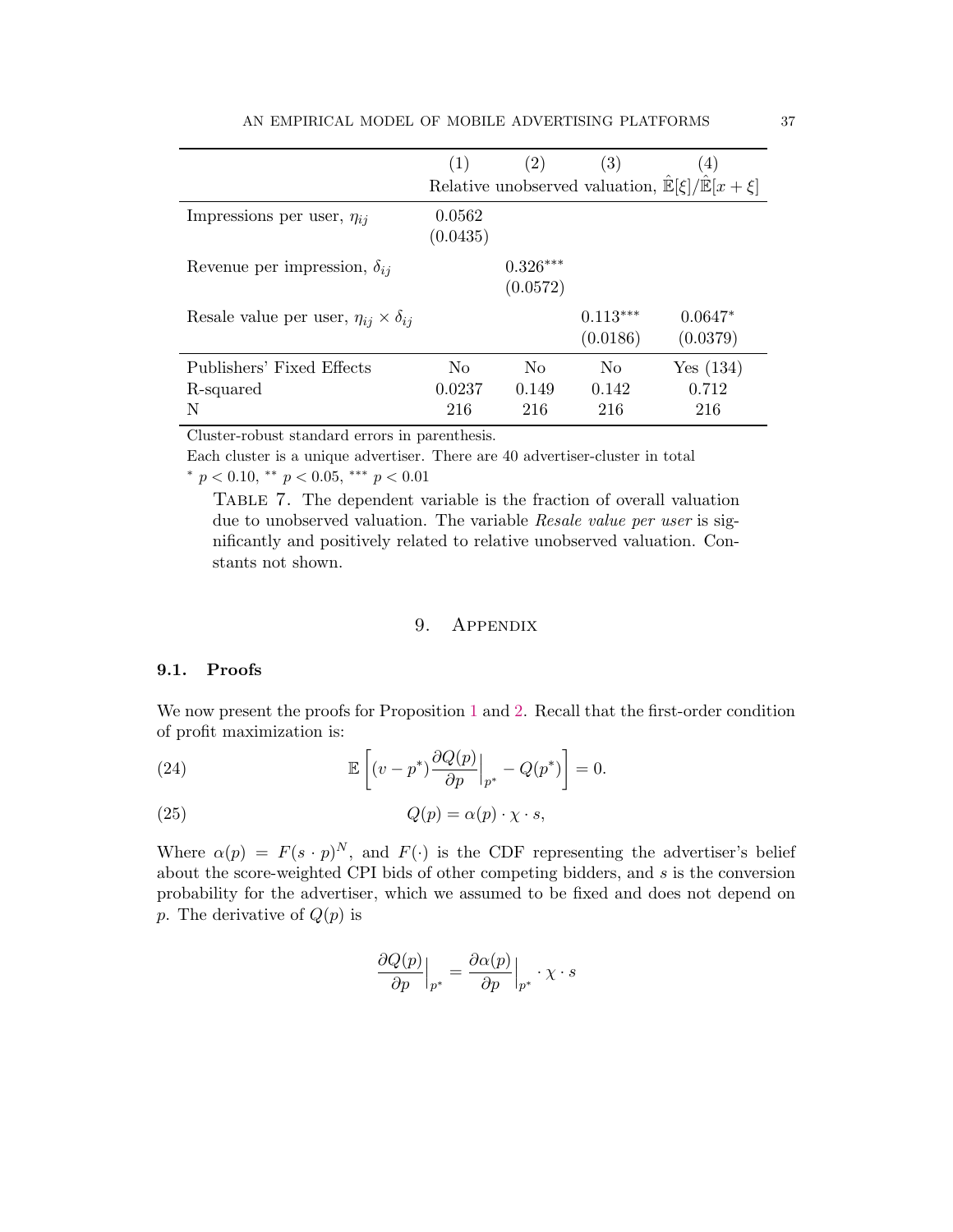Rewrite [\(24\)](#page-36-0) using conditional expectation:

$$
\mathbb{E}\left[\mathbb{E}[(v-p^*)|\chi] \cdot \frac{\partial Q(p)}{\partial p}\Big|_{p^*} - Q(p^*)\right] = 0.
$$

Substituting the derivatives into the equation, we have

$$
\mathbb{E}\left[\mathbb{E}[(v-p^*)|\chi]\cdot\frac{\partial\alpha(p)}{\partial p}\Big|_{p^*}\cdot\chi-\alpha(p^*)\cdot\chi\right]=0,
$$

Rewriting gets

$$
\mathbb{E}[\chi \cdot \mathbb{E}[(v - p^*)|\chi|] \cdot \frac{\partial \alpha(p)}{\partial p}\Big|_{p^*} = \alpha(p^*) \mathbb{E}[\chi]
$$

and

$$
\frac{\alpha(p^*)}{\frac{\partial \alpha(p)}{\partial p}\Big|_{p^*}} = \frac{\mathbb{E}[\chi \cdot \mathbb{E}[(v-p^*)|\chi]]}{\mathbb{E}[\chi]}
$$

Finally we have,

$$
\frac{\alpha(p^*)/p^*}{\frac{\partial \alpha(p)}{\partial p}\Big|_{p^*}} = \frac{1}{p^*} \frac{\mathbb{E}[v\chi]}{\mathbb{E}[\chi]} - 1
$$

Where  $\rho = \frac{\text{Cov}(\chi, v)}{\mathbb{E}[\chi] \mathbb{E}[v]}$ . Plugging in  $\alpha(p) = F(s \cdot p)^N$ , we then have:

<span id="page-37-1"></span>(26) 
$$
\frac{F(sp^*)}{sNp^*f(sp^*)} = \frac{1}{p^*} \frac{\mathbb{E}[v\chi]}{\mathbb{E}[\chi]} - 1
$$

The RHS of Equation [26](#page-37-1) is strictly decreasing in  $p^*$ , and we now show that the LHS of Equation [26](#page-37-1) is strictly **increasing** in  $p^*$  when  $F(\cdot)$  is the CDF of a lognormal distribution. Without loss of generality, we normalize  $N = 1$ .

In particular, when  $F(\cdot)$  is the CDF of the lognormal distribution with parameter  $(\mu, \sigma)$ , that is, the random variable X drawn from the distribution F is such that  $\log X$ is distributed  $N(\mu, \sigma)$ , then from Equation [26,](#page-37-1) we have:

<span id="page-37-0"></span>(27) 
$$
\sqrt{2\pi}\sigma e^{\frac{(\mu-\log(sp))^{2}}{2\sigma^{2}}}\Phi\left(\frac{\log(sp)-\mu}{\sigma}\right)=\frac{\mathbb{E}[v]}{p}\left(1+\rho\right)-1
$$

where  $\Phi(\cdot)$  is the CDF of the standard Gaussian. Denote the LHS of Equation [26](#page-37-1) as  $L(p)$ . Taking the partial derivative of  $L(p)$  with respect to p, we have that  $L(p)$  is strictly increasing in p if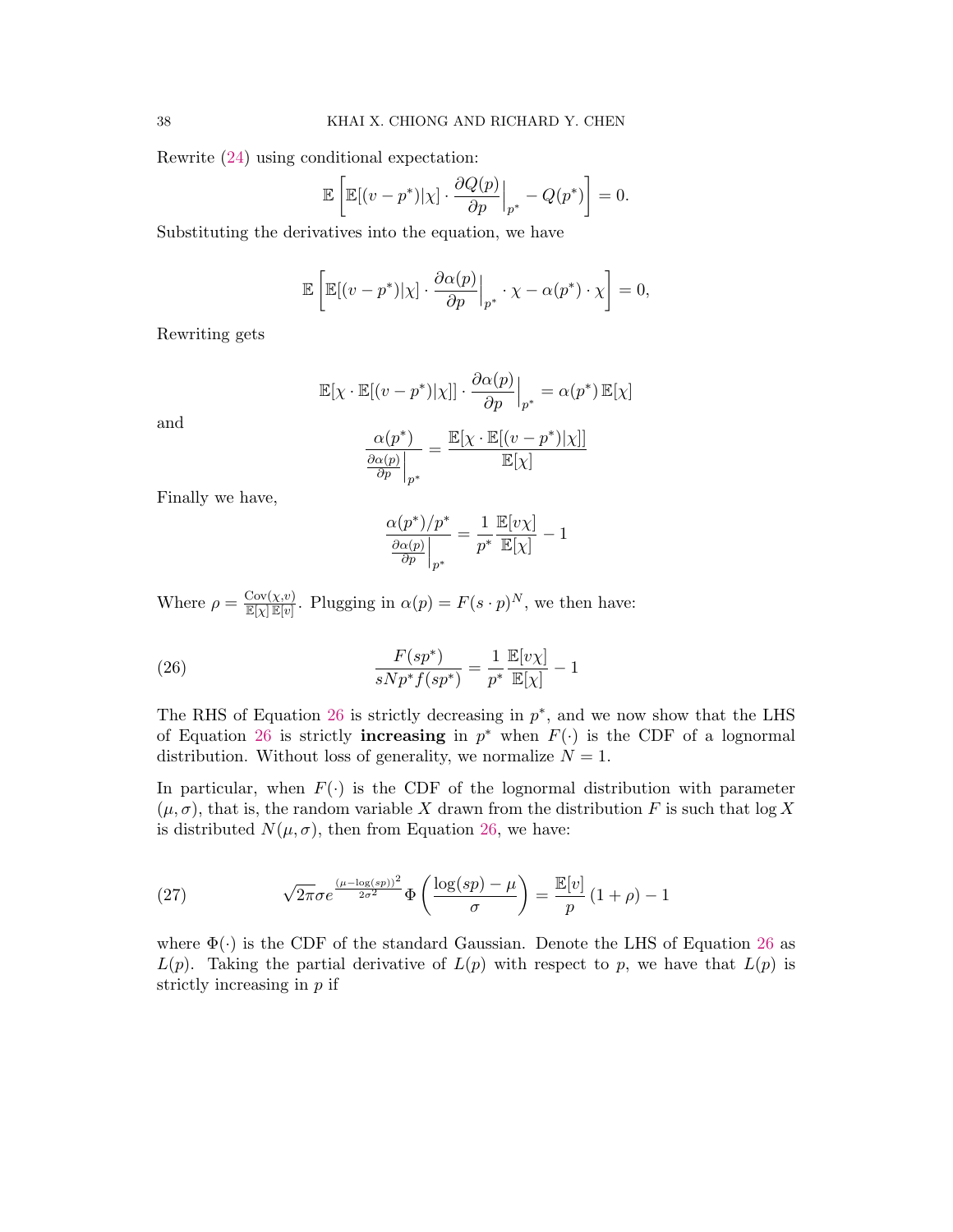<span id="page-38-0"></span>(28) 
$$
1 > \sqrt{\pi}e^{y^2}y \operatorname{erfc}(y)
$$

Where  $y \equiv \frac{\mu - \log(ps)}{\sqrt{2}\sigma}$ , and erfc(y) is the complementary error function, i.e. erfc(y) =  $1-\frac{2}{\sqrt{2}}$  $\frac{d}{dx} \int_0^y e^{-t^2} dt$ . Now denote  $l(y) \equiv \sqrt{\pi}e^{y^2}y$  erfc(y). We then show that  $l(y)$  is strictly increasing in y, and that  $\lim_{y\to\infty} l(y) = 1$ . Therefore, the inequality in [28](#page-38-0) above is true for all  $y$ .

We will invoke two useful properties of the complementary error function.

<span id="page-38-1"></span>(29) 
$$
\operatorname{erfc}(y) \ge \frac{2}{\sqrt{\pi}} \left( \frac{e^{-y^2}}{y + \sqrt{y^2 + 2}} \right)
$$

<span id="page-38-3"></span>(30) 
$$
\operatorname{erfc}(y) \to \frac{e^{-y^2}}{y\sqrt{\pi}}, \text{ as } y \to \infty
$$

Equation [29](#page-38-1) is a known lower bound of the complementary error function (Durrett, Probability: Theory and Examples, 3rd edition)<sup>[24](#page-38-2)</sup>, while Equation [30](#page-38-3) comes from the known asymptotic expansion of  $erfc(y)$ . From Equation [28](#page-38-0) and [30,](#page-38-3) we can immediately see that  $\lim_{y\to\infty} \sqrt{\pi}e^{y^2}y$  erfc $(y) = 1$ .

Now  $l'(y) = \sqrt{\pi}e^{y^2}(2y^2+1)$  erfc $(y) - 2y$ , and plugging in the lower bound in Equation [29,](#page-38-1) we have  $l'(y) > 0$  if  $\frac{2(2y^2+1)}{\sqrt{y^2+2}+y} - 2y > 0$ . This is true for all y.

Finally, we want to show that the LHS of Equation [27,](#page-37-0) i.e. converges to zero as  $p \to 0_+$ . That is,  $\lim_{p\to 0_+} L(p) = 0$ . Again this can be shown by invoking Equation [30:](#page-38-3)

$$
L(p) = \sqrt{2\pi}\sigma e^{\frac{(\mu - \log(sp))^2}{2\sigma^2}} \operatorname{erfc}\left(\frac{\mu - \log(ps)}{\sqrt{2}\sigma}\right)
$$

$$
\rightarrow e^{\frac{(\mu - \log(sp))^2}{2\sigma^2}} \frac{\exp\left(-\left(\frac{\mu - \log(ps)}{\sqrt{2}\sigma}\right)^2\right)}{\frac{\mu - \log(ps)}{\sqrt{2}\sigma}\sqrt{\pi}} , \text{ as } p \rightarrow 0_+
$$

$$
= \frac{\sqrt{\frac{2}{\pi}}\sigma}{\mu - \log(ps)}
$$

Therefore,  $\lim_{p\to 0_+} L(p) = 0$ .

<span id="page-38-2"></span><sup>24</sup>Also, see http://mathworld.wolfram.com/Erfc.html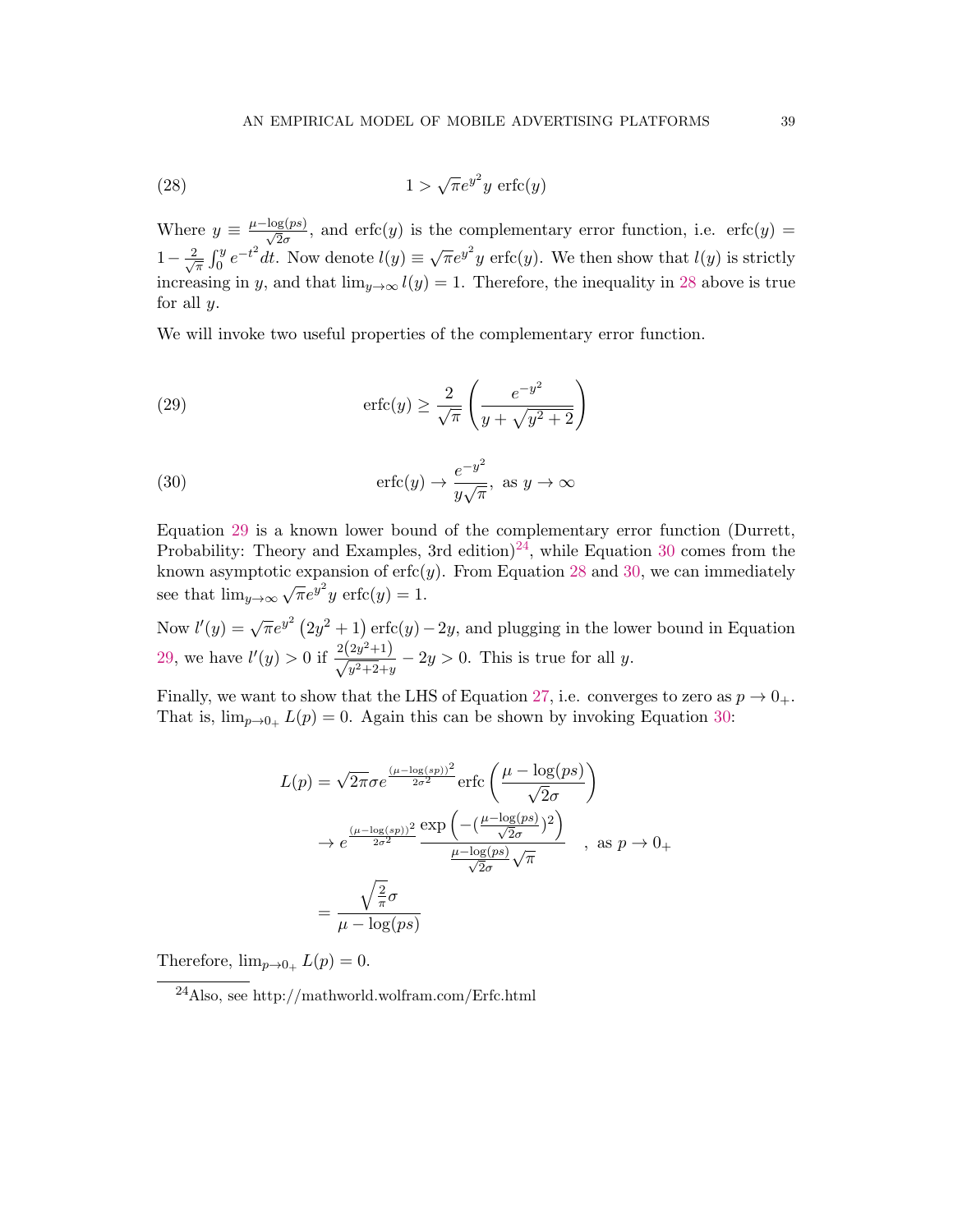#### <span id="page-39-0"></span>9.2. Summary statistics for the selected sample

We will present some summary statistics based on the sample of 222 advertiser-publisher pairs over the sample period of 47 days. There are 41 unique advertisers and 165 unique publishers among the 222 pairs. On average, (i) each advertiser spends a total of \$5,719 to acquire users from each publisher; (ii) each advertiser acquires a total of 1,399 users from each publisher; (iii) each advertiser receives \$796 in revenue generated by users acquired from each publisher (tracking in-app purchases for 14 days after user acquisition).

Overall in our sample, a single advertiser on average spends \$31,260 throughout the sample period to acquire 7,577 number of users. On average, the advertiser receives \$4,311 revenue from in-app purchases made by these new users (tracking revenue for the first 14 days). The winning CPI bids averaged over all incidences of user acquisitions is \$4.09, with a standard deviation of 2.72. The total number of users acquired in our sample is 310,657.

#### <span id="page-39-1"></span>9.3. Procedure for computing counterfactual bids

Here, we show how the counterfactual bid is computed as we increase the number of competing bidders N by one. We implement an iterative procedure to compute the counterfactual bids as follows. For each publisher, there are two sets of advertisers bidding on it: large  $\mathcal{L}$ , and small S. The large advertisers are the 40 advertisers we selected (among the 216 advertiser-publisher pairs) where their valuations are estimated. At the n-th iteration:

- (1) Solve for the optimal bids  $p_i^{(n)}$  $i^{(n)}$  for  $i \in \mathcal{L}$ , given the empirical distribution of bids  $F_i^{(n)}$  $i^{(n)}(.)$  using Equation [31.](#page-39-2)
- (2) Re-compute the empirical distribution of bids  $F_i^{(n+1)}$  $p_i^{(n+1)}(\cdot)$  with  $p_i^{(n)}$  $i^{(n)}$  replacing  $p_i^{(n-1)}$  $i^{(n-1)}$  for  $i \in \mathcal{L}$ .

Particularly for this counterfactual exercise, we always set  $\tilde{N} = N + 1$ . For a given advertiser-publisher pair and the corresponding (intermediate) counterfactual empirical distribution  $F^{(n)}(\cdot)$ , the counterfactual bid  $p^{(n)}$  satisfies Equation [31](#page-39-2) below.

<span id="page-39-2"></span>(31)  
\n
$$
\mathbb{E}\left[\chi\left((x+\xi-p^{(n)})\frac{\partial\alpha^{(n)}(p)}{\partial p}\Big|_{p^{(n)}}-\alpha^{(n)}(p^{(n)})\right)\right]=0
$$
\n
$$
\implies \frac{\left(\mathbb{E}[\chi x]+\mathbb{E}[\chi\xi]\right)}{\mathbb{E}[\chi]}=p^{(n)}+\frac{\alpha^{(n)}(p^{(n)})}{\frac{\partial\alpha^{(n)}(p)}{\partial p}\Big|_{p^{(n)}}}
$$

Since we observe the time-series of  $\chi$  and x, we can then directly estimate  $\mathbb{E}[\chi x]$  and  $\mathbb{E}[\chi]$ . Now using Equation [13,](#page-17-1) we can compute  $\mathbb{E}[\chi \xi]$  as follows.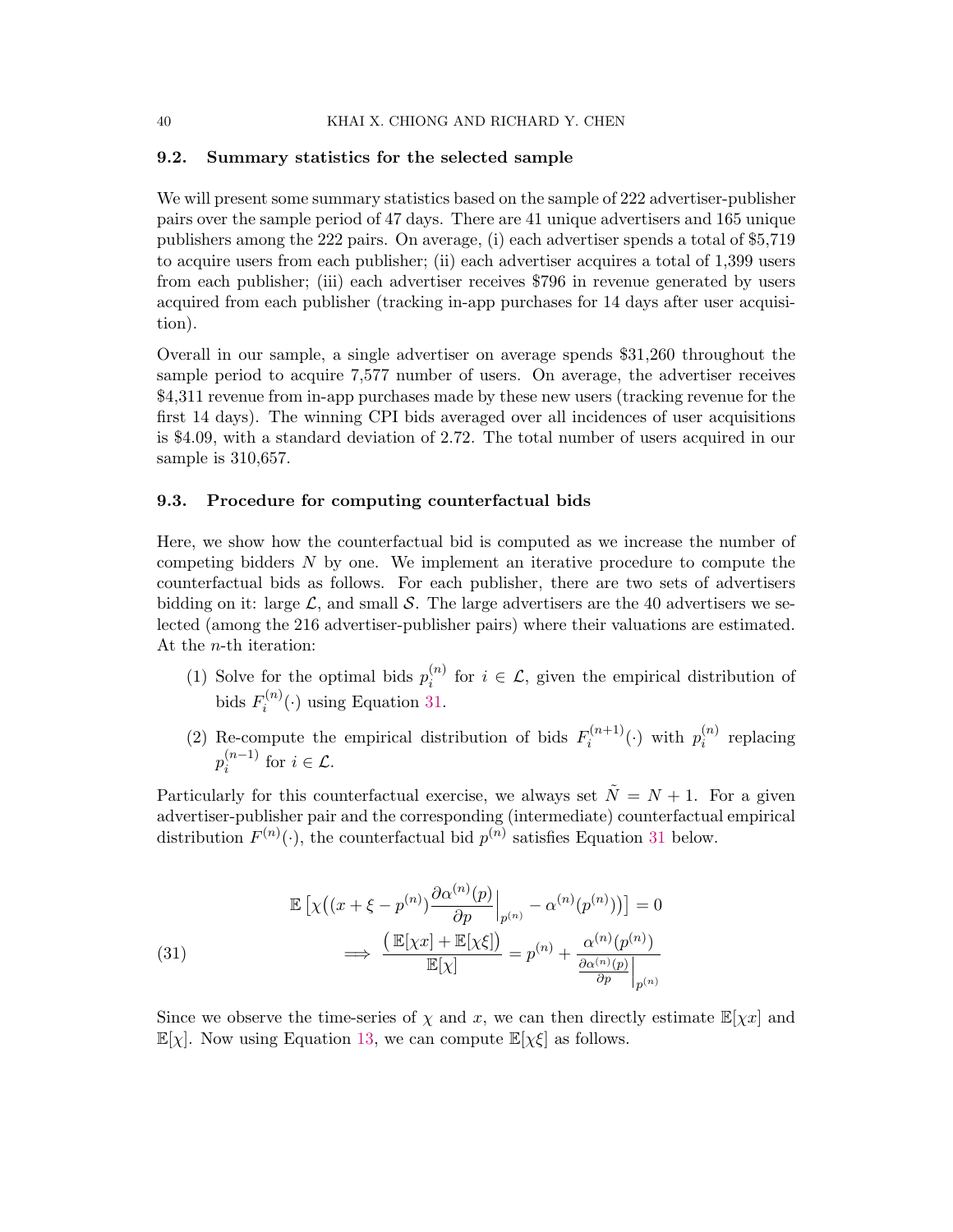$$
\mathbb{E}\left[\chi\xi\right] = \mathbb{E}\left[\mathbb{E}\left[\chi\xi|x,\chi\right]\right] \n= \mathbb{E}\left[\chi\mathbb{E}\left[\xi|x,\chi\right]\right] \n= \mathbb{E}\left[\chi e^{\beta_0+\beta_1x+\beta_2q}\right] \n\mathbb{E}\left[\chi\xi\right] = \sum_{t=1}^{T} \left(\chi_t e^{\hat{\beta}_0+\hat{\beta}_1x_t+\hat{\beta}_2q_t}\right)
$$

The parameters  $(\hat{\beta}_0, \hat{\beta}_1, \hat{\beta}_2)$  are the ones we estimated between advertiser *i* and pub-lisher j from the two-steps GMM in Equation [19.](#page-19-1) The time-series  $q_t$  is the daily number of users acquired by the advertiser at the original non-counterfactual bid  $p^*$ . It remains to specify  $\alpha^{(n)}(p)$  and  $\frac{\partial \alpha^{(n)}(p)}{\partial p}$  $\frac{(n)(p)}{\partial p}\Big|_p$ , which are given by:

$$
\alpha^{(n)}(p) = F^{(n)}(s \cdot p)^{\tilde{N}}
$$

$$
\frac{\partial \alpha^{(n)}(p)}{\partial p}\Big|_p = \tilde{N}F^{(n)}(s \cdot p)^{\tilde{N}-1}f^{(n)}(s \cdot p)s
$$

### <span id="page-40-0"></span>9.4. Quantifying user's lifetime in-app purchases

We begin with:

$$
w = \int_{t=t_0}^{\infty} e^{-\rho(t-t_0)} \tilde{w}(t) dt
$$

Where  $\rho$  is our discount rate and  $\tilde{w}(t)$  is the spending of the acquired user at time t. Therefore, the conditional expectation of  $\mathbb{E}[w|x]$ , where x is the acquired user's cumulative spending until  $t_0$ , is given by:

$$
\mathbb{E}[w|x] = \int_{t=t_0}^{\infty} e^{-\rho(t-t_0)} \mathbb{E}[\tilde{w}(t)|x] dt
$$

Further, we assume that:

<span id="page-40-1"></span>(32) 
$$
\mathbb{E}[\tilde{w}(t)|x] = \exp (a_0 + a_1t + a_2t^2 + a_3x + a_4x^2 + a_5t \cdot x)
$$

The use of exponential form is appropriate here because spending takes positive values. We can estimate the unknown parameters  $(a_0, \ldots, a_5)$  using Equation [32](#page-40-1) since we recorded the spending  $\tilde{w}(t)$  of each acquired user at different point in time, as well as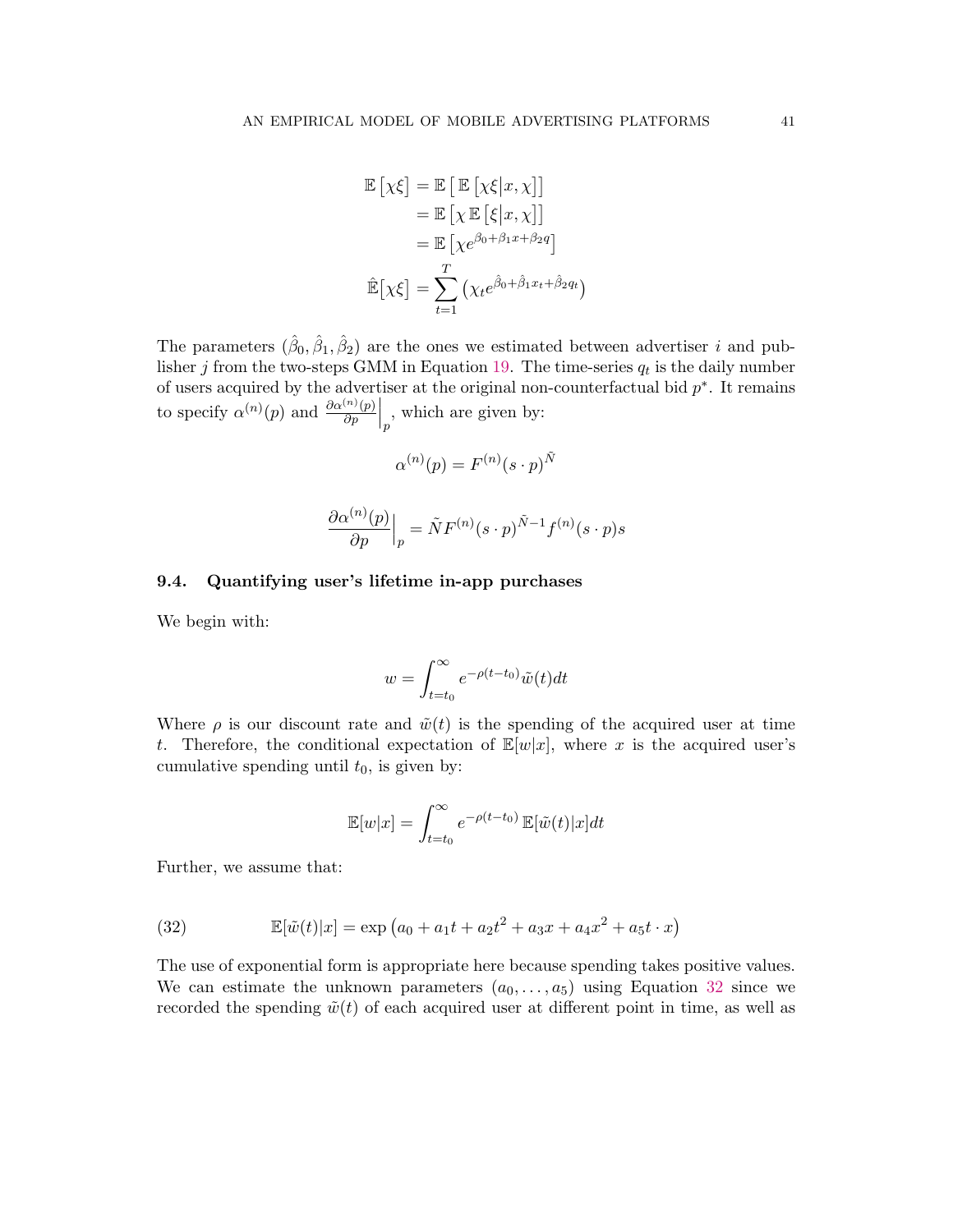the corresponding x, the acquired user's cumulative spendings at time  $t_0$ .<sup>[25](#page-41-5)</sup> Similar to [Chan et al.](#page-42-10) [\(2011\)](#page-42-10), we set the continuous discount rate,  $\rho$ , to be 0.000611. This corresponds to a 20% annual discount rate. We also examine whether the results are sensitive to using 15% discount rate.

Therefore, our predicted lifetime spending of an average user acquired from the publisher is given by:

(33) 
$$
\frac{1}{T} \sum_{t}^{T} (x_t + \hat{\mathbb{E}}[w|x_t])
$$

where

(34) 
$$
\hat{\mathbb{E}}[w|x] = \int_{t=t_0}^{\infty} e^{-\rho(t-t_0)} \hat{\mathbb{E}}[\tilde{w}(t)|x]dt
$$

and  $\mathbb{E}[\tilde{w}(t)|v]$  is Equation [\(32\)](#page-40-1) fitted to the data.

#### **ACKNOWLEDGEMENTS**

We thank Matt Shum, Sha Yang, Botao Yang, Ben Gillen, Marcelo Fernandez, Kirill Pogorelskiy, as well as seminar participants at UCLA, University of Florida and UT Dallas.

#### **REFERENCES**

- <span id="page-41-4"></span>Agarwal, N., Athey, S., and Yang, D. (2009). Skewed bidding in pay-per-action auctions for online advertising. The American Economic Review, 99(2):441–447.
- <span id="page-41-0"></span>Amaldoss, W., Desai, P. S., and Shin, W. (2015). Keyword search advertising and first-page bid estimates: A strategic analysis. Management Science, 61(3):507–519.
- <span id="page-41-3"></span>Andrews, M., Goehring, J., Hui, S., Pancras, J., and Thornswood, L. (2016). Mobile promotions: A framework and research priorities. Journal of Interactive Marketing, 34:15–24.
- <span id="page-41-2"></span>Andrews, M., Luo, X., Fang, Z., and Ghose, A. (2014). Mobile crowdsensing. Marketing Science forthcoming. Fox School of Business Research, pages 15–040.

<span id="page-41-1"></span>Andrews, M., Luo, X., Fang, Z., and Ghose, A. (2015). Mobile ad effectiveness: Hypercontextual targeting with crowdedness. Marketing Science.

<span id="page-41-5"></span> $^{25}$ In estimating Equation [32,](#page-40-1) we use tracking data that spanned the first 30 days of user acquisition.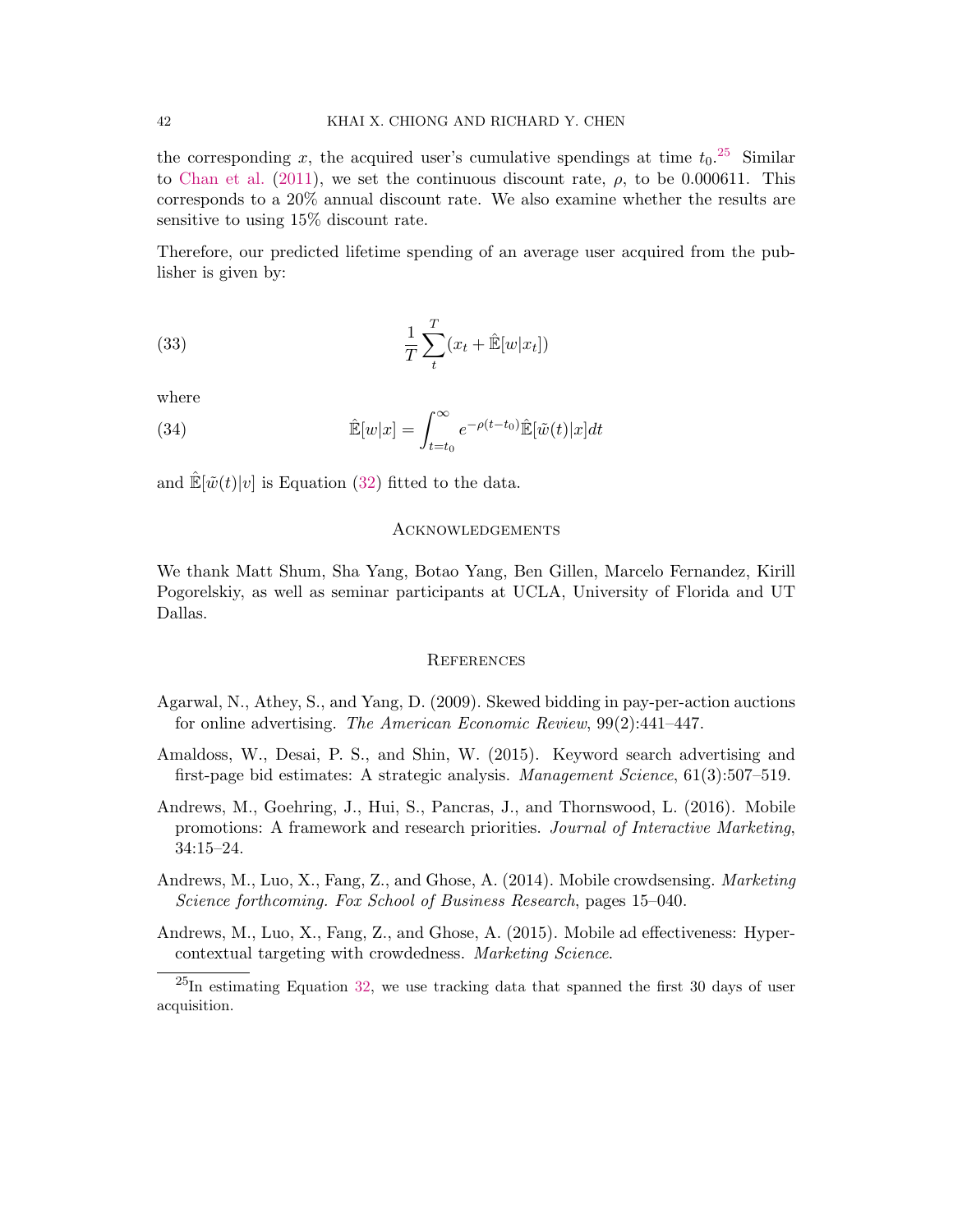- <span id="page-42-6"></span>Asdemir, K., Kumar, N., and Jacob, V. S. (2012). Pricing models for online advertising: Cpm vs. cpc. Information Systems Research, 23(3-part-1):804–822.
- <span id="page-42-1"></span>Athey, S. and Nekipelov, D. (2010). A structural model of sponsored search advertising auctions. In Sixth ad auctions workshop.
- <span id="page-42-3"></span>Bart, Y., Stephen, A. T., and Sarvary, M. (2014). Which products are best suited to mobile advertising? a field study of mobile display advertising effects on consumer attitudes and intentions. Journal of Marketing Research, 51(3):270–285.
- <span id="page-42-11"></span>Blake, T., Nosko, C., and Tadelis, S. (2015). Consumer heterogeneity and paid search effectiveness: A large-scale field experiment. Econometrica, 83(1):155–174.
- <span id="page-42-2"></span>Bruce, N., Murthi, B., and Rao, R. C. (2016). A dynamic model for digital advertising: The effects of creative formats, message content and targeting on engagement. Message Content and Targeting on Engagement (April 10, 2016).
- <span id="page-42-13"></span>Chamberlain, G. (1987). Asymptotic efficiency in estimation with conditional moment restrictions. Journal of Econometrics, 34(3):305–334.
- <span id="page-42-12"></span>Chan, T. Y., Kadiyali, V., and Park, Y.-H. (2007). Willingness to pay and competition in online auctions. Journal of Marketing Research, 44(2):324–333.
- <span id="page-42-10"></span>Chan, T. Y., Wu, C., and Xie, Y. (2011). Measuring the lifetime value of customers acquired from google search advertising. Marketing Science, 30(5):837–850.
- Chen, Y., Wang, Q., and Xie, J. (2011). Online social interactions: A natural experiment on word of mouth versus observational learning. Journal of marketing research, 48(2):238–254.
- Chen, Y. and Xie, J. (2008). Online consumer review: Word-of-mouth as a new element of marketing communication mix. Management science, 54(3):477–491.
- <span id="page-42-8"></span>Fader, P. S. and Hardie, B. G. (2005). A note on deriving the pareto/nbd model and related expressions. http://www.brucehardie.com/notes/009/.
- <span id="page-42-9"></span>Fader, P. S., Hardie, B. G., and Lee, K. L. (2005). 'counting your customers' the easy way: An alternative to the pareto/nbd model. *Marketing science*, 24(2):275–284.
- <span id="page-42-5"></span>Fong, N. M., Fang, Z., and Luo, X. (2015). Geo-conquesting: Competitive locational targeting of mobile promotions. Journal of Marketing Research, 52(5):726–735.
- <span id="page-42-4"></span>Ghose, A. and Han, S. P. (2014). Estimating demand for mobile applications in the new economy. Management Science, 60(6):1470–1488.
- <span id="page-42-7"></span>Ghose, A. and Yang, S. (2009). An empirical analysis of search engine advertising: Sponsored search in electronic markets. Management Science, 55(10):1605–1622.
- <span id="page-42-0"></span>Goldfarb, A. (2014). What is different about online advertising? Review of Industrial Organization, 44(2):115–129.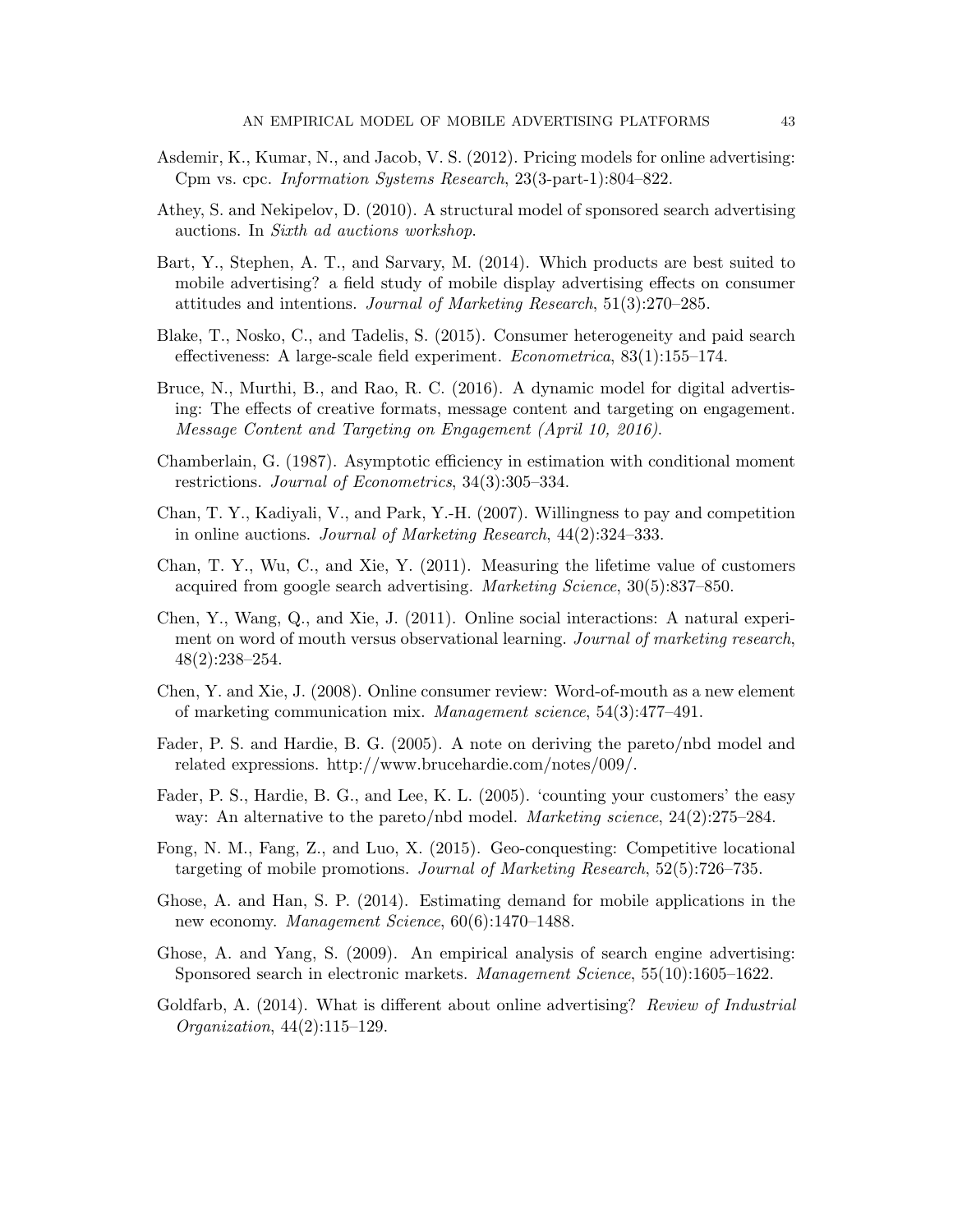- <span id="page-43-4"></span>Goldfarb, A. and Tucker, C. (2011). Online display advertising: Targeting and obtrusiveness. Marketing Science, 30(3):389–404.
- <span id="page-43-7"></span>Grewal, D., Bart, Y., Spann, M., and Zubcsek, P. P. (2016). Mobile advertising: a framework and research agenda. Journal of Interactive Marketing, 34:3–14.
- <span id="page-43-11"></span>Gupta, S., Hanssens, D., Hardie, B., Kahn, W., Kumar, V., Lin, N., Ravishanker, N., and Sriram, S. (2006). Modeling customer lifetime value. Journal of service research,  $9(2):139-155.$
- <span id="page-43-14"></span>Hansen, L. P. (1982). Large sample properties of generalized method of moments estimators. Econometrica: Journal of the Econometric Society, pages 1029–1054.
- <span id="page-43-15"></span>Hansen, L. P. and Singleton, K. J. (1982). Generalized instrumental variables estimation of nonlinear rational expectations models. Econometrica: Journal of the Econometric Society, pages 1269–1286.
- <span id="page-43-13"></span>Ho, T.-H., Li, S., Park, S.-E., and Shen, Z.-J. M. (2012). Customer influence value and purchase acceleration in new product diffusion. Marketing Science, 31(2):236–256.
- <span id="page-43-1"></span>Hsieh, Y., Shum, M., and Yang, S. (2014). To score or not to score? structural estimation of sponsored search auctions. Technical report, mimeo.
- <span id="page-43-9"></span>Hu, Y., Shin, J., and Tang, Z. (2015). Incentive problems in performance-based online advertising pricing: Cost per click vs. cost per action. Management Science.
- <span id="page-43-5"></span>Iyer, G., Soberman, D., and Villas-Boas, J. M. (2005). The targeting of advertising. Marketing Science, 24(3):461–476.
- <span id="page-43-2"></span>Jeziorski, P. and Moorthy, S. (2016). Advertiser prominence effects in search advertising. Working Paper.
- <span id="page-43-3"></span>Johnson, G. A. (2013). The impact of privacy policy on the auction market for online display advertising.
- <span id="page-43-6"></span>Lambrecht, A. and Tucker, C. (2013). When does retargeting work? information specificity in online advertising. Journal of Marketing Research, 50(5):561–576.
- <span id="page-43-0"></span>Lee, C., Kumar, V., and Gupta, S. (2015). Designing freemium: Balancing growth and monetization strategies. Available at SSRN.
- <span id="page-43-12"></span>Lewis, R. A. and Rao, J. M. (2015). The unfavorable economics of measuring the returns to advertising\*. The Quarterly Journal of Economics, page qjv023.
- <span id="page-43-10"></span>Liu, D. and Viswanathan, S. (2014). Information asymmetry and hybrid advertising. Journal of Marketing Research, 51(5):609–624.
- <span id="page-43-8"></span>Luo, X., Andrews, M., Fang, Z., and Phang, C. W. (2013). Mobile targeting. Management Science, 60(7):1738–1756.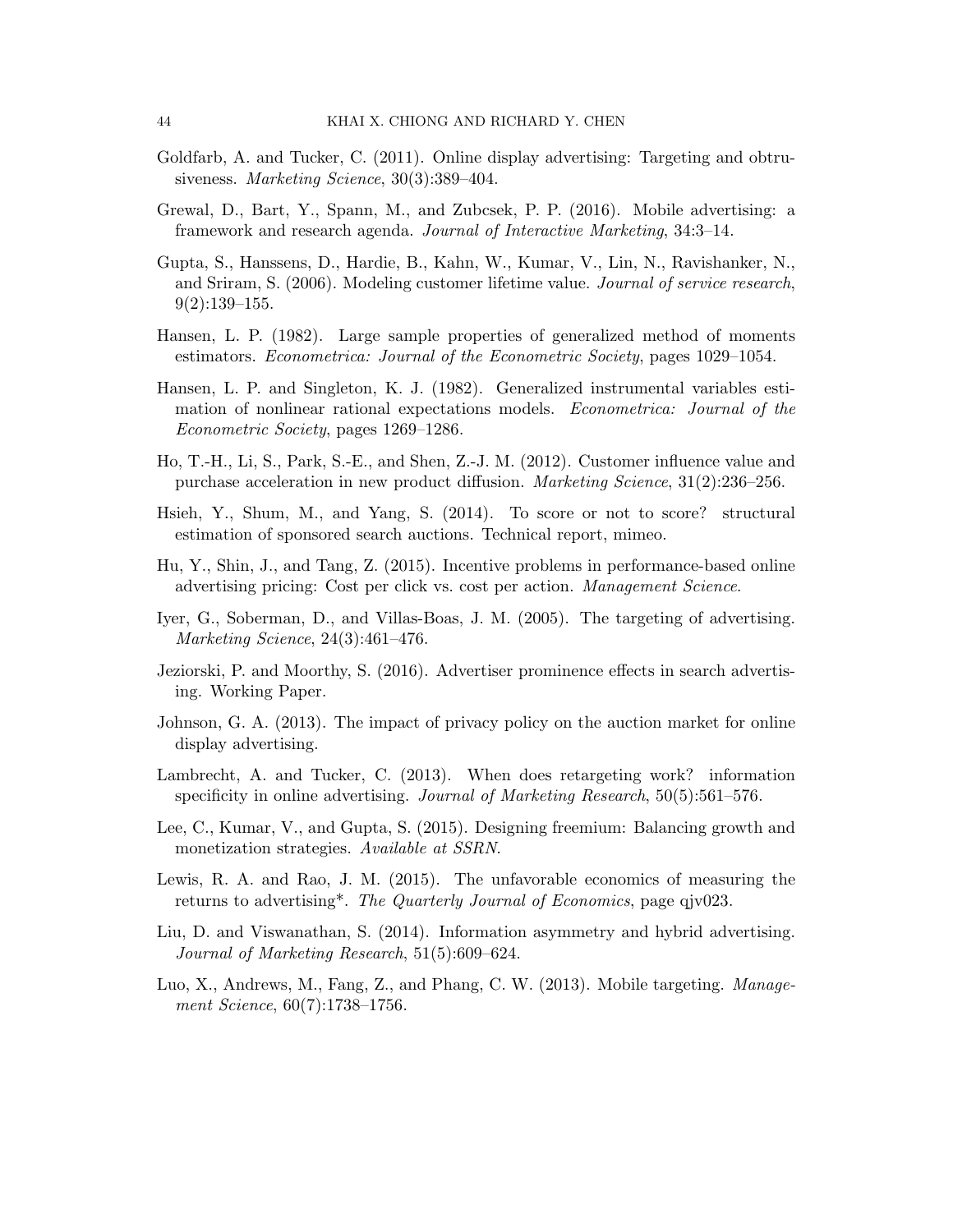- <span id="page-44-4"></span>Manchanda, P., Dubé, J.-P., Goh, K. Y., and Chintagunta, P. K. (2006). The effect of banner advertising on internet purchasing. Journal of Marketing Research, 43(1):98– 108.
- <span id="page-44-12"></span>Newey, W. K. (1985). Maximum likelihood specification testing and conditional moment tests. Econometrica: Journal of the Econometric Society, pages 1047–1070.
- <span id="page-44-13"></span>Newey, W. K. (1993). 16 efficient estimation of models with conditional moment restrictions. Handbook of statistics, 11:419–454.
- <span id="page-44-1"></span>Rutz, O. J. and Bucklin, R. E. (2011). From generic to branded: A model of spillover in paid search advertising. Journal of Marketing Research, 48(1):87–102.
- <span id="page-44-7"></span>Sayedi, A., Jerath, K., and Srinivasan, K. (2014). Competitive poaching in sponsored search advertising and its strategic impact on traditional advertising. Marketing Science, 33(4):586–608.
- <span id="page-44-10"></span>Schmittlein, D. C., Morrison, D. G., and Colombo, R. (1987). Counting your customers: Who-are they and what will they do next? Management science,  $33(1)$ :1–24.
- <span id="page-44-9"></span>Shankar, V. and Balasubramanian, S. (2009). Mobile marketing: a synthesis and prognosis. Journal of Interactive Marketing, 23(2):118–129.
- <span id="page-44-0"></span>Shin, W. (2015). Keyword search advertising and limited budgets. Marketing Science, 34(6):882–896.
- <span id="page-44-5"></span>Sriram, S., Manchanda, P., Bravo, M. E., Chu, J., Ma, L., Song, M., Shriver, S., and Subramanian, U. (2015). Platforms: a multiplicity of research opportunities. Marketing Letters, 26(2):141–152.
- Trusov, M., Bucklin, R. E., and Pauwels, K. (2009). Effects of word-of-mouth versus traditional marketing: findings from an internet social networking site. Journal of marketing, 73(5):90–102.
- <span id="page-44-11"></span>Weintraub, G. Y., Benkard, C. L., and Van Roy, B. (2005). Oblivious equilibrium: A mean field approximation for large-scale dynamic games. In NIPS, pages 1489–1496.
- <span id="page-44-6"></span>Wu, C. (2015). Matching value and market design in online advertising networks: An empirical analysis. Marketing Science, 34(6):906–921.
- <span id="page-44-2"></span>Yang, S. and Ghose, A. (2010). Analyzing the relationship between organic and sponsored search advertising: Positive, negative, or zero interdependence? Marketing Science, 29(4):602–623.
- <span id="page-44-3"></span>Yao, S. and Mela, C. F. (2011). A dynamic model of sponsored search advertising. Marketing Science, 30(3):447–468.
- <span id="page-44-8"></span>Zhang, K. and Katona, Z. (2012). Contextual advertising. *Marketing Science*, 31(6):980–994.